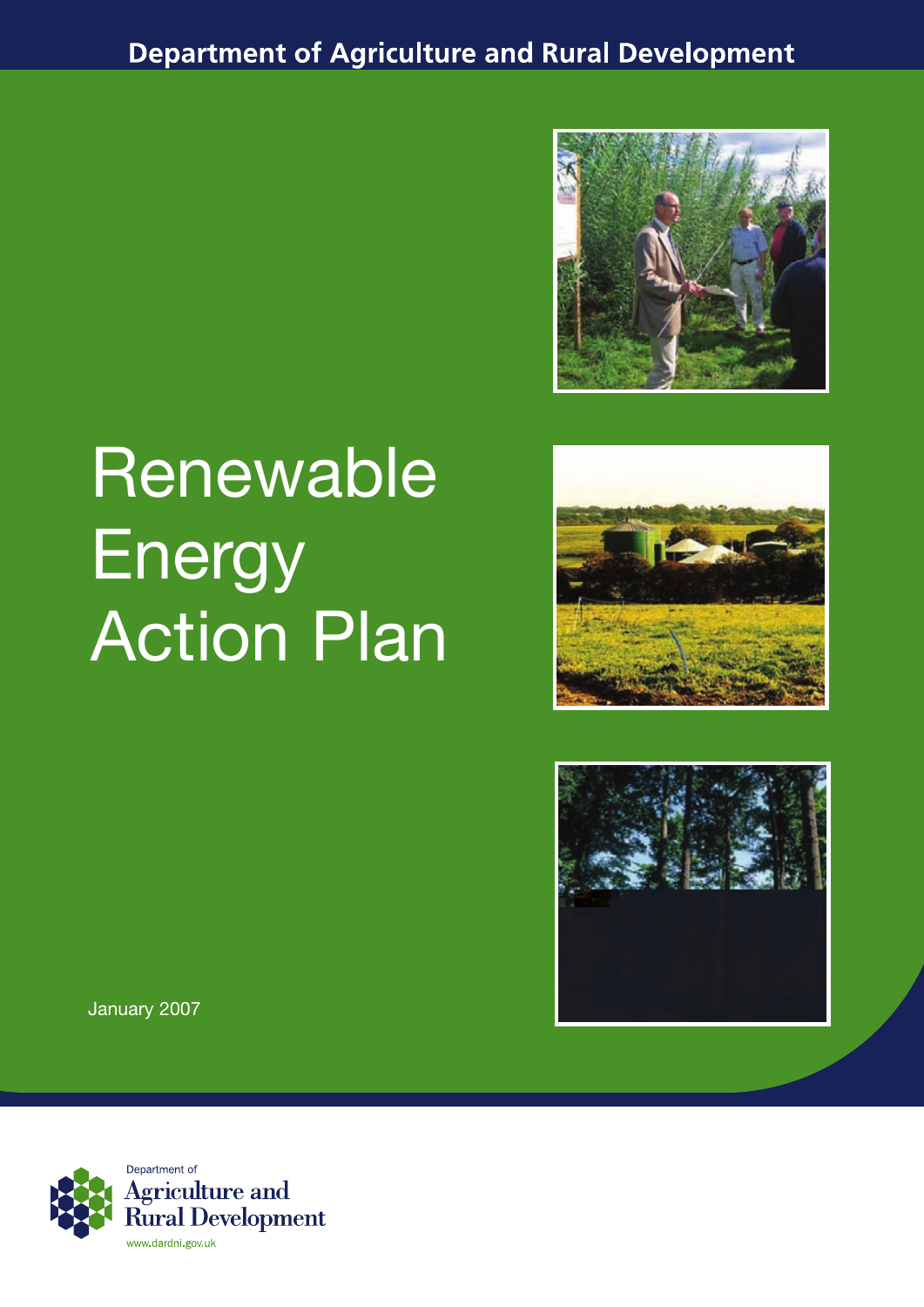# **FOREWORD**

I am delighted to endorse the publication of the DARD Renewable Energy Action Plan. The Plan seeks to ensure that the schemes and services provided by DARD will enable farmers, landowners and the wider rural community to capitalise on the opportunities presented by renewable energy within the broader strategic context of energy policy, tackling climate change, waste management and sustainable development.

This Action Plan provides a sound platform to take forward an exciting new agenda. It expands on the principles set out in DARD's Strategic Plan 2006-2011 published last year and will help guide the work of the Department in this significant and challenging area.

Its development has involved a lengthy and broadly based consultative process which reflects DARD's desire to work with stakeholders to address current issues and future challenges in the most effective way. The key objective in this process has been to create opportunities for the land-based and rural sector which will realise the potential of renewable energy in a balanced and sustainable way.

I hope that this Action Plan can be taken forward and implemented by a local Minister on the basis of an inclusive approach to sustainable development and the linking of policies across Government. Its success will depend on leadership, active engagement and sustained, integrated effort across the public sector and the broad sweep of stakeholder interests.

This initial Action Plan represents a major initiative and a commitment to future development in an area that is evolving rapidly in terms of technology and the underlying policy framework. Some of its proposed measures are subject to EU approval of the new Northern Ireland Rural Development Programme and final decisions on the content of the EU Competitiveness Structural Funds Programme. It is, therefore, a work in progress that will need to be reviewed and updated to take account of all of these issues and to reflect the priorities and aspirations of an incoming Executive.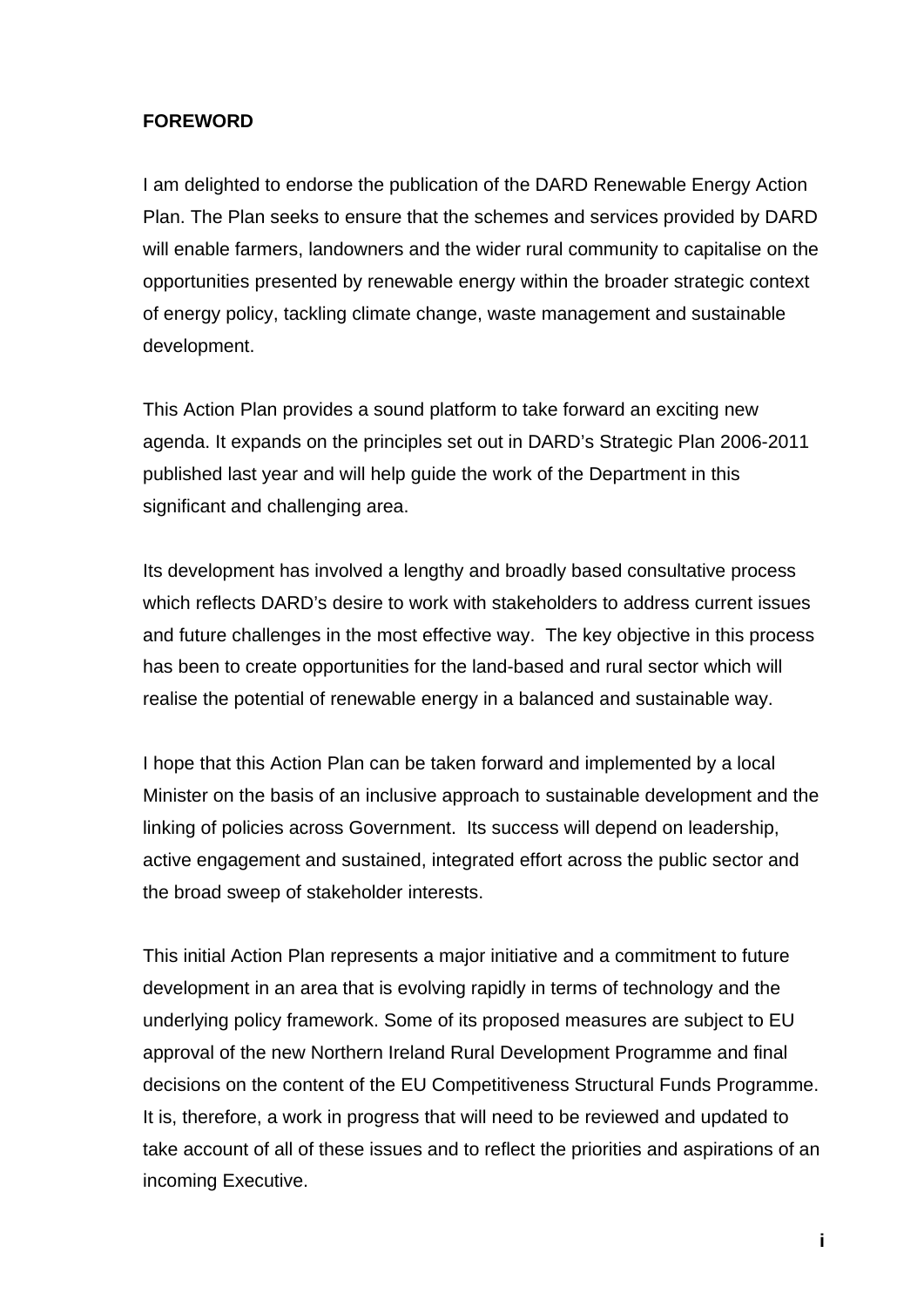With that in mind, an early review date of April 2008 has been fixed. However, by launching this initial Action Plan now, I am seeking to inject and maintain momentum in this important new area of opportunity.

# **DAVID CAIRNS, MP**

## **Minister for Agriculture and Rural Development**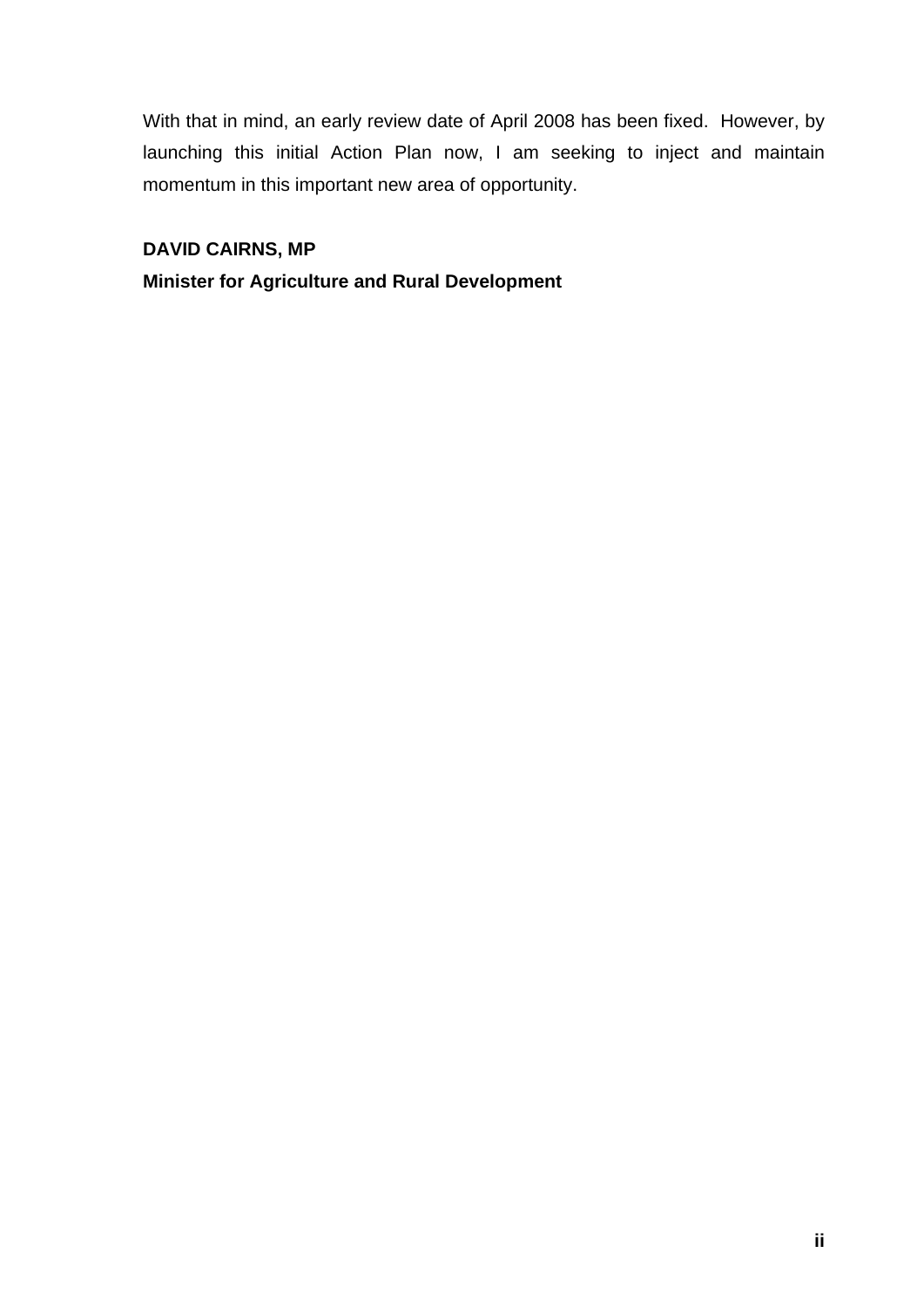# **CONTENTS**

|                                                                                                                                                         | 1                                        |
|---------------------------------------------------------------------------------------------------------------------------------------------------------|------------------------------------------|
|                                                                                                                                                         | $\mathbf{3}$<br>4<br>$\overline{7}$<br>8 |
| DARD WORK TO DATE ON RENEWABLE ENERGY                                                                                                                   | 11                                       |
| DRIVING THE RENEWABLES MARKET IN NORTHERN IRELAND                                                                                                       | 16                                       |
| THE SCOPE OF THE DARD RENEWABLE ENERGY ACTION PLAN 21                                                                                                   |                                          |
| ACTIONS TO SUPPORT THE EXPLOITATION OF OPPORTUNITIES<br>FOR ALTERNATIVE LAND USES AND SUSTAINABLE<br>MANAGEMENT OF AGRI- FOOD WASTE LINKED TO RENEWABLE | 24                                       |
| <b>ACTIONS TO UNDERPIN KNOWLEDGE AND INCREASE</b><br><b>AWARENESS OF RENEWABLE ENERGY</b>                                                               | 35                                       |
|                                                                                                                                                         | 38                                       |
| <b>APPENDIX</b>                                                                                                                                         |                                          |

**Copies of this document can be made available, on request, in alternative formats e.g. in large print, Braille, disc, audiocassette (for those with vision difficulties), and other languages. For copies please contact:-** 

**Fiona Browne on (028) 9052 4725,** 

**via e-mail - fiona.browne@dardni.gov.uk ; or** 

**by using the Department's Textphone (028) 9052 4420**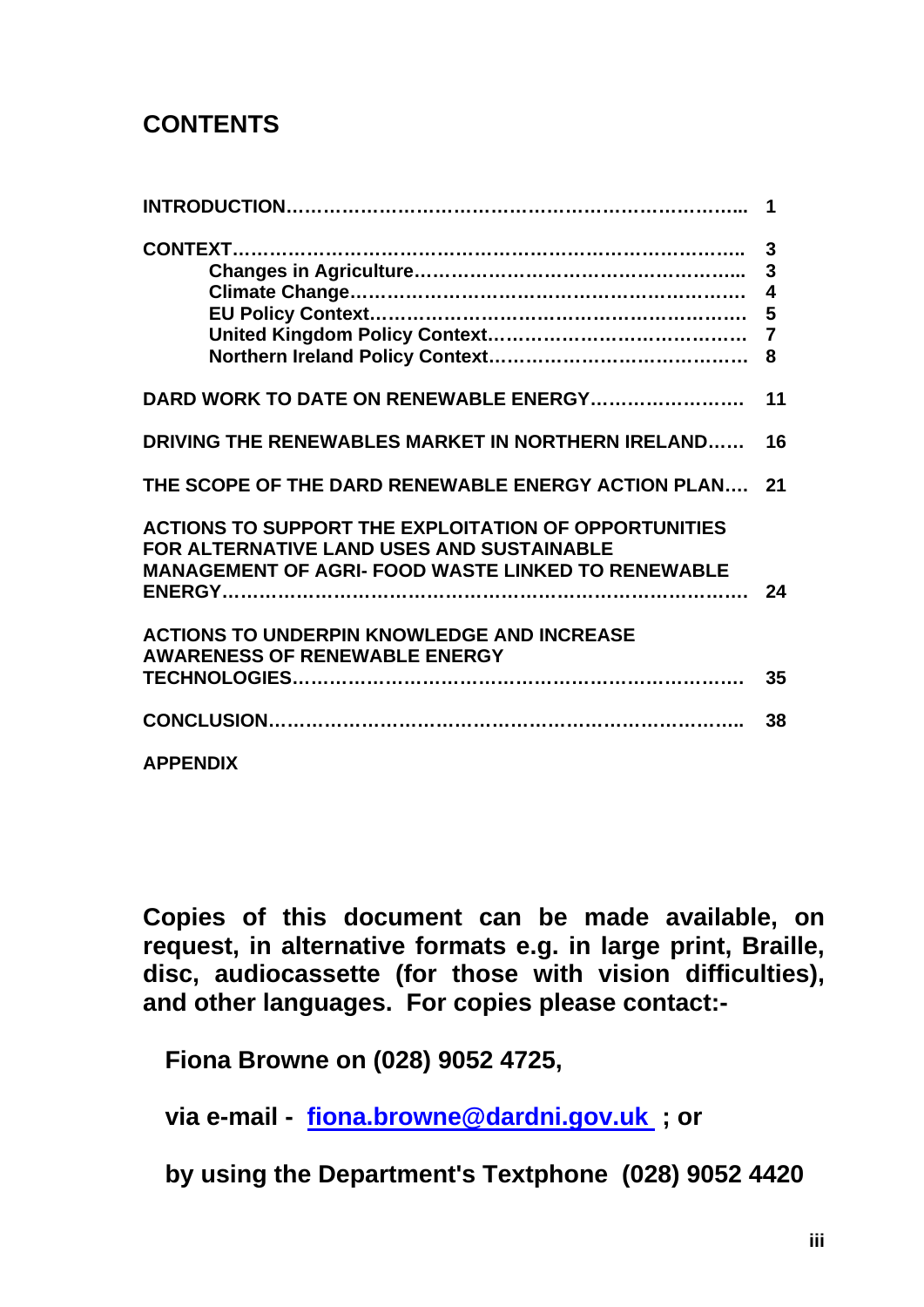# **INTRODUCTION**

- 1. The 2002 report, 'Vision for the Future of the Agri-food Industry', recommended that the Department of Agriculture and Rural Development (DARD), along with the Department of Enterprise, Trade and Investment (DETI), and the Department of the Environment (DOE), should take a 'strategic approach to the development of sustainable energy systems at rural community level'. The Government's response to the report, the Vision Action Plan, gave a commitment to review DARD's policy in this area.
- 2. Therefore, an interdepartmental steering group was brought together to oversee the creation of a needs-based policy for the use of agriculture and forestry resources to assist the competitive and sustainable development of land-based renewable energy sources. To inform the development of a policy for renewable energy, a study was undertaken to investigate the potential for, and economic sustainability of, small scale embedded heat and power and heat-only systems in the rural economy. The potential of cropping for biofuels for transportation was also addressed. The study was completed in June 2004 and based on its findings, the steering group developed a set of recommendations for DARD to take forward. These were issued for public consultation in October 2005.
- 3. This initial Action Plan represents DARD's response to those recommendations, including the feedback received from the public consultation. The development of renewable energy is, of course, a broadly based agenda that impinges on several important issues, such as climate change, diversity of energy supply, waste management and sustainable development. In drawing up this Action Plan, DARD recognises that DETI has lead responsibility for energy issues in Northern Ireland. More broadly, the Office of the First Minister and Deputy First Minister (OFMDFM) has lead responsibility for the implementation of the Northern Ireland Sustainable Development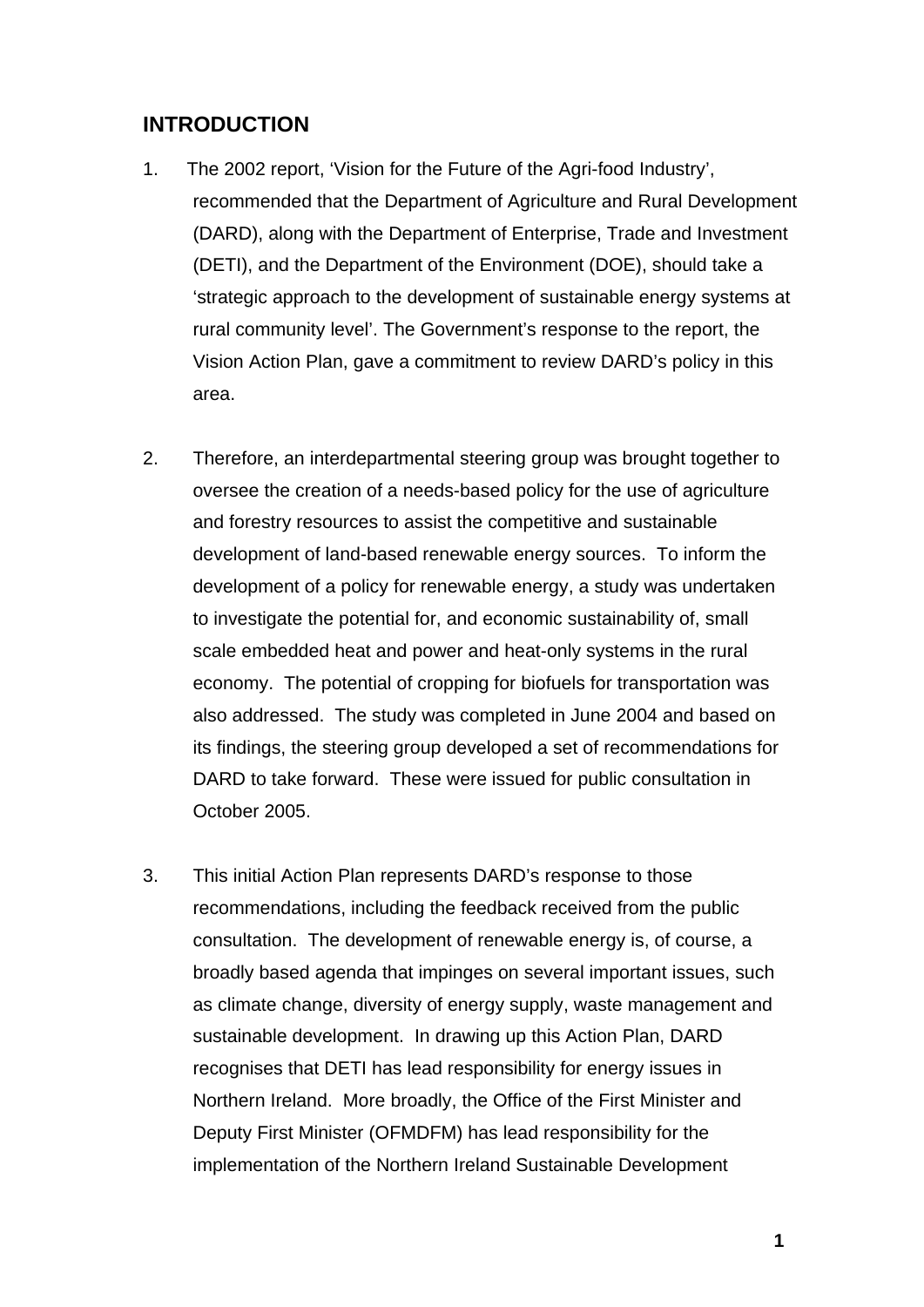Strategy and the DOE for addressing climate change and waste management issues.

- 4. From DARD's perspective, the DARD Strategic Plan 2006-2011, published in March 2006, provides the overarching framework that will guide the development of DARD's evolving work programme in relation to the agri-food industry, animal health and welfare, the environment and broader rural development for the coming five years. Consequently, the Action Plan must sit within this overall framework and accord with the direction and principles stated in the Strategic Plan.
- 5. In developing a Renewable Energy Action Plan, DARD's objective has been to shape a coherent support framework that will enable the landbased and rural sector to realise the potential of renewable energy and contribute to the delivery of targets for renewable energy production at a regional, national and EU level in a balanced and sustainable way.
- 6. DARD also wishes to promote efficient energy utilisation within primary agriculture which will reduce energy input costs as well as help meet carbon reduction targets and have a relevance right across the industry.
- 7. This Action Plan promotes "**the opportunities afforded by the sustainable development of renewable energy in the agri-food and forestry sectors and wider rural economy"** by exploiting existing technologies and by expanding the knowledge base within Northern Ireland through appropriately targeted research and development and technology transfer activities.
- 8. However, with the rapid evolution of the broader policy framework at EU, national and regional level, plus the evolution of technologies and the market, it is recognised that this Action Plan must be reviewed at an early stage in order to maintain its relevance. Therefore, a review date of April 2008 has been set for this purpose.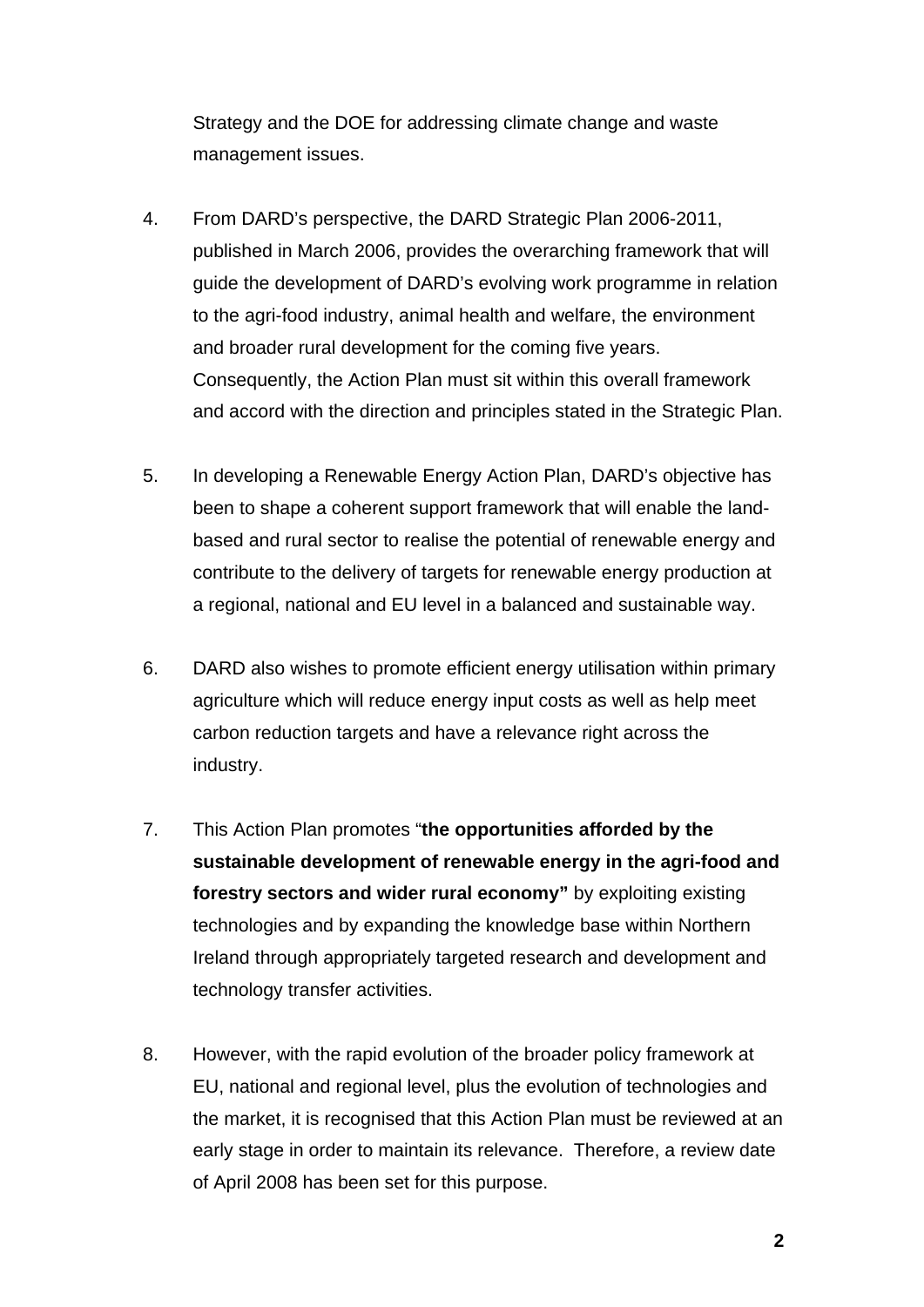# **CONTEXT**

## **Changes in Agriculture**

- 9. Farming communities are facing continuing change, with fewer farms remaining economically sustainable in the absence of an additional external source of income and a continuing downward pressure on agriculture's level of employment. Meeting the challenges that this creates requires diversification out of traditional agricultural activities and the growth of a stronger, more broadly based rural economy.
- 10. The agricultural industry is currently in the process of adapting to a fundamental change in the system of EU support, which has radically altered the economics of agricultural production and the viability of specific agricultural enterprises. The full implications of this in terms of land use, particularly in the more marginal areas, are not yet clear. However, these changes are beginning to impact in a period when the possibilities for alternative land use are gaining greater prominence, not least in terms of energy production.
- 11. A move into energy crops could provide a new income stream for agriculture and help broaden its economic base. Agriculture in Northern Ireland today is dominated by grass-based enterprises, but this dominance has not always been so marked. For example, at the beginning of the Twentieth century, the cropped area was six times larger than it is at present.
- 12. This specialisation in grass-based enterprises was driven by economic forces. If viable markets emerge for energy crops and profit margins compare favourably with those of existing agricultural enterprises, then a move to a more diverse mix of land-based enterprises will emerge. In the early stages of such a change at least, farmers currently involved in the production of conventional arable crops are more likely to make this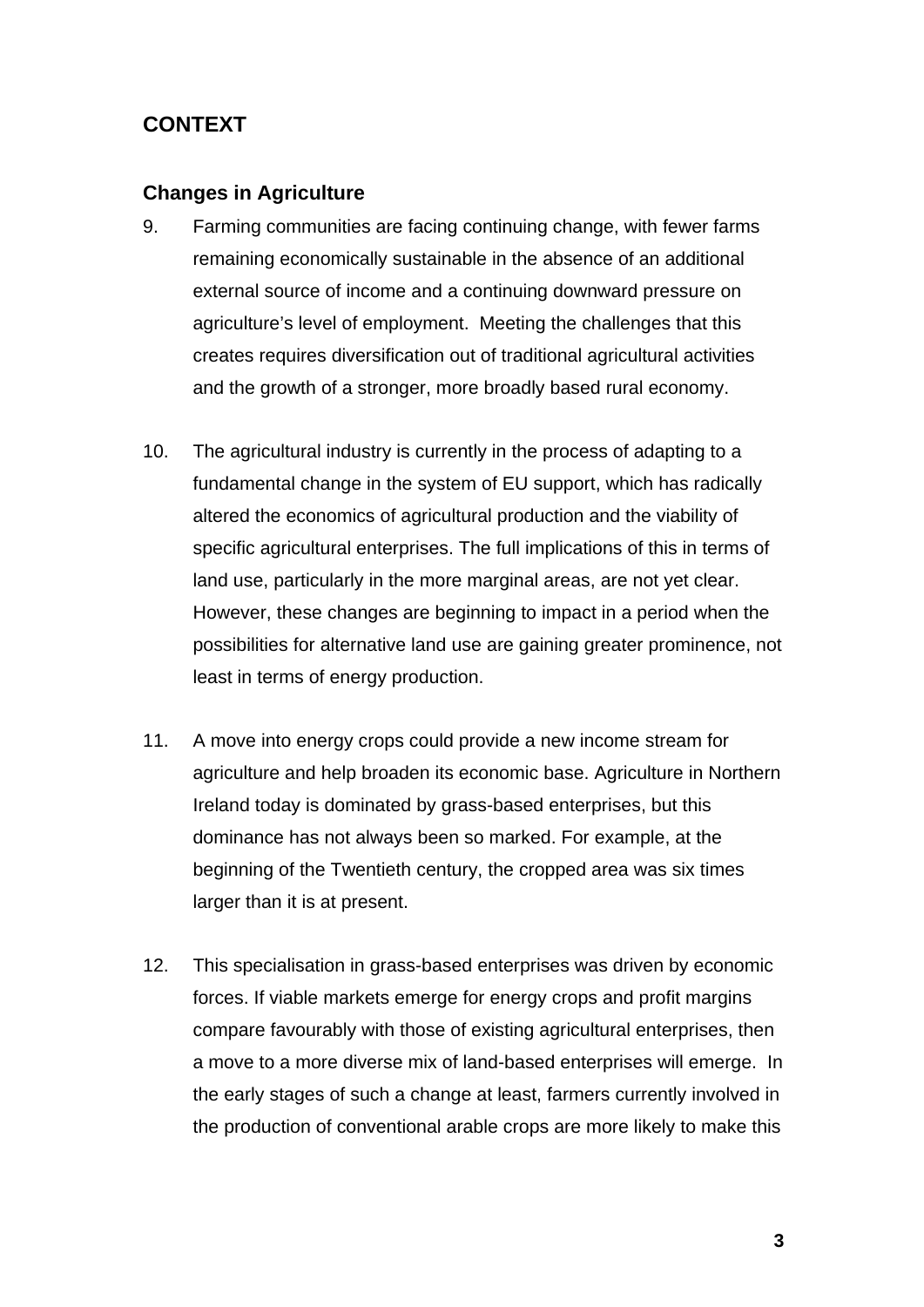transition as they will have both the suitable land and husbandry skills needed to grow energy crops.

13. However, renewable energy technologies will also create opportunities for livestock farmers. With an increasing emphasis on sustainable waste management and minimising the environmental footprint of agriculture, the use of technologies such as anaerobic digestion may enable livestock farmers to convert what are now largely regarded as costly waste streams into a possible source of revenue (or, at a minimum, to reduce the cost of sustainable waste management).

# **Climate Change**

- 14. Climate change, brought about by increasing atmospheric concentrations of carbon dioxide and other heat-trapping greenhouse gases, has been described as "the most severe problem that we are facing today"<sup>1</sup>. The burning of fossil fuels is the primary cause of increased atmospheric carbon dioxide concentrations - thought to be responsible for up to 80% of annual global carbon dioxide emissions.
- 15. International recognition of the global impact of increasing carbon dioxide emissions has come in the form of the Kyoto Protocol. At the United Nations Framework Convention on Climate Change in December 1997, a significant number of industrial countries committed to cut combined emissions to 5% below 1990 levels by 2008-2012. EU countries committed to an 8% reduction in emissions.
- 16. In responding to this challenge, the UK Government has made a commitment to reduce greenhouse gas emissions by 12.5% by 2008- 2012 and to move towards a target of a 20% reduction of carbon dioxide by 2010.

<sup>&</sup>lt;sup>1</sup> 2006 UK Climate Change Programme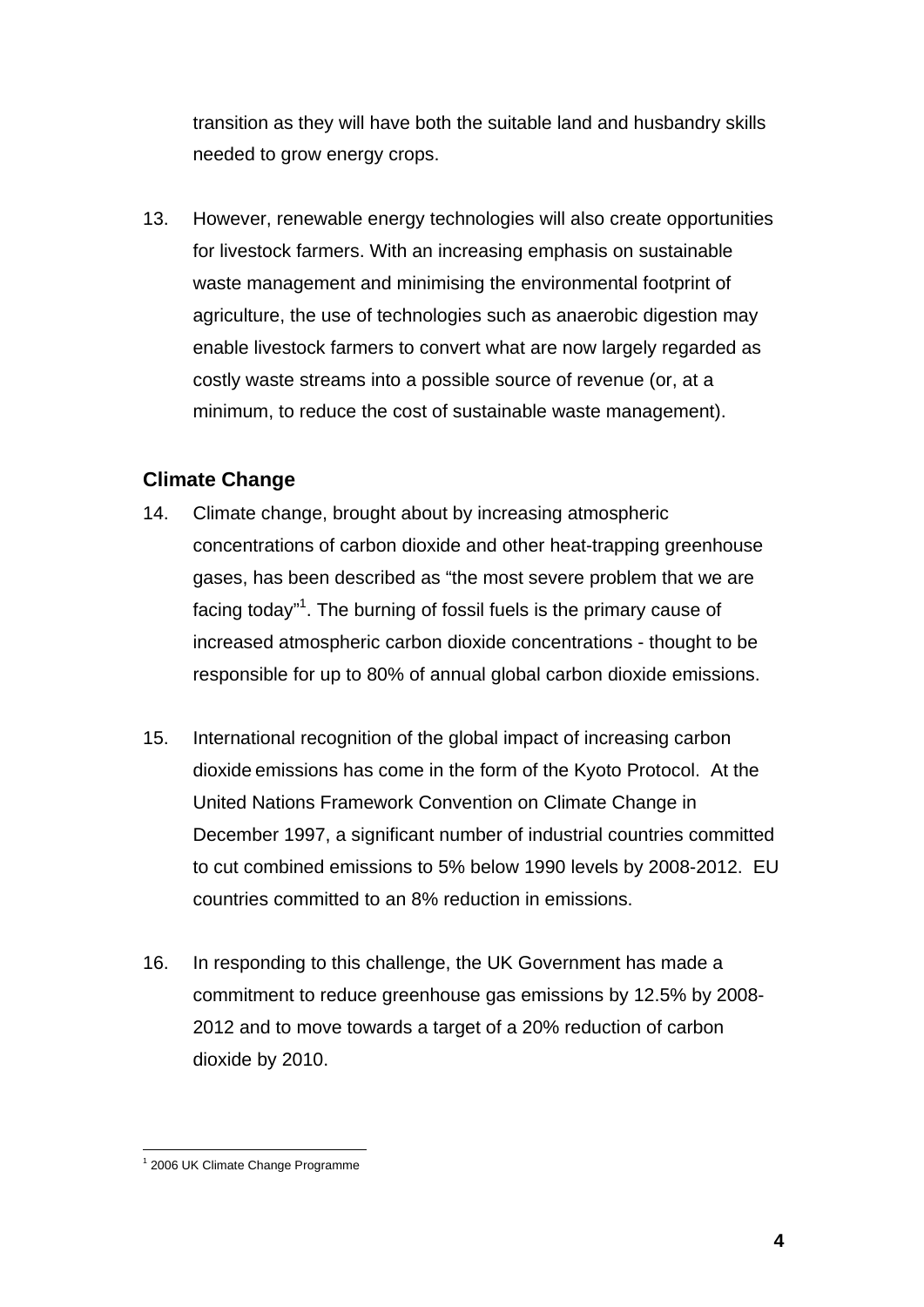- 17. It has been suggested that climate change in Northern Ireland could see average temperatures rising by between 2°C and 4°C by 2080, with summers being 50% drier and winters 25% wetter. Other possible effects include a lengthening of the growing season, a reduction in the number of snow days and a greater likelihood of extreme weather events, e.g. floods and drought.
- 18. The potential impact on the rural economy may include changes in crops and cropping patterns, increased pressures from pests and diseases and more weather-related damage.
- 19. Alternative, carbon reducing or neutral energy technologies will be key to lowering greenhouse gas emissions. Allied to the need to cut emissions of greenhouse gases is the need to ensure a sustainable energy supply in the future. Renewable energy resources will help form part of a portfolio of technologies that will provide the means of responding to these challenges. A number of these technologies offer the Northern Ireland agri-food industry the potential to play its part in this process.

# **EU Policy Context**

- 20. A number of policy initiatives at EU level are proactively driving the renewable energy agenda:
	- The **EU Renewables Directive** aims to encourage the promotion of electricity from renewable sources so that the overall EU target of 12% of energy from renewables (22% of electricity consumption) is met by 2010.
	- The EU recently launched its **Biomass Action Plan** to increase the development of biomass energy from wood, waste and agricultural crops.
	- The establishment of the **European Union Emissions Trading Scheme** (ETS) has also created a market mechanism by which carbon dioxide emissions can be traded, thereby providing a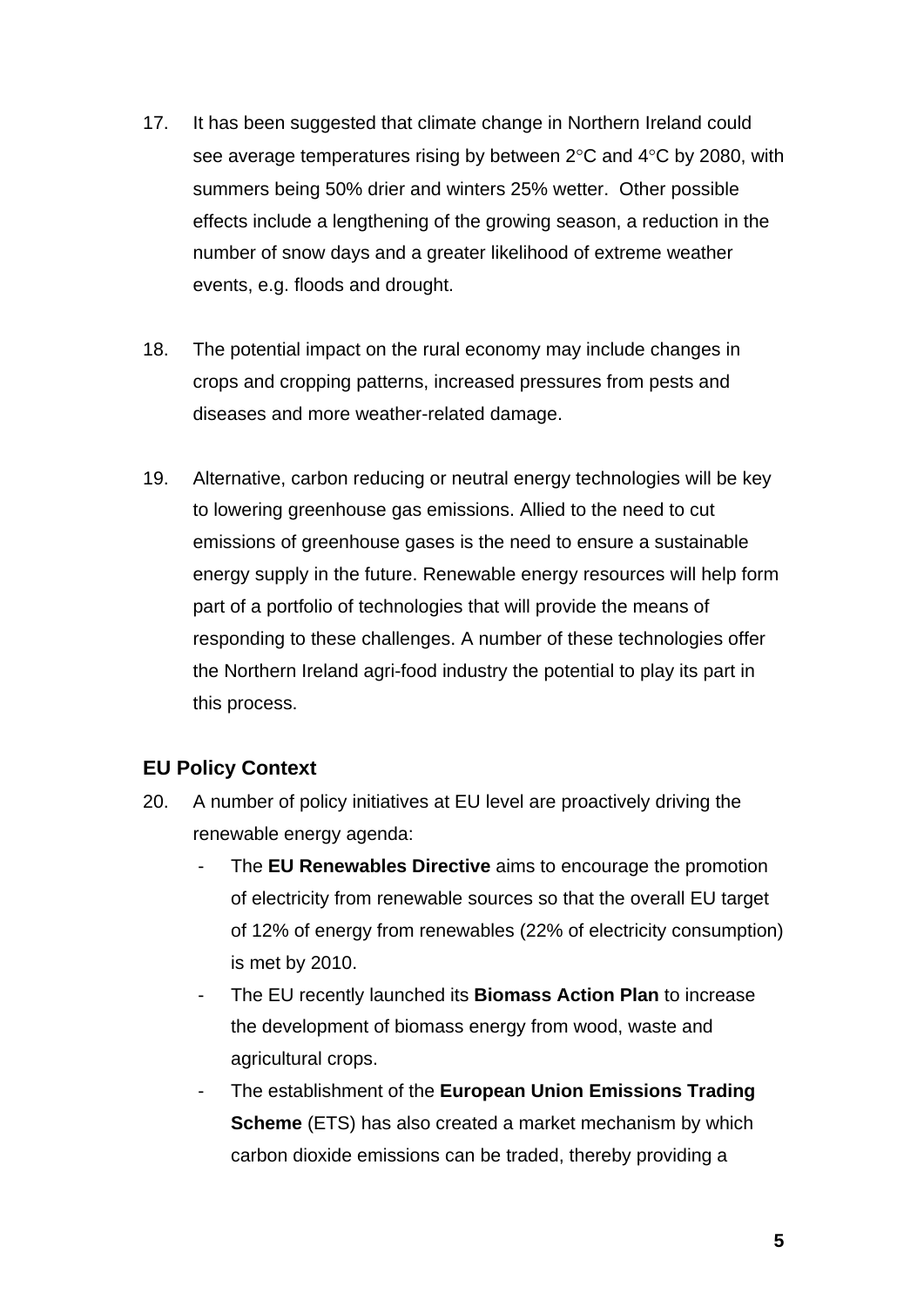strong economic instrument to support the production of renewable energy, including that from biomass.

- EU Directive 2003/30/EC (the '**Biofuels Directive**') set minimum indicative percentages (2% by the end of 2005, rising to 5.75% by the end of 2010) of petrol and diesel for transport to be replaced by biofuels in all Member States.
- 21. More recently, the EU Commission, in its 'energy for Europe' package, has made proposals to reduce greenhouse gas emissions at least 20% below 1990 figures by 2020. To help meet the new targets, the Commission has proposed that 20% of the EU's energy should come from renewable sources, and biofuels should account for at least 10% of all transport fuel.
- 22. A number of other EU policy initiatives are also indirectly driving the renewables agenda. For example, the reform of the **Common Agricultural Policy** (CAP) has decoupled payments of subsidies to livestock and crops in favour of the Single Farm Payment Scheme. This allows farmers greater flexibility in terms of the crops they choose to grow, including energy crops. This may help facilitate realisation of the Biomass Action Plan goals. However, a central principle in the move to decoupled support was that future production decisions on the part of farmers would be driven by market forces alone. Therefore, the commercial viability of energy crops at farm level will be a key factor in the evolution of this sector. The reformed CAP includes a special payment for energy crops and the possibility of growing energy crops on set-aside land.
- 23. Apart from the CAP, a number of environmental Directives will also have an indirect bearing on the development of renewable technologies within the agri-food sector, specifically with regard to the sustainable management of waste:
	- The **Integrated Pollution Prevention & Control Directive** employs an integrated approach to control the environmental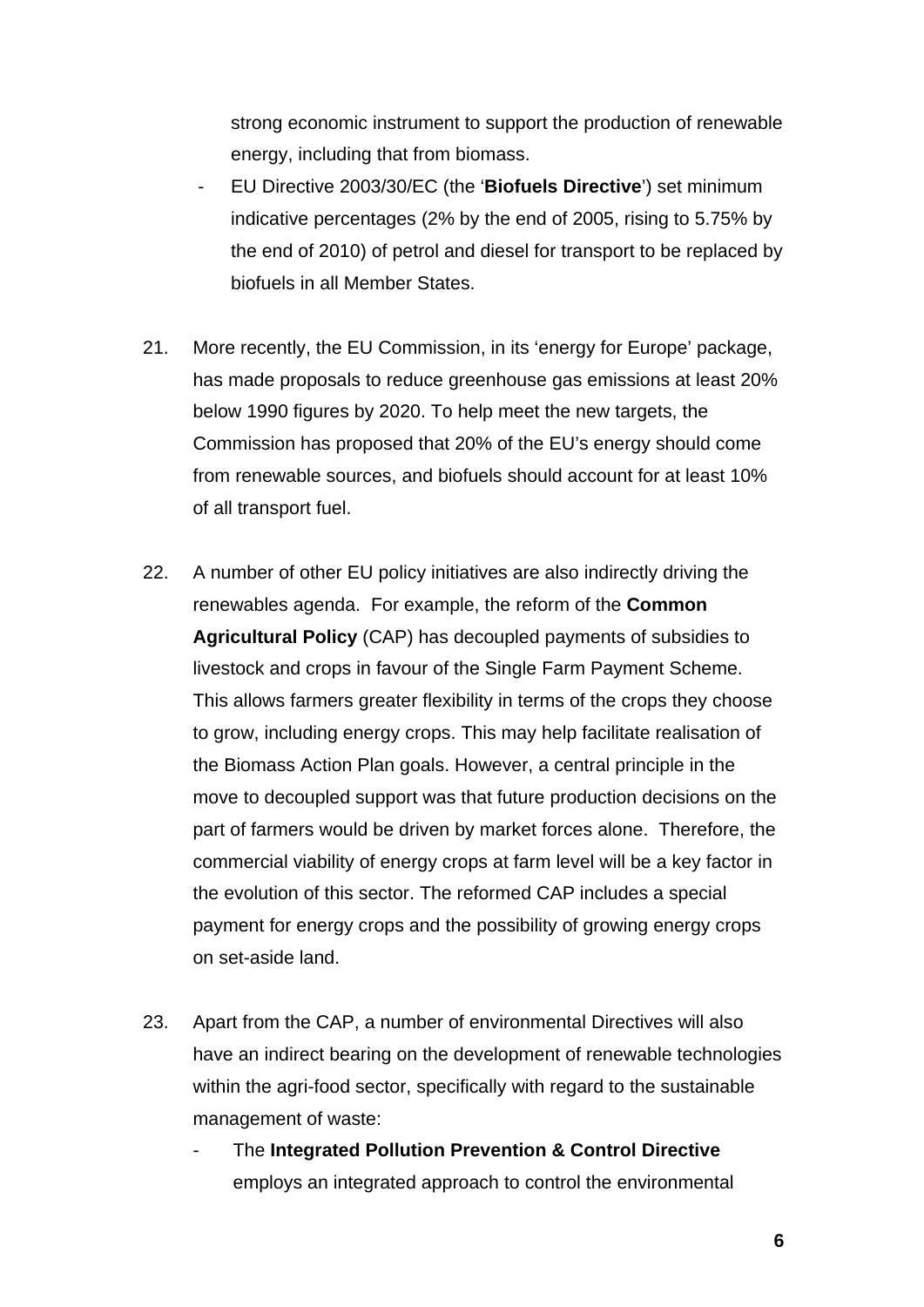impacts of certain industrial activities. The requirements of the Directive are similar in many ways to the requirements on processes subject to integrated central control under the Industrial Pollution Control (NI) Order 1997. However, there are two important differences:

- The Directive applies an integrated approach to a wider range of issues; and
- It requires that a wider range of environmental issues are taken into account, such as noise, energy efficiency, etc.
- The **Water Framework Directive** establishes an integrated approach to the protection, improvement and sustainable use of rivers, lakes, estuaries, coastal waters and groundwater within Europe. It impacts on the management of water quality and water resources and affects conservation, fisheries, flood defence, planning and environmental monitoring. It requires a control of all impacts - physical, polluting or otherwise - on water resources.
	- The **Nitrates Directive** aims to reduce and prevent the pollution of water caused by nitrates from agricultural sources. It is designed both to safeguard current and future drinking water resources and to prevent wider ecological damage in the form of eutrophication (over-enrichment of nutrients in water).

All of these Directives will drive a greater focus on the sustainable management of waste streams. Some renewable energy technologies have the potential to play a part in addressing this issue, thereby offering an integrated approach to waste management and renewable energy production.

#### **United Kingdom Policy Context**

24. On a UK level, several initiatives are in place to promote the development of biomass energy systems, including the Department of Trade and Industry (DTI) sponsored Bioenergy Capital Grants Scheme.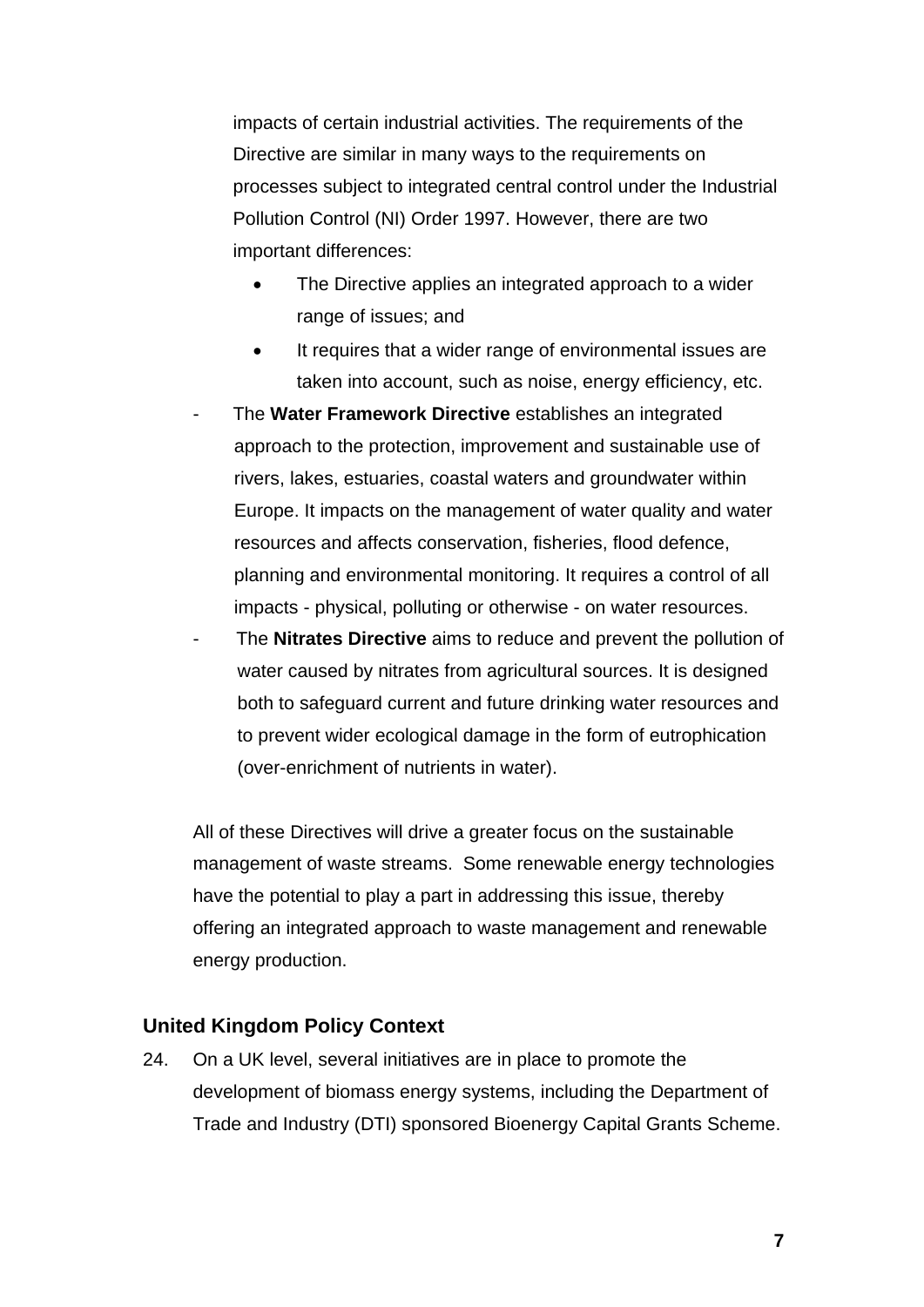- 25. The UK Renewable Transport Fuel Obligation (RTFO), which Government proposes to introduce with effect from April 2008, is intended to help deliver the objectives of the EU Biofuels Directive. Under this Obligation, 5% of transport fuel sold in the UK will have to come from renewable sources by 2010. It is expected that biofuels will be mixed in a 5% biofuel/95% fossil fuel blend to meet this target. Clearly, this initiative will create a sustained demand for biofuels (biodiesel and bioethanol) from the transport fuel industry.
- 26. The UK Biomass Task Force Report made a series of recommendations for the development of the biomass sector in England and Wales. The UK Government published a response to the Task Force Report in April 2006 in which it outlined the actions already, and still to be, taken to meet the recommendations set out in the report. Although the Biomass Task Force was aimed at England and Wales, the Government response included an Annex outlining the action being taken to develop and support the biomass industry in Northern Ireland. Work is now in hand to develop a UK Biomass Action Plan.

#### **Northern Ireland Policy Context**

- 27. There is a number of existing Northern Ireland strategies and policies which have a direct bearing on the future development of the local renewable energy sector.
- 28. Published in May 2006, the **Sustainable Development Strategy for Northern Ireland: First Steps Towards Sustainability** outlines Government's commitment to tackling the challenges of sustainable development, thereby securing a better future for the present generation and protecting the interests of generations to come. It commits Northern Ireland to becoming more resource efficient, both in its production and consumption, to reducing waste and to looking more critically and imaginatively at how it generates and uses energy. It emphasises the need to build sustainable communities founded on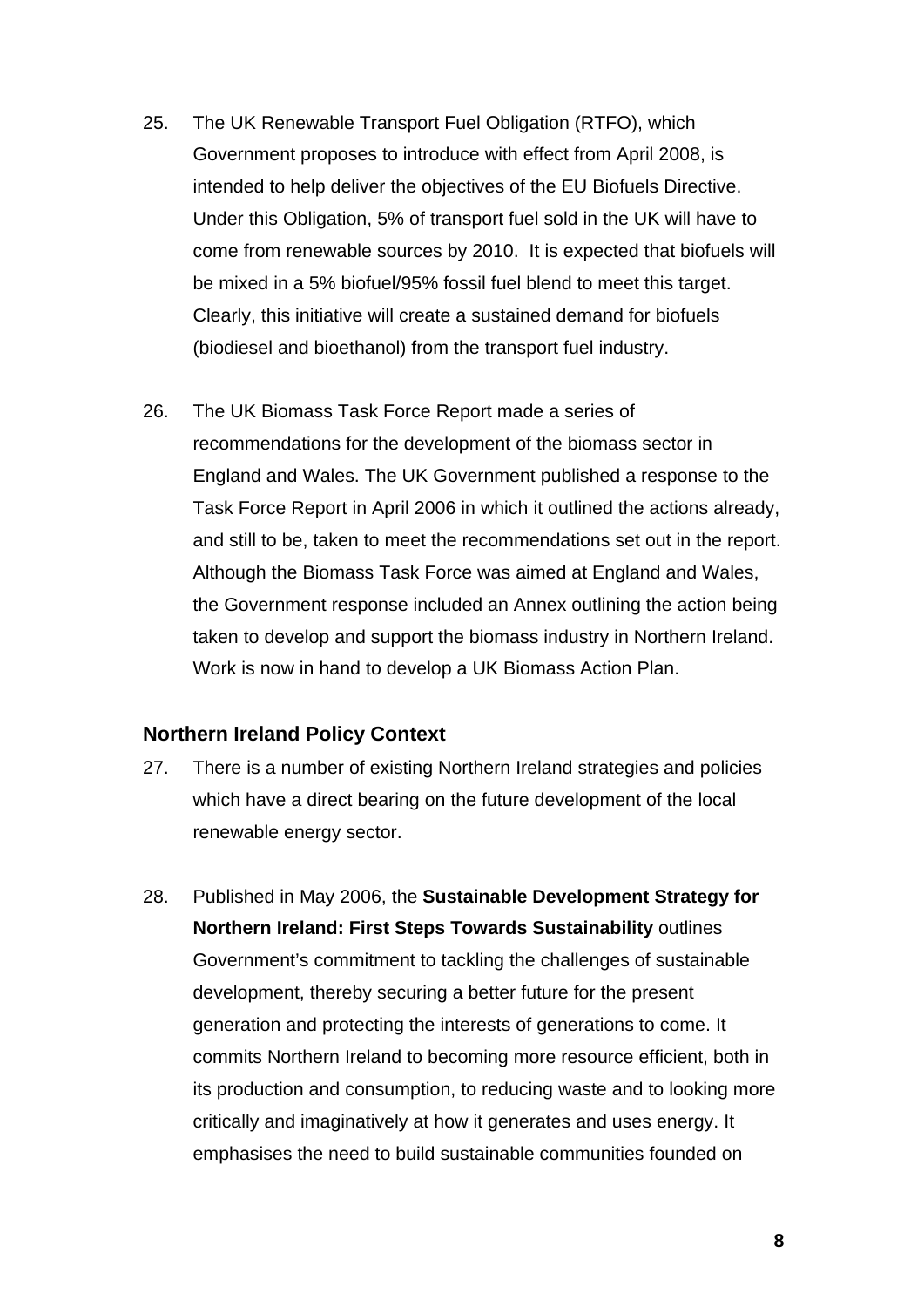economic prosperity and attractive, healthy and high quality environments, with greater community engagement and civic leadership.

- 29. It addresses 6 priority areas for action:
	- climate change and energy
	- sustainable consumption and production
	- natural resource protection and environmental enhancement
	- sustainable communities
	- governance for sustainable development
	- communication & learning
- 30. It is well recognised that, as well as reducing greenhouse gas emissions, energy efficiency will help to improve the competitiveness of businesses. In Northern Ireland, the Carbon Trust estimates that businesses and public sector organisations could save around £100 million per annum through the deployment of existing energy efficient technologies and practices. Clearly, improvements in energy efficiency represent a key step in the process of meeting Northern Ireland's energy needs in a sustainable manner, and this applies as much to the agri-food sector as to other parts of the economy.
- 31. This Renewable Energy Action Plan is firmly rooted in the principles of sustainable development, and DARD-specific actions relating to the encouragement of renewable energy production have been included in "**A Positive Step – Northern Ireland - A Sustainable Development Implementation Plan**", published in November 2006.
- 32. The **DARD Strategic Plan 2006-2011** sets out a vision of a thriving and sustainable rural community. In order to achieve this vision, DARD has acknowledged that sustainable development will be a key driver of change over the next five years.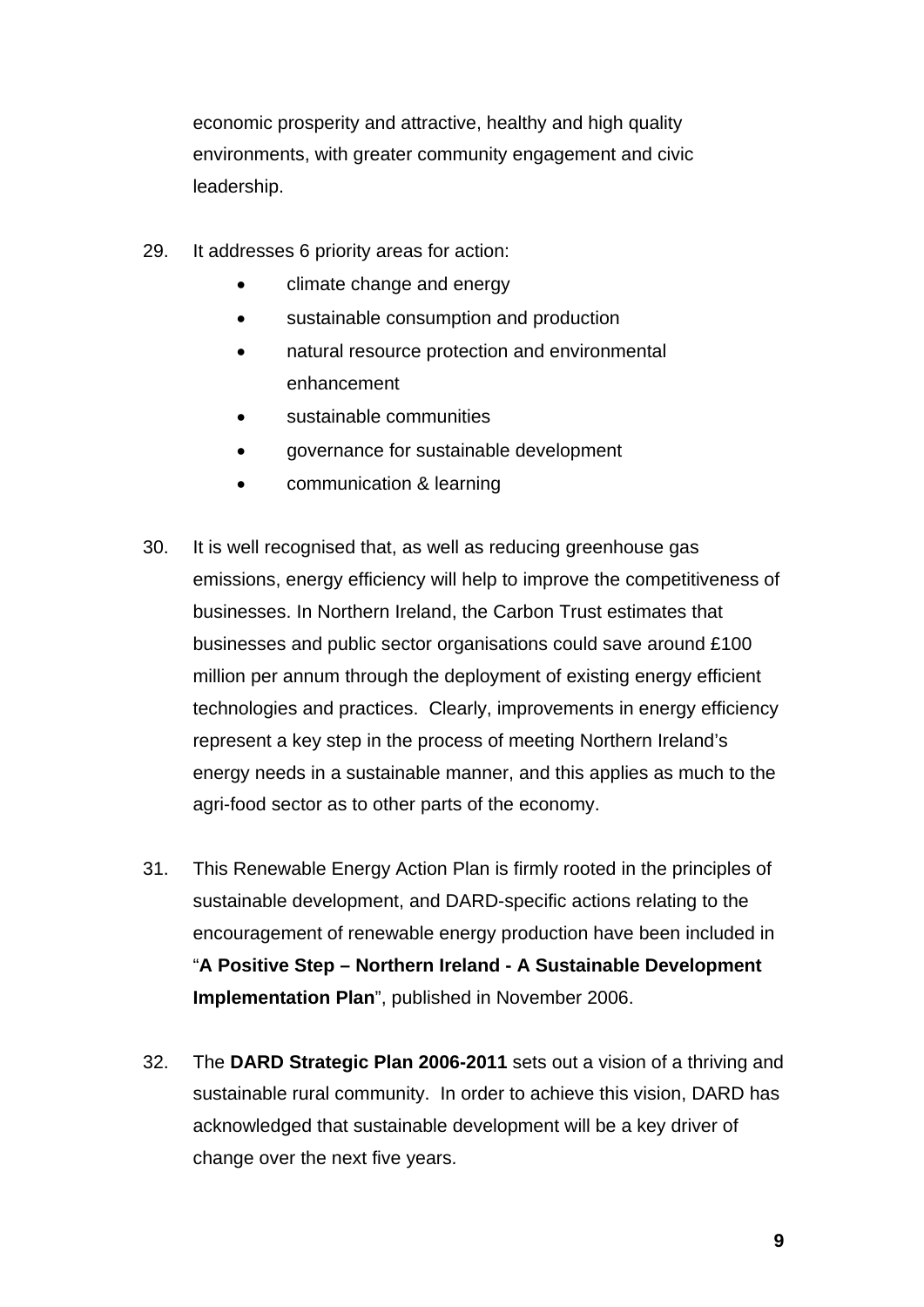- 33. Within the context of the DARD Strategic Plan, the support framework described in this Renewable Energy Action Plan will help enable the Department to address some of the issues and challenges specific to rural areas and the land-based economy.
- 34. The **Regional Development Strategy 'Shaping our Future'** provides a comprehensive policy framework for the development of Northern Ireland to 2025, and dedicates a chapter to caring for the environment. An objective of the Strategy is to contribute to reducing the impact of global warming, both locally and globally, and to emphasise the importance of cutting environmental costs generally, by reducing the consumption of natural resources and energy from non-renewable sources.
- 35. Targeted demand reduction and the development of renewable energy sources is at the centre of Northern Ireland's energy policy. This is also recognised as a major factor in environmental policy in terms of mitigating climate change and carbon reduction. In line with the overall climate change agenda and the Northern Ireland Sustainable Development Strategy, the **Strategic Energy Framework,** published in June 2004, places a firm emphasis on renewable energy generation and reduced environmental impact. The **Environment and Renewable Energy Fund**, announced in February 2006, committed resources specifically to realise the aims of the Strategic Energy Framework.
- 36. The DOE's **Towards Resource Management: The Northern Ireland Waste Management Strategy 2006-2020** sets out a clear vision for the development of renewable energy from waste facilities as part of the development of an integrated network of waste treatment and disposal facilities in Northern Ireland. This involves using material resources in a way that reduces the quantities of waste produced and, where waste is generated, to manage it in a way that minimises its impact on the environment and public health and contributes positively to economic and social development.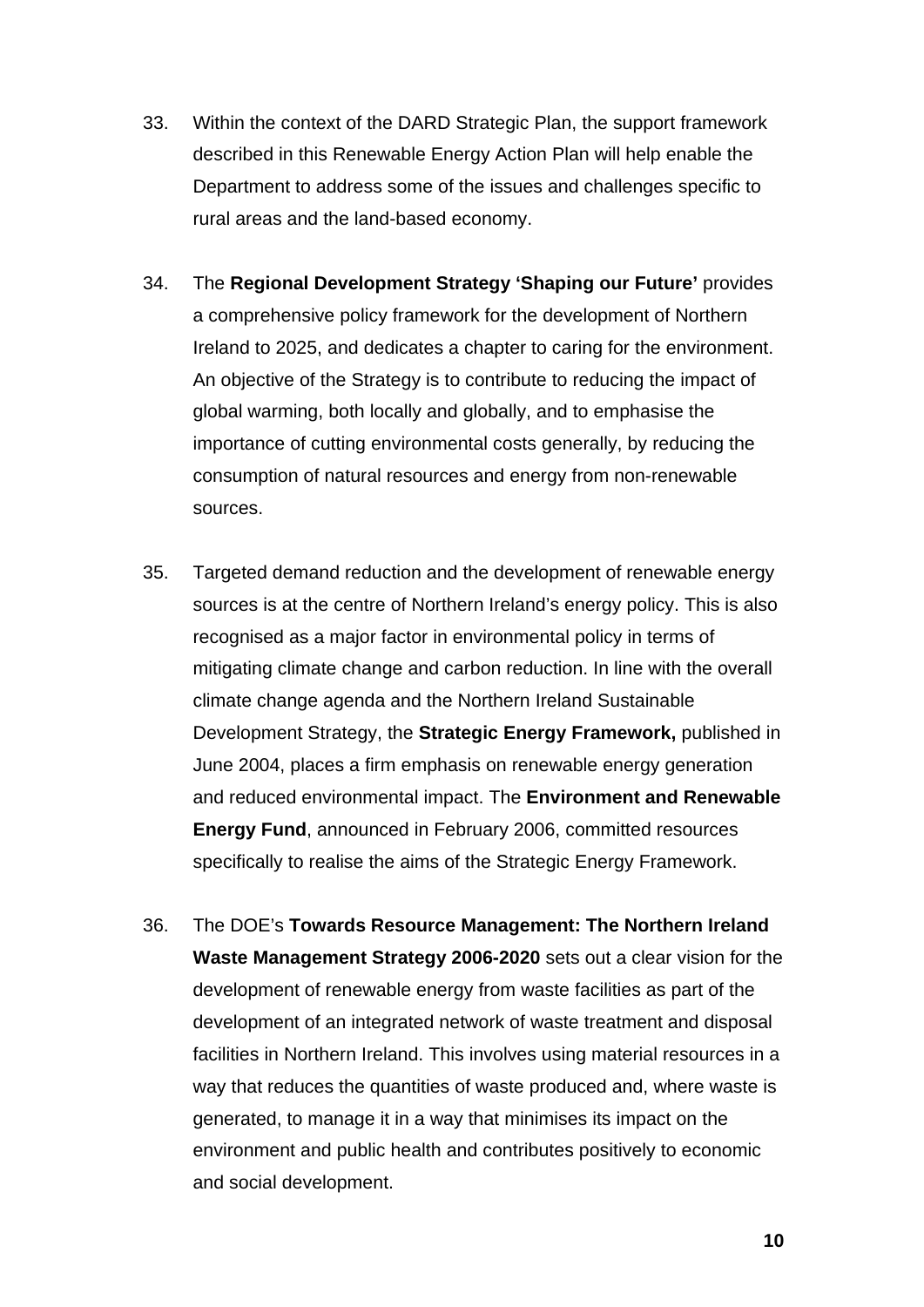37. The above description of the policy context at EU, national and regional level illustrates the broad and complex policy arena in which the renewable energy sector is evolving. In developing this Action Plan, DARD has sought to create a support framework that will help deliver against the targets and objectives already specified, rather than create an additional layer of unnecessary complexity or duplication. Consequently, its central focus is to help the land-based sector and broader rural economy capitalise on the opportunities that are emerging in this area.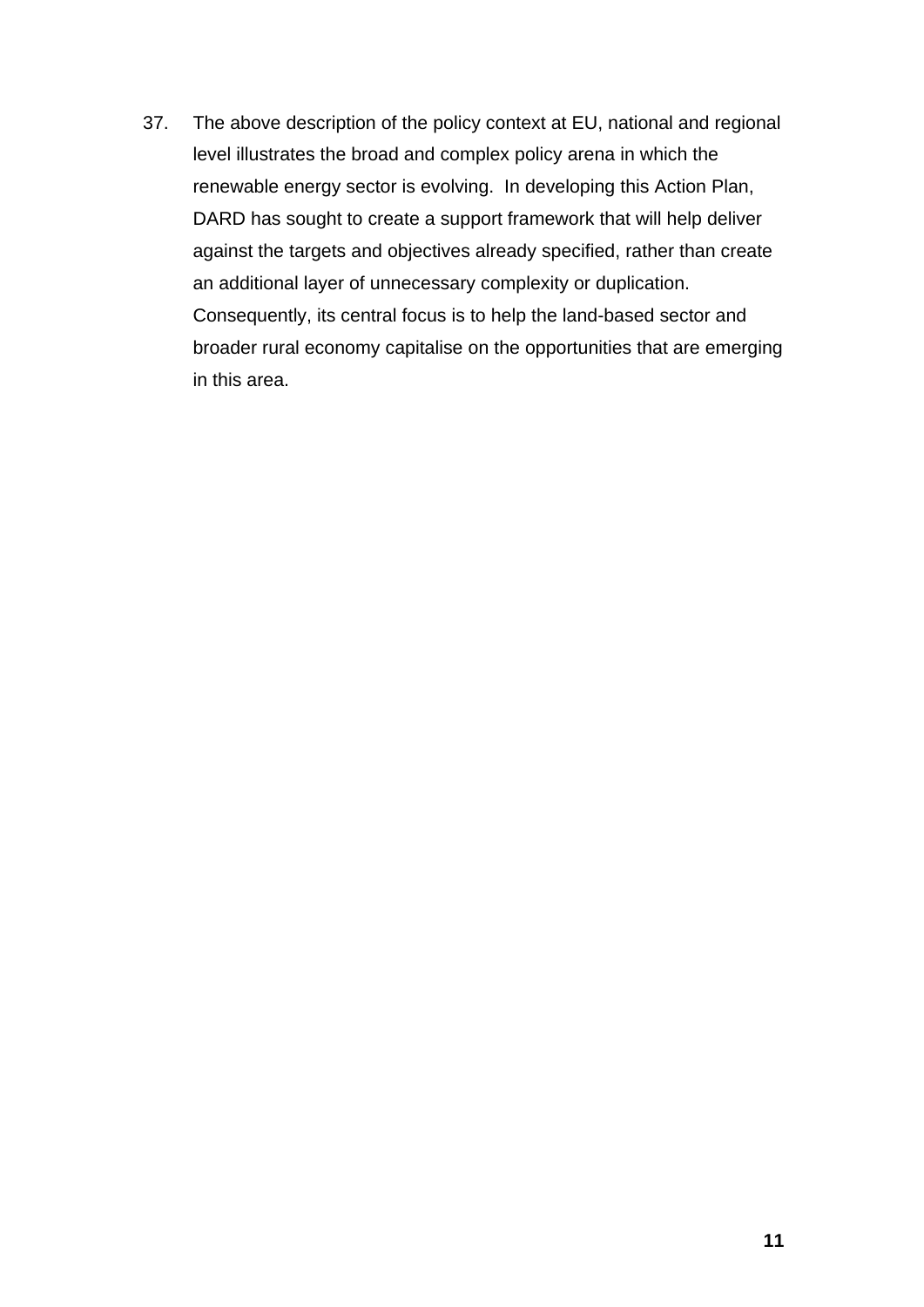# **DARD WORK TO DATE ON RENEWABLE ENERGY**

- 38. DARD (and more recently the Agri-Food and Biosciences Institute AFBI) already has a significant research base in renewable energy technologies extending back over many years and this is likely to remain an important element of DARD's new research and development strategy (to be finalised in 2007). Research and development work has been undertaken locally on short rotation coppice willow (SRC) since the mid-1970's. This has focused on the following five main areas to ensure that commercial developments are founded on a reliable knowledge base:
	- Willow nutrition studies have investigated the effect of fertiliser applications and the use of the coppice as a bioremediation system;
	- Genotype evaluation new genotypes are evaluated prior to their commercial release;
	- Disease control research has identified husbandry techniques to reduce the incidence of rusts, including the configuration of varietal mixtures in reducing disease impact;
	- Willow pest control work has investigated the biology of willow beetle and black willow aphid and appropriate methods of control, including the use of varietal mixtures; and
	- Utilisation research includes the co-ordination of production and conversion of short rotation coppice willow in a managed supply chain.
- 39. Specialist advice in a number of areas, including short rotation coppice, biogas and industrial crops, is provided to the agricultural industry, local councils, community groups etc. by the College of Agriculture Food and Rural Enterprise (CAFRE) and AFBI.
- 40. In 2004, DARD's Forest Service established the three year Challenge Fund for SRC to increase the amount of willow grown for energy use in Northern Ireland. Energy crops received a special grant within the Woodland Grant Scheme, under the Northern Ireland Rural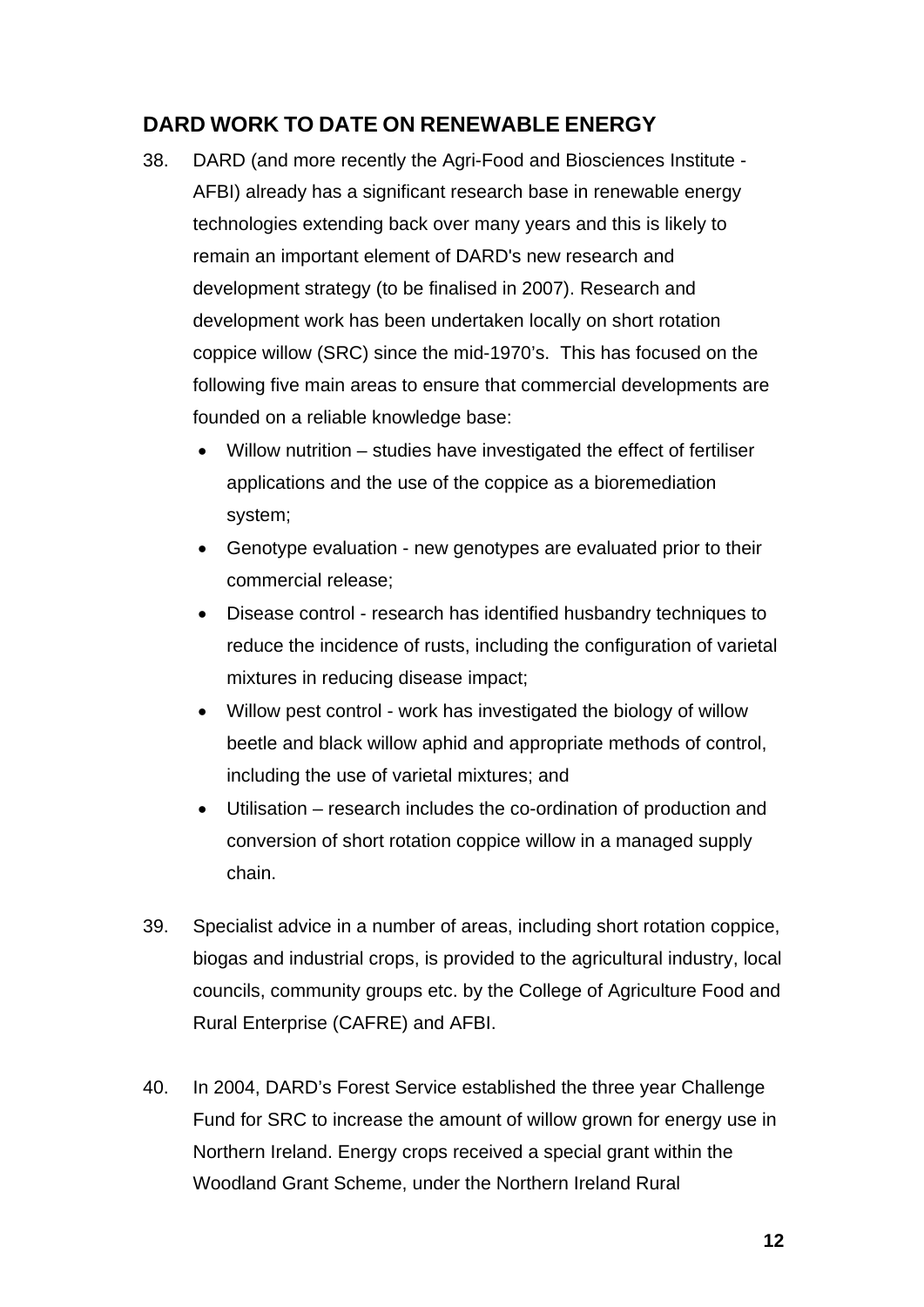Development Regulation Plan 2000-2006. The Challenge Fund operated as a competitive mechanism under which applicants were required to bid for the support they needed to establish SRC for an energy end use.

- 41. During the first two application phases, agreements between DARD and private landowners were put in place to convert nearly 400 ha of high quality agricultural land to SRC by 2007. Provisional indications show that approximately 410 hectares will be planted in 2007 as part of the third and final application phase.
- 42. As a result of the support provided by the SRC Challenge Fund (£1.5) million committed), it is expected that by 2012, land in agreements will have the potential to produce around 8,000 tonnes of willow biomass annually for the energy sector.
- 43. A recent review of the SRC Challenge Fund by DARD's Forest Service concluded that the Fund:
	- Has contributed positively to wood fuel production and marketing in Northern Ireland through the development of grower and marketing clusters, and has provided the 'springboard' from which the sector's growth may continue;
	- Provided assurance to 'early adopters' by presenting a structured business path;
	- Has been extremely effective in contributing to forest expansion in Northern Ireland;
	- Provided the opportunity to understand the practical mechanisms of a specialist operation and to evaluate costs critically; and
	- Opened up opportunities to link this sector with complementary technologies such as bio-filtration and bioremediation.
- 44. DARD's Forest Service has also been working with wood processors to create stability in the wood supply chain and promote long-term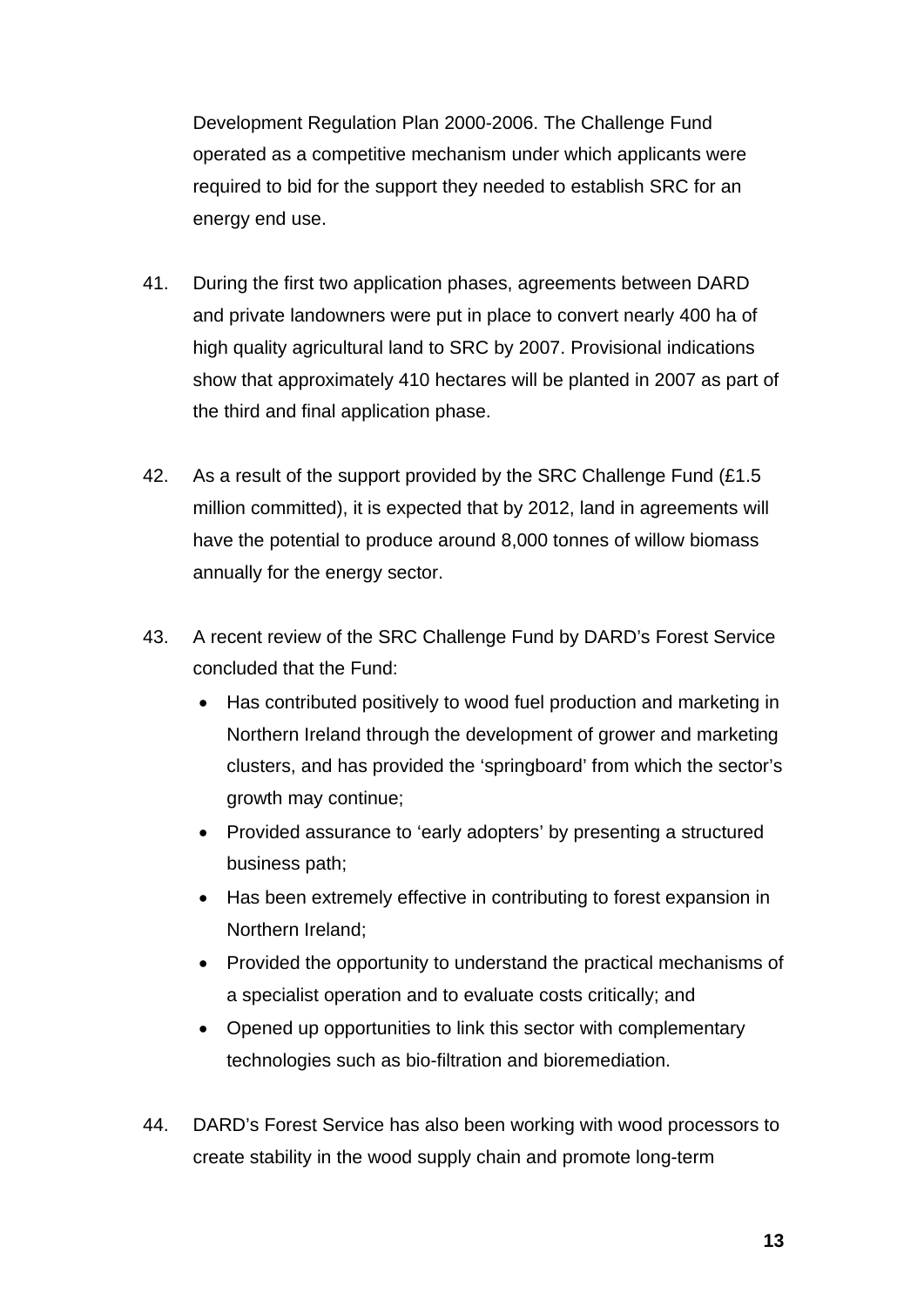business planning. In response to this initiative, a major sawmill has invested in facilities to produce 2 megawatts (MW) of electrical energy and 10 MW of heat using wood chips and sawdust produced on site, as well as producing about 50,000 tonnes of wood pellets for combustion off site. Most of the pellets are currently being exported to power stations in England. However, the demand for wood pellets from the local domestic sector is expected to increase rapidly. The economic contribution from this wood-based energy operation is serving both to strengthen the financial performance of the sawmill operator and to underpin the demand for home-grown timber.

- 45. Forest Service is also working with wood processors to investigate ways of improving the recovery of low value wood residues from forest harvesting sites for an energy end use.
- 46. DARD's Rural Connect Branch has the remit to 'connect' farming families to DARD services and public funding programmes and services. Rural Connect Advisers have provided advice and guidance to individuals considering diversifying into and/or investing in renewable energy crops and technologies.
- 47. Advisers have also worked with groups taking forward different types of renewable energy projects. Several farmers' groups across Northern Ireland have been researching options around waste management and energy generation. Some of these have had funding approved through various programmes under DARD's Rural Development Programme 2000-2006.
- 48. DARD's Rural Development Division manages the overall delivery and implementation of the Rural Development Programme 2000-2006. The main elements of this programme comprise capacity building, local regeneration projects and programmes, sectoral and area-based development programmes and microbusiness development. Renewable energy produced locally offers the potential to increase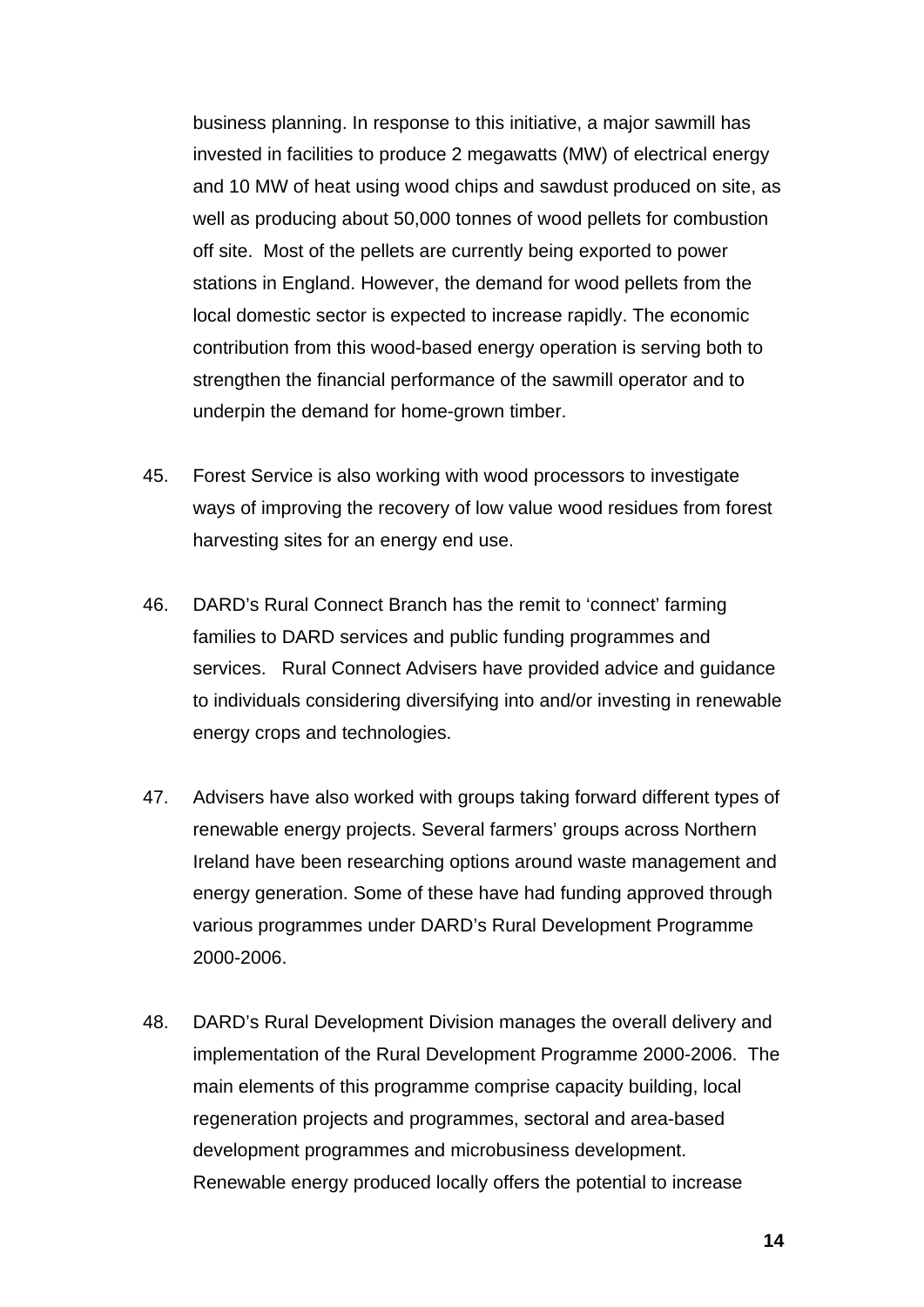business competitiveness and stimulate diversification in rural communities. Renewable energy projects can be embraced within each of the elements of the Rural Development Programme and, currently, Rural Development Division is actively involved in a number of renewable energy projects.

- 49. Since 2003, DARD has committed a total of some £4 million in grant assistance to a range of renewable energy projects and technologies (including SRC) across Northern Ireland.
- 50. Under the Rural Development Programme, several projects have been awarded funding to erect wind turbines to provide wind energy for rural businesses. These schemes will enhance the viability of rural businesses and promote the concept of a sustainable renewable energy source. The most notable of these is a project being delivered by the Western Regional Energy Agency & Network (WREAN), which has provided grant aid to 26 rural businesses, most of whom are farmers, for the installation of 20kW wind turbines. The objective of these turbines is to replace some of the NIE sourced power and to spill any excess electricity back into the grid. Several rural community groups have been awarded funding to install various renewable energy technologies, including wind turbines, biomass boilers and water turbines. Funding has also been awarded for the installation of renewable energy technologies in rural schools.
- 51. CAFRE is in the process of installing a range of renewable energy technologies which will assist it to meet its energy targets and also provide demonstration projects for the benefit of farmers, landowners and rural communities. These renewable energy technologies will be developed, installed and demonstrated in partnership with a range of public and private sector organisations.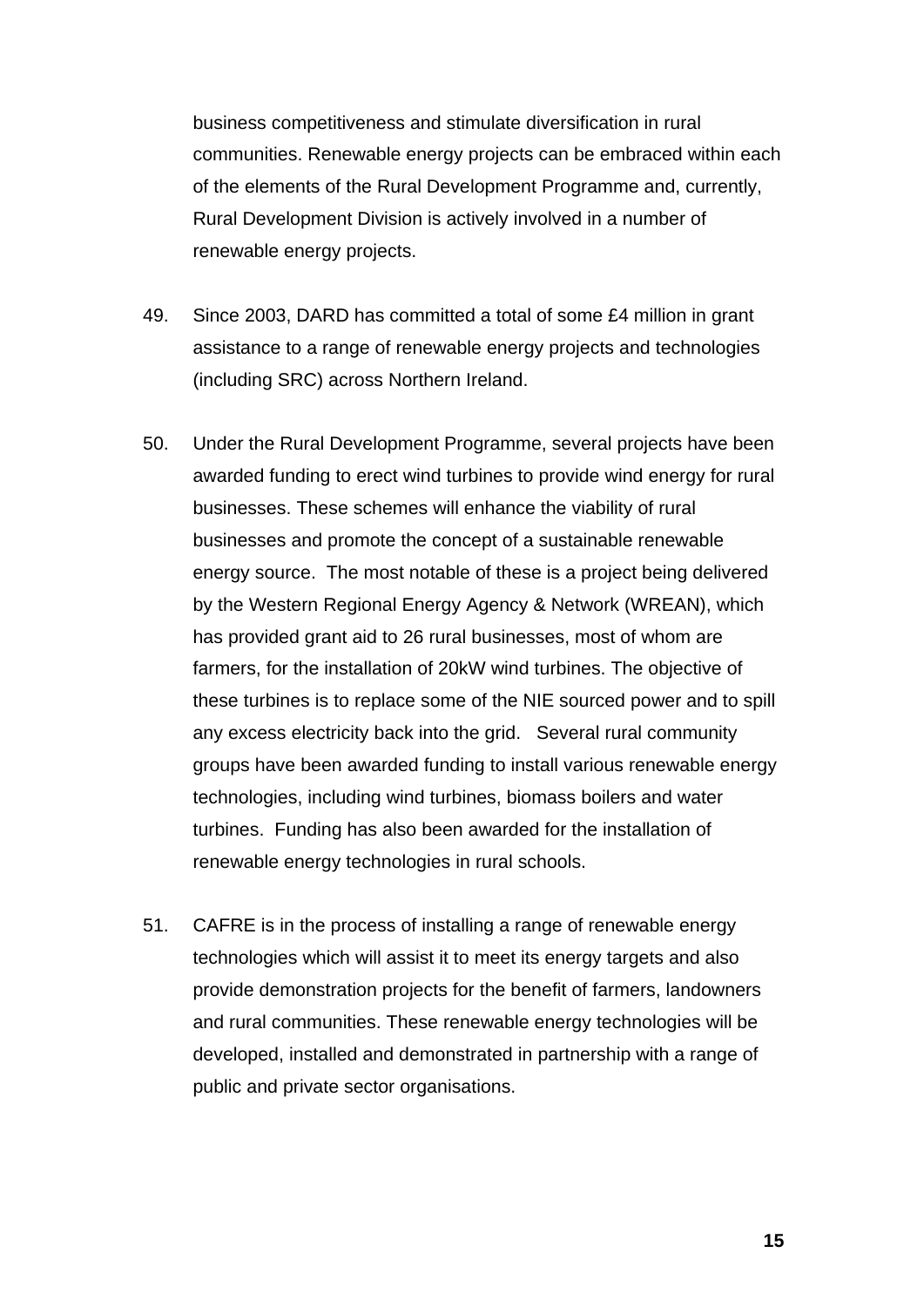# **DRIVING THE RENEWABLES MARKET IN NORTHERN IRELAND**

52. Government has introduced (or will be introducing) a number of measures to incentivise the development and deployment of renewable sources of energy in Northern Ireland. These initiatives will help create sustainable markets in renewable energy supply that can link to a local supply base, thereby providing significant commercial opportunities for the Northern Ireland land-based sector.

### **- Environment and Renewable Energy Fund (EREF)**

- 53. The DETI led £59 million Environment and Renewable Energy Fund (EREF), launched in February 2006, seeks to enhance and accelerate the deployment of renewable energy technologies in Northern Ireland, thereby contributing to a reduction in the level of environmentally harmful emissions and helping to establish Northern Ireland as an exemplar region in renewable energy development.
- 54. The Fund supports action in four programmes: Research and Demonstration; Building Market Capacity through the Provision of Infrastructure and Supply Chain Development; Accelerated Deployment; and Underpinning Knowledge and Raising Awareness. Initiatives within these areas are focused on both the supply and demand sides and are targeted at all sectors, including agriculture and the public sector.
- 55. In July 2006, the Household Programme was launched to provide £8 million of support for the installation of renewable energy technologies, such as solar heat and power, biomass, geothermal and wind, in the domestic sector.
- 56. The Fund has added a very significant stimulus to the development of the renewable energy market in Northern Ireland and provides major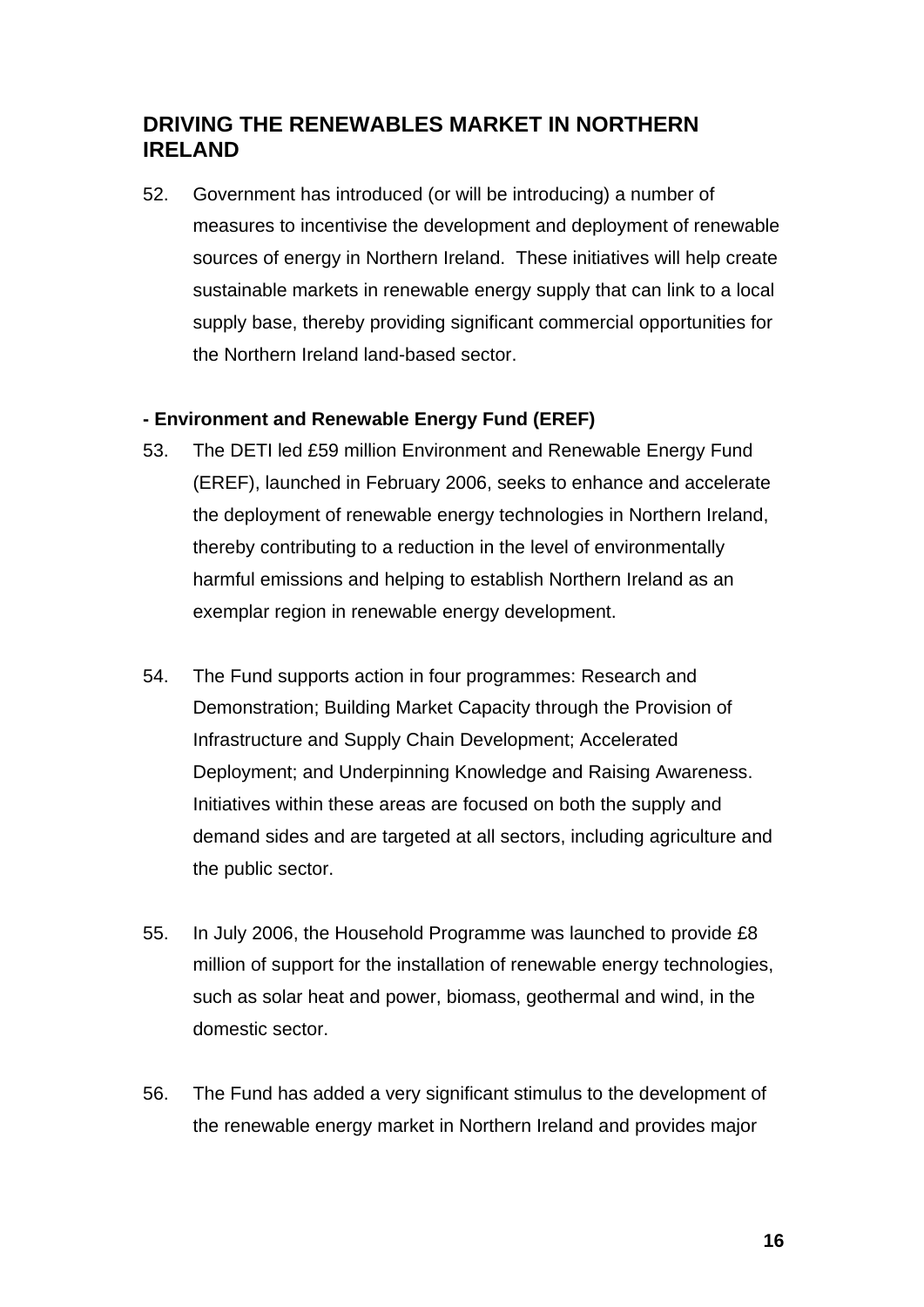opportunities for the agri-food industry to contribute to its sustainable development.

#### **- Energy Management in the Public Sector**

- 57. The public sector estate in Northern Ireland currently comprises some 3,500 buildings. On the basis that the public sector should lead by example, a range of "greening" Government policies are currently being implemented in the management of this estate.
- 58. Northern Ireland Government Departments, with Ministers' agreement, have been working to meet national targets set out in the Sustainable Development Framework for the Government Estate. As a consequence, the Northern Ireland Sustainable Development Strategy includes a target for the Government Estate to be carbon neutral by 2015. This target can be met only by the widespread adoption of renewable energy technologies.
- 59. The Department of Finance and Personnel (DFP), which has a central role within Government to promote sustainability in the procurement, operation and maintenance of buildings, has adopted the targets set under the Climate Change Programme published in 2000 to give effect to obligations arising from the 1997 Kyoto Summit, and the further objectives in the 2003 Government White Paper "*Our Energy Future – towards a low carbon economy".* The latter outlines far-reaching changes in energy use, leading towards a national reduction in the level of carbon dioxide emissions of about 60% against current levels by about 2050, with further targets specifically for Government bodies.
- 60. In pursuit of these objectives, DFP monitors and reports on energy usage by all Northern Ireland public sector bodies. It also administers the Central Energy Efficiency Fund (CEEF), supporting specific projects to improve energy performance and the utilisation of renewable energy technologies (such as wind turbines, solar panels and biomass boilers) throughout the public sector. Since 1993, the Fund has invested over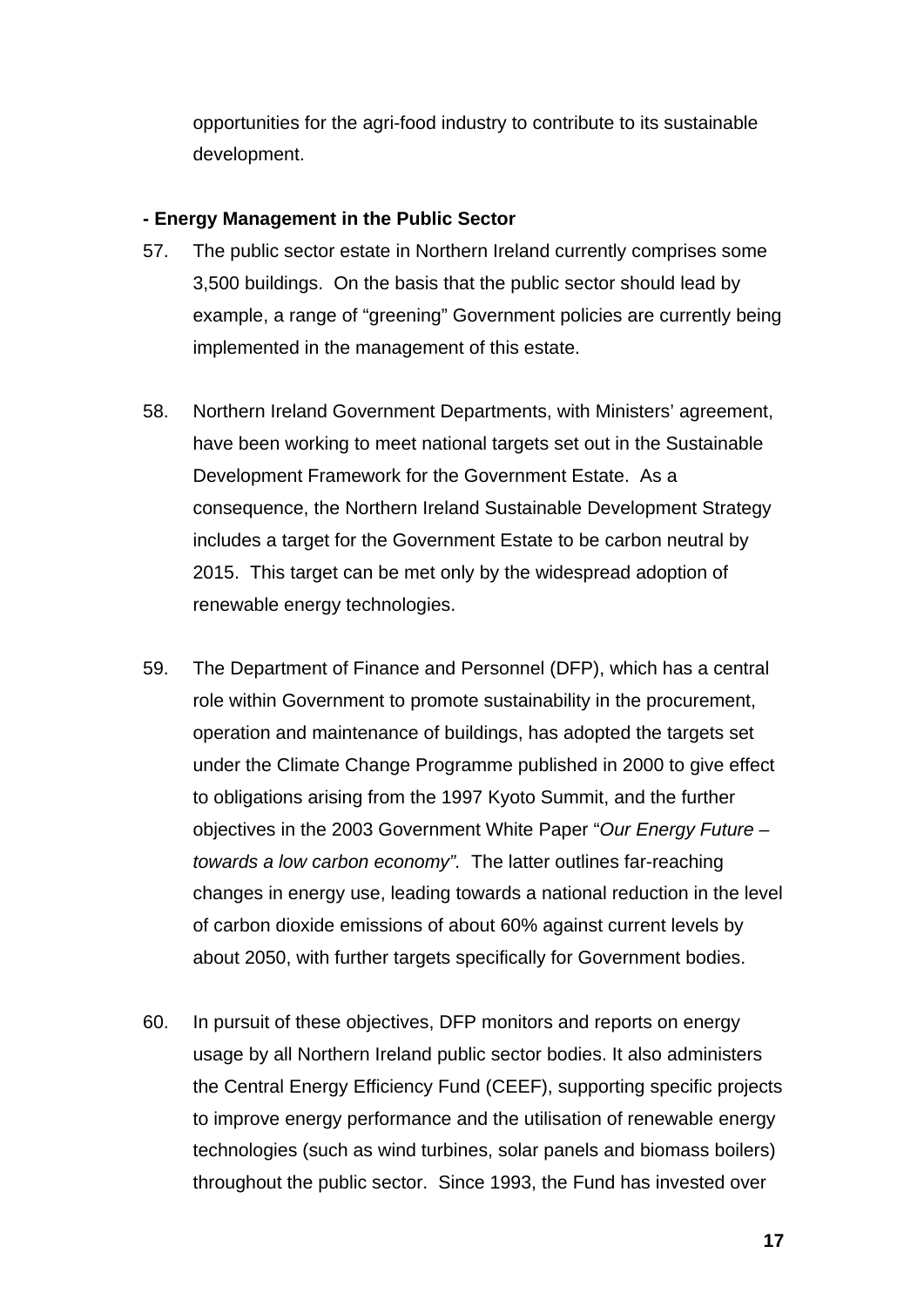£35 million in schemes of this nature. The Fund has also supported significant investments in the installation of combined heat and power (CHP) plants, which are now operational in over 20 District Council leisure centres, in seven hospitals and in Northern Ireland's two universities.

61. In 2006/07 and 2007/08, an injection of additional resources from the EREF has enabled the CEEF to support an increased number of energy efficiency and renewable energy projects across the public sector. This includes support for 14 separate renewable energy projects. It will also support the conversion of heating plants on the Stormont Estate to use biomass rather than fossil fuels – planning for this is now at an advanced stage.

#### **- Northern Ireland Building Regulations**

- 62. DFP is also responsible for the Northern Ireland Building Regulations, and has recently completed an amendment to Part F: Conservation of Fuel and Power, which came into effect in November 2006. This amendment requires adherence to higher thermal standards in building design, the effect of which will be to reduce carbon emissions by up to 40% in the buildings to which the new Regulations will apply. Although the amendment does not include a specific requirement to include renewable energy systems in buildings, the achievement of the required reductions without deploying renewable energy technologies will be technically and financially challenging. If these technologies are not included, equivalent energy savings will have to be achieved through other energy efficiency measures. Therefore, whilst not mandatory, developers could consider the installation of renewable energy technologies to be the path of least cost/resistance.
- 63. Looking ahead, DFP is in the process of amending the Building Regulations (Northern Ireland) Order 1979 to provide enabling powers so that future regulations may be made regarding sustainable development, the protection of the environment and the deployment of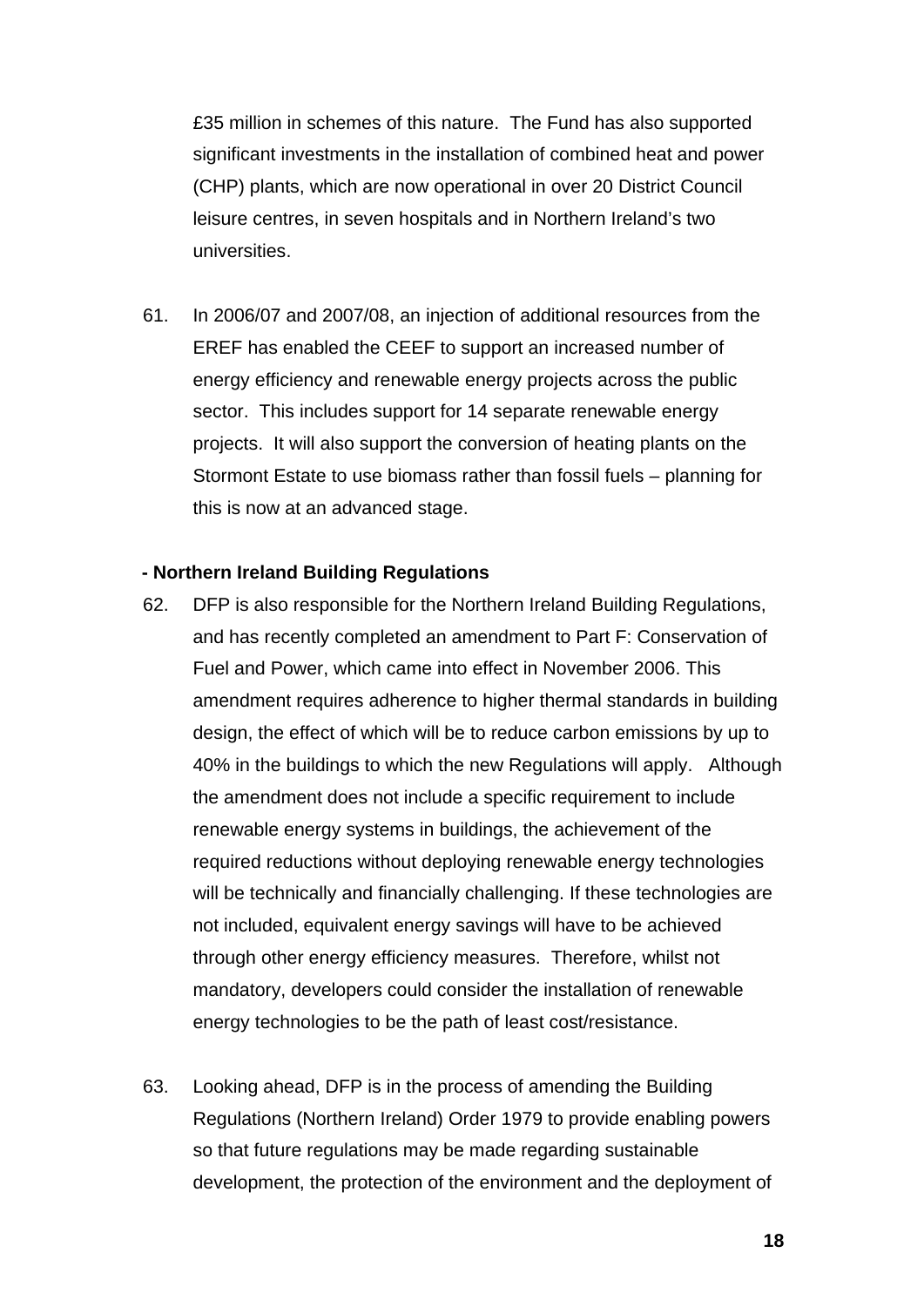microgeneration technologies. DFP will be assessing the scope for including a mandatory requirement for all new buildings to incorporate microgeneration facilities from April 2008.

#### **- Northern Ireland Renewables Obligation (NIRO)**

64. In April 2005, DETI introduced the Northern Ireland Renewables Obligation (NIRO) as the main mechanism for incentivising renewable energy deployment in Northern Ireland. The NIRO places a legal requirement on electricity suppliers to provide evidence that a specified and annually increasing proportion of their electricity supplied to final customers has been generated from renewable sources, or to pay a buy-out fee that is proportionate to any shortfall. A 60% increase in the number of applications to the Planning Service for projects linked to the NIRO in its first year of operation is indicative of its success. By March 2006, 3% of Northern Ireland's electricity consumption was derived from indigenous, renewable energy sources. Wind is currently the predominant renewable source under the NIRO and will continue to be so until alternative renewable energy technologies become more cost competitive. Nevertheless, non-wind sources of renewable energy for electricity generation are emerging. For example, the major biomass CHP plant opened by Balcas in Enniskillen in November 2005 produces both electricity and heat as well as a biomass energy product and, as such, is a world class sustainable energy example. The EREF has a particular focus on supporting the development of non-wind renewable energy sources, such as energy from waste, and will support the further development of this market.

#### **- Renewable Transport Fuel Obligation**

65. The Renewable Transport Fuel Obligation (RTFO) is being developed on a UK-wide basis by the Department for Transport (DfT) in Whitehall in liaison with the Devolved Administrations. The RTFO is proposed as the key mechanism in support of the UK target for biofuels to account for 5% of all road fuels by 2010. The Government has made it clear that it is committed to increasing the level of the RTFO beyond 5% after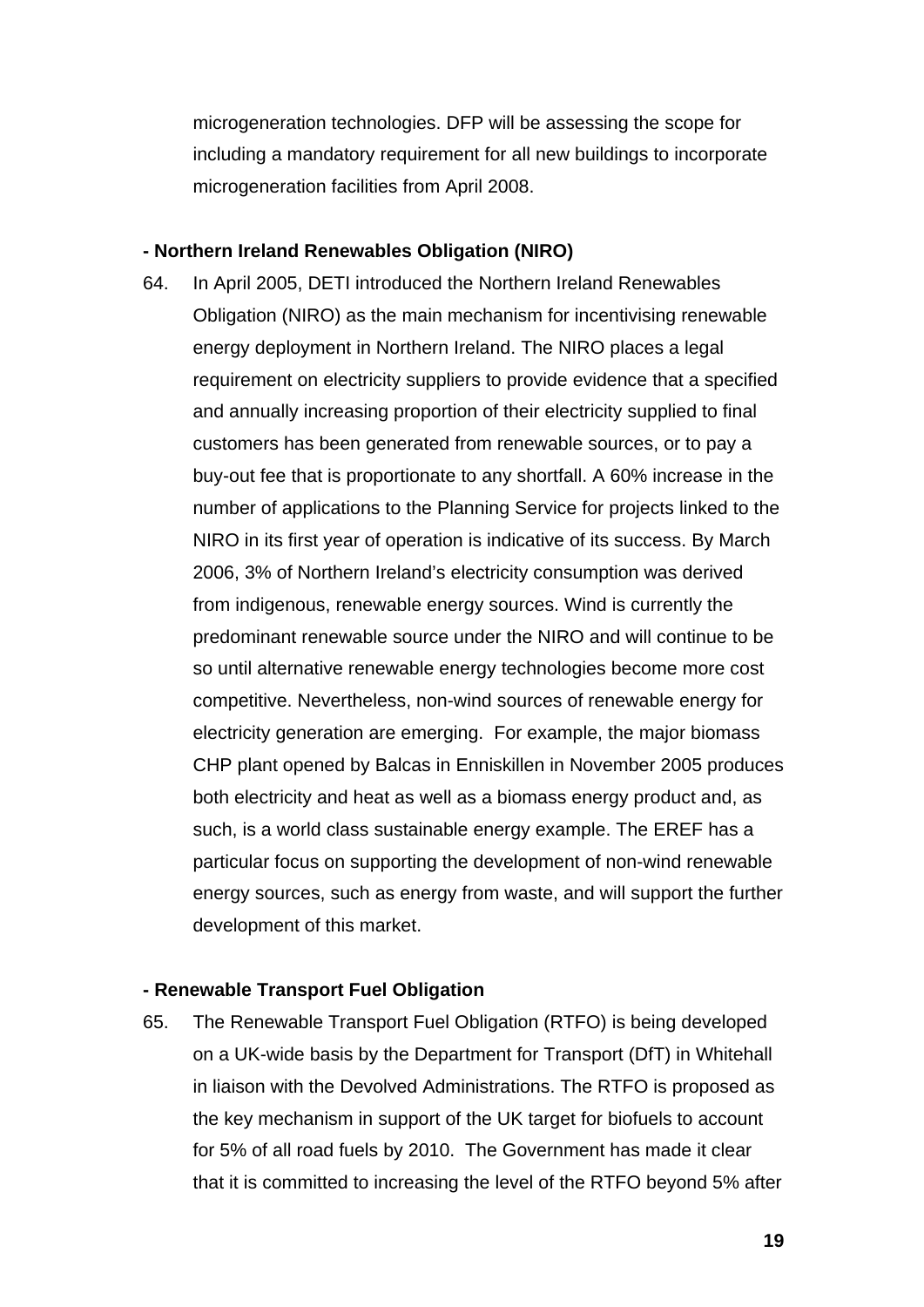2010/2011, but only if certain conditions are met, including stringent sustainability criteria.

- 66. DETI, as the Northern Ireland Department with responsibility for overall energy policy, acts as the lead contact with DfT in the development of the RTFO, with other relevant Northern Ireland Departments inputting as appropriate.
- 67. The RTFO will certainly create a significant market for biofuels across the UK as a whole. The particular implications of this for the landbased sector in Northern Ireland are not yet clear.

### **- Planning Policy and Renewable Energy**

68. Planning Service is responsible for the formulation of the land use planning policies in Northern Ireland which regulate and facilitate new energy development. It is currently in the process of bringing forward a revised planning policy for renewable energy projects. This will be set out in Planning Policy Statement 18, which is to be published in 2007.

#### **- Renewable Energy Installer Academy**

- 69. Action Renewables, founded in 2003, is a joint initiative between DETI and Viridian Plc dedicated to increasing the awareness and uptake of renewable energy throughout Northern Ireland. Key among its activities is the development, in partnership with Sustainable Energy Ireland (SEI) in the Republic of Ireland, of a state-of-the-art training infrastructure for designers, specifiers and installers of renewable technologies - the Renewable Energy Installer Academy (REIA).
- 70. The Academy is an initiative grant-aided under the Renewable Energy/Energy Efficiency Measure of the Interreg IIIA Programme (administered jointly by DETI and the Department of Communications, Marine and Natural Resources (DCMNR) in ROI). In 2004, the lack of trained installers, specifiers and designers of renewable energy technologies was identified as one of the key market barriers to the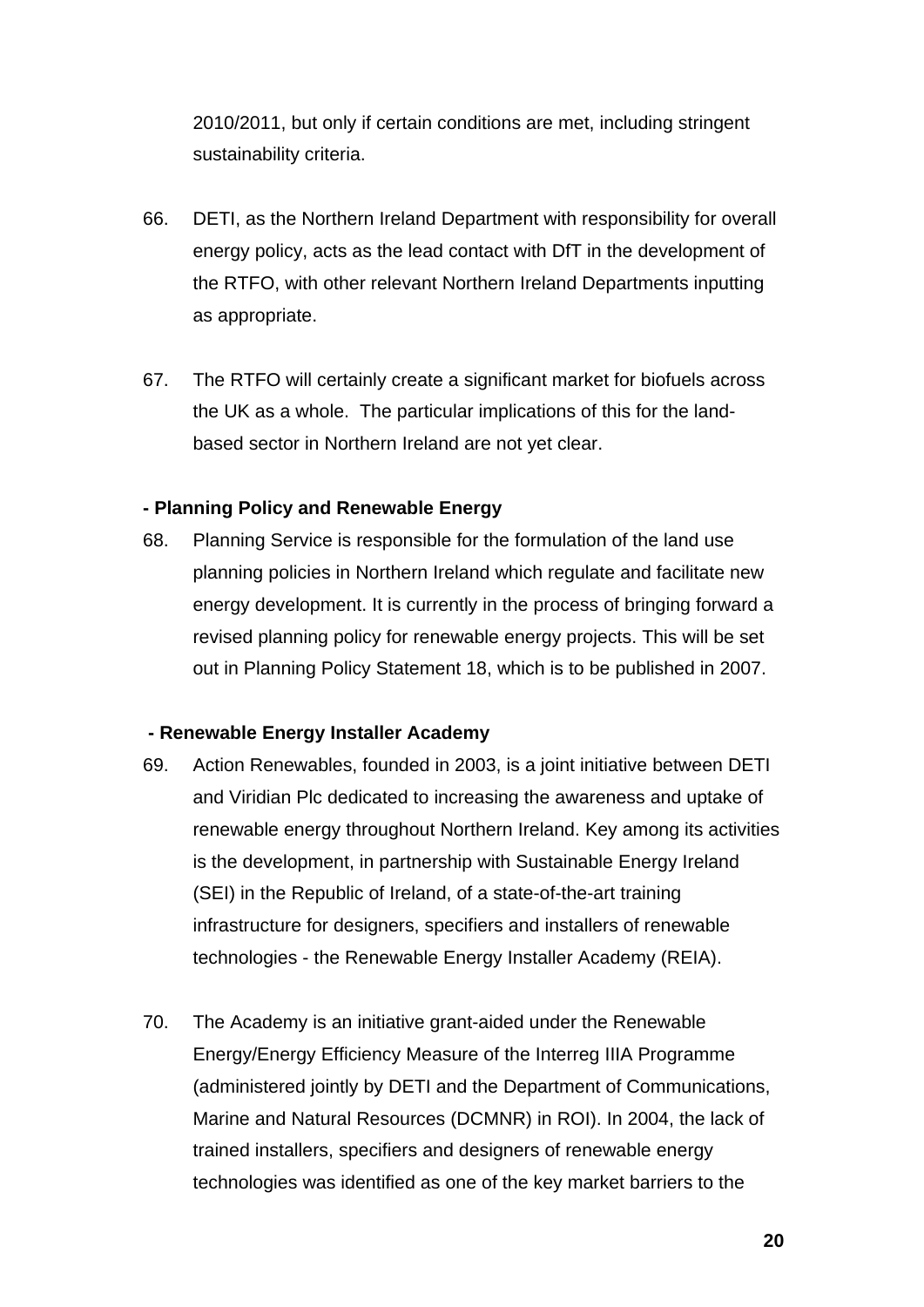widespread adoption of renewable energy systems on the island of Ireland. The establishment of the REIA as a regionally accessible infrastructure for training, certification and accreditation of priority renewable energy system specifiers and installers to harmonised standards is serving to remove that barrier.

- 71. In keeping with the targets and objectives for the Academy, training laboratories have been completed in the North West Institute in Londonderry and Dundalk Institute of Technology (DKIT) for solar water heating, Lisburn and DKIT for heat pumps and East Down Institute (Downpatrick) and DKIT for biomass.
- 72. Substantial investment has been made in the establishment of the Academy, the development of training materials, training the trainers and testing and revising training courses. The project has attained the key objectives of giving renewable energy installers in the border region access to dedicated training opportunities in this field and increasing the number of professional installers and engineers who can undertake the design, installation and maintenance of renewable technologies.
- 73. During 2006/7 and 2007/8, up to 4,000 private households will receive grant aid from the Household Programme of the EREF to deploy these technologies and the Installer Academy will be the main source of accredited professionals to install these systems in Northern Ireland.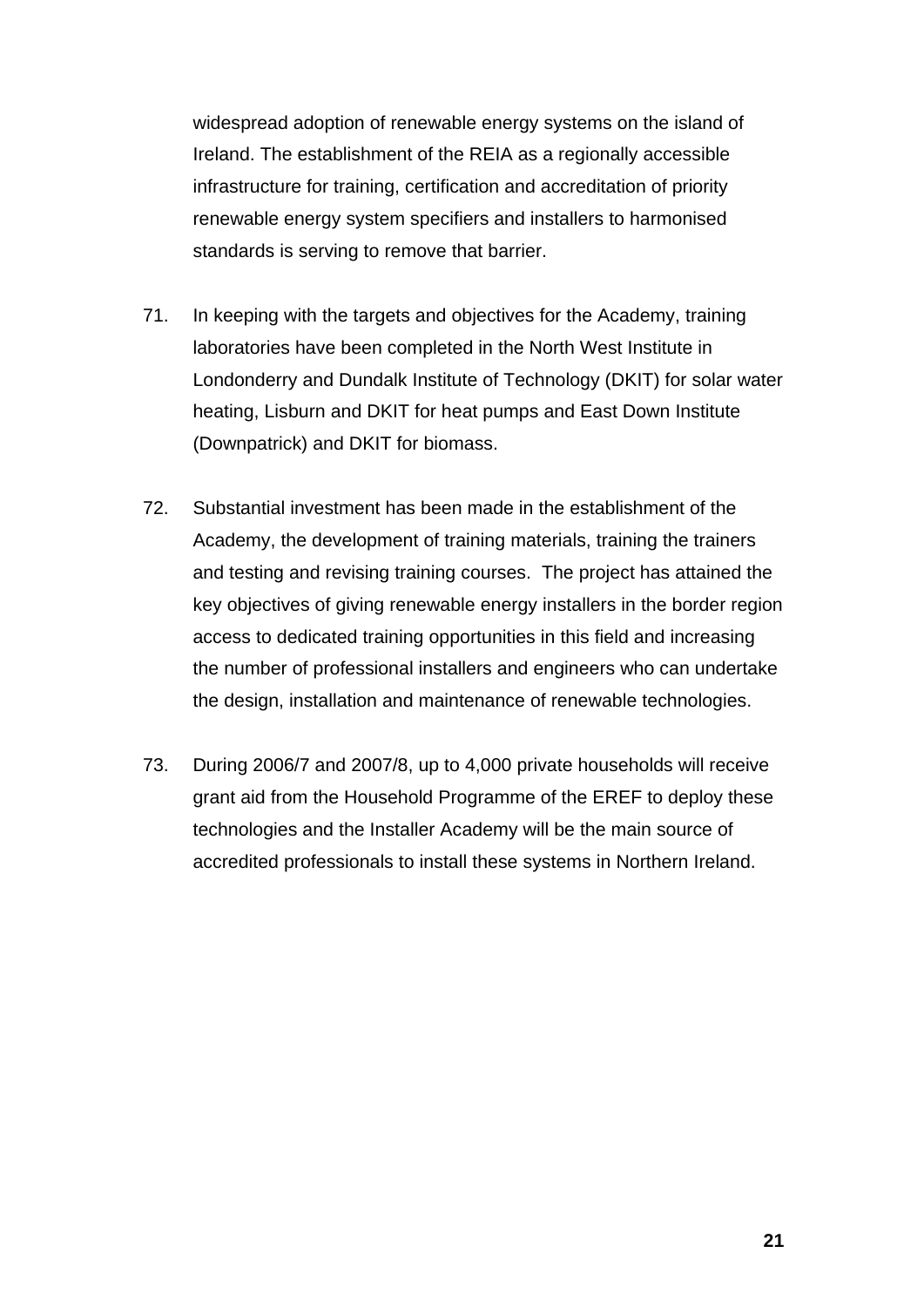# **THE SCOPE OF THE DARD RENEWABLE ENERGY ACTION PLAN**

- 74. Within the context of the strategic and policy background outlined above and DARD's existing work in support of renewable energy opportunities, the Department used the 35 recommendations of the Interdepartmental Steering Group as the initial point of reference for the creation of this DARD Renewable Energy Action Plan.
- 75. The Department consulted publicly on these recommendations and received comments from a range of interested individuals and organisations. The recommendations of the Steering Group and a summary of consultees' views are detailed in Appendix 1, together with DARD's response. The 2004 study on the potential for, and economic sustainability of, small scale embedded heat and power and heat-only systems in the rural economy (referred to in Paragraph 2), along with the Steering Group recommendations and individual responses to the consultation, are available on the consultation archive section of the DARD website at www.dardni.gov.uk.
- 76. In the period since the recommendations were first made to DARD by the Steering Group, a number has been taken forward by other Departments/bodies. There is also a number of recommendations which the Department believes would be more appropriately addressed by other bodies and organisations.
- 77. In drawing up this Action Plan, DARD has sought to ensure that the support and services provided by the Department will enable farmers, landowners and rural communities to capitalise on the opportunities presented by renewable energy within the broader strategic context of energy policy, tackling climate change, waste management and sustainable development. Given the linkages with and between these strategic drivers, which cross a number of Government Departments, it is essential that DARD works closely with other Government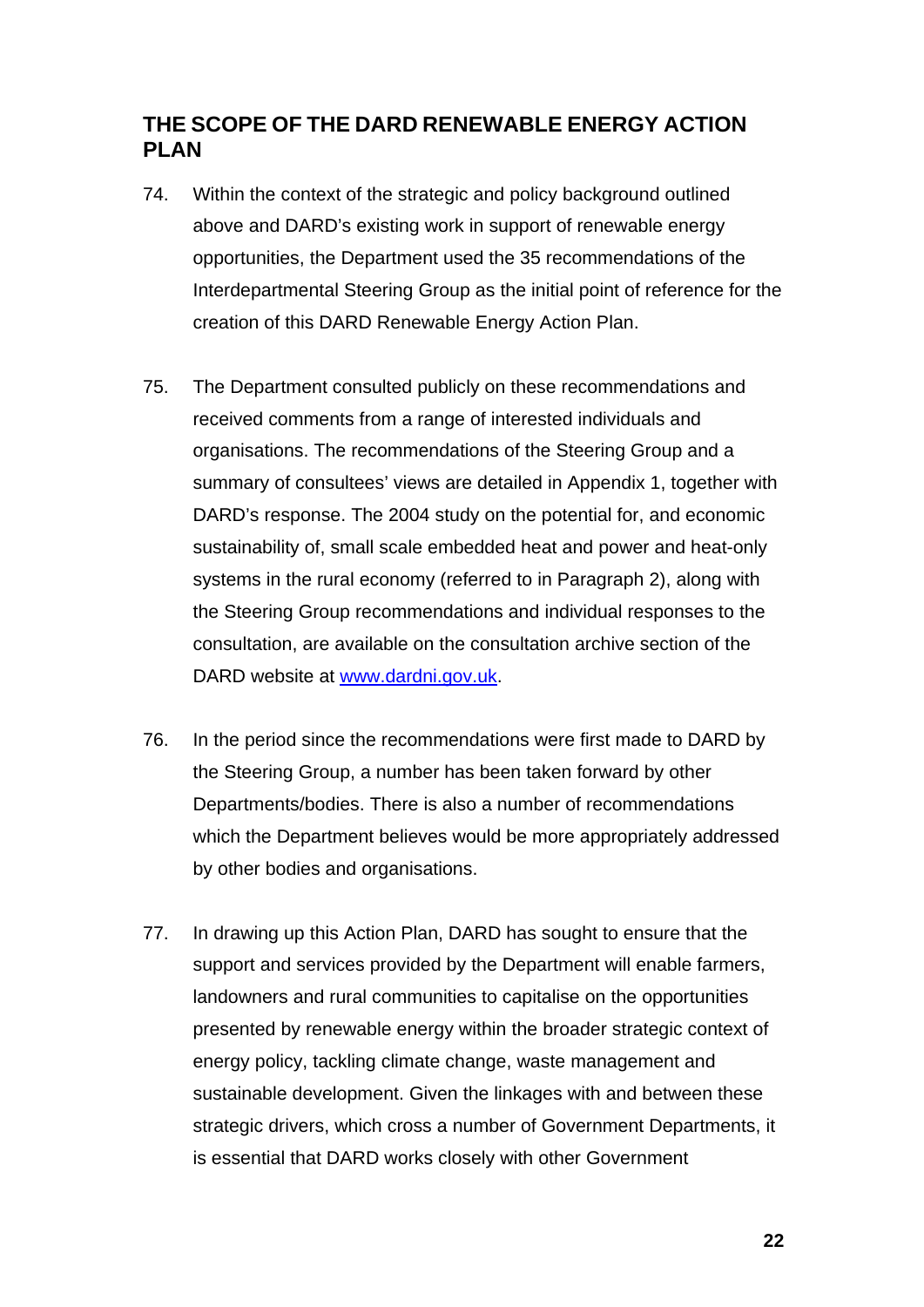Departments in Northern Ireland in furtherance of renewable energy opportunities for the land-based sector and wider rural economy. This is a key priority.

- 78. Given this complex set of relationships, **DARD will explore options to create a specific policy unit** to drive forward and co-ordinate the renewables agenda and to ensure that this is fully integrated with the policies and initiatives being taken forward by other Government Departments in Northern Ireland and, as appropriate, in GB and the ROI.
- 79. It is also important that there is close stakeholder involvement to ensure an orderly and sustainable development of the sector. Therefore**, DARD will seek to introduce appropriate structures to engage stakeholders in this process**.
- 80. Under an overall theme of "**promoting the opportunities afforded by the sustainable development of renewable energy in the agri-food and forestry sectors and wider rural economy**" the Action Plan has two broad objectives:
	- **(i) To support the exploitation of opportunities for alternative land uses and sustainable management of agri-food waste linked to renewable energy; and**
	- **(ii) To underpin knowledge and increase awareness of renewable energy technologies.**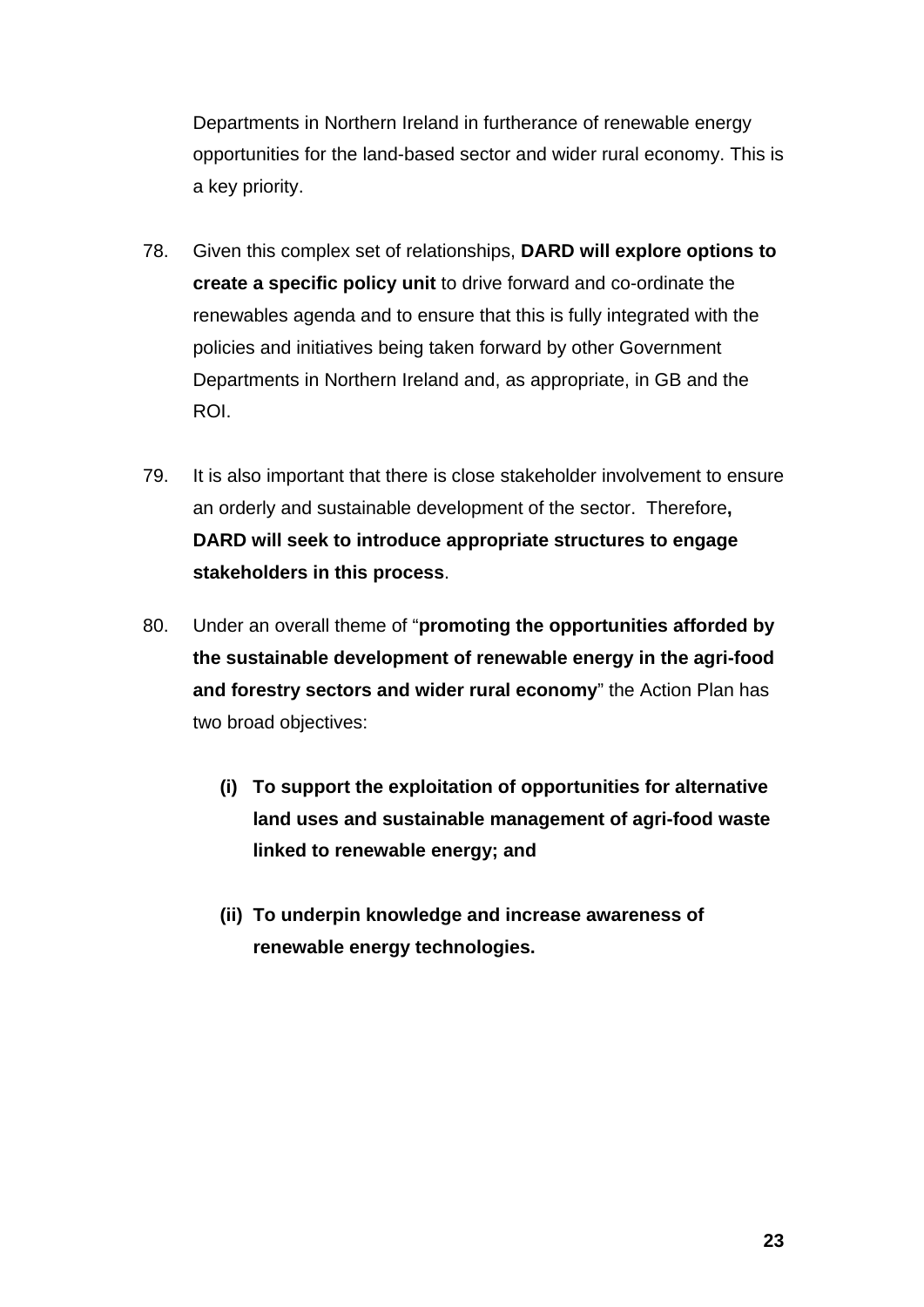# **ACTIONS TO SUPPORT THE EXPLOITATION OF OPPORTUNITIES FOR ALTERNATIVE LAND USES AND SUSTAINABLE MANAGEMENT OF AGRI-FOOD WASTE LINKED TO RENEWABLE ENERGY**

**1. Exploiting Opportunities in Profitable Energy Crop Production**  Energy crops are renewable materials which can substitute for fossil fuels. Such crops are generally classed as 'carbon-neutral' because the carbon dioxide released during the generation of energy is balanced by that absorbed by plants during their growth.

Farmers will move to energy crop production only if the financial rewards and associated risks make it more attractive than existing agricultural enterprises. Thereafter, the on-going development of the energy crop sector will depend heavily on the actions of key actors within the industry itself and their ability to recognise and seize opportunities, including those arising from wider Government efforts to develop the renewable energy markets in Northern Ireland, as outlined above. However, pump-priming support will hasten this process and is available through a number of Departmental schemes.

## *(i) Support for energy crops*

## *- Short Rotation Coppice (SRC)*

SRC is a specialised form of forestry plantation and involves growing willow at close spacing and harvesting at regular intervals (normally every second or third year). A number of approaches to willow harvesting and chipping exist. The end product - willow chips at a moisture content of circa 20% - is used primarily as fuel to generate heat in biomass boilers.

In 2004, DARD's Forest Service introduced a three year Challenge Fund for SRC energy crops to encourage the establishment of short rotation willow coppice for renewable energy generation. The Challenge Fund operated under the umbrella of the Northern Ireland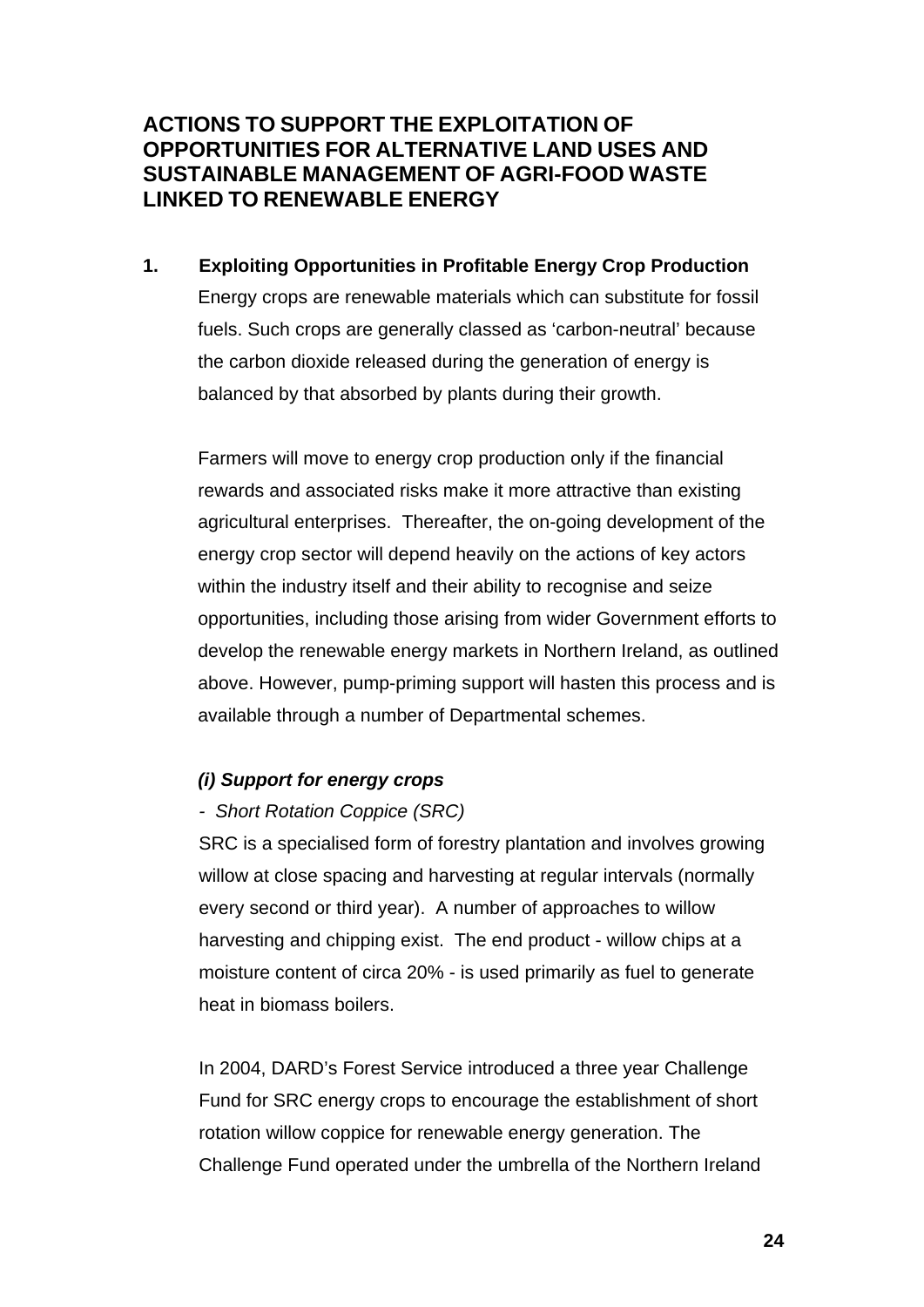Rural Development Regulation Plan 2000-2006 and has now closed to new applicants. To date, approximately 400 hectares have been planted or approved for planting under the Scheme and a further 410 hectares have been approved for the 2007 planting year. The average rate of assistance provided for plantings under the Scheme to date is approximately £1,920 per ha. Therefore, the SRC Challenge Fund represents a considerable investment by DARD in the establishment of this new sector.

At present, the economics of SRC for heat production, without a planting grant, suggest that it could represent a viable alternative enterprise for growers when the price of domestic heating oil is in excess of 35 pence per litre. The attractiveness of SRC as a crop is, however, significantly improved if it can also be used for bioremediation purposes and where the latter activity can either generate an additional income stream (through gate fees) or reduce costs elsewhere on the holding.

The biggest long term constraint on the production of SRC in Northern Ireland is the availability of a local end user (the bulky, low value nature of chipped willow mean that it is necessary to keep transport distances and costs to a minimum). Other constraints have also been identified - proximity to drying equipment, the availability of suitable land in terms of soil type, topography and road access to planting sites.

The three year SRC Challenge Fund has now closed to further applications and has been subject to an initial internal review. Drawing on the findings of this process, **DARD is seeking to develop a successor programme of support for the continued development of SRC under the auspices of the new Northern Ireland Rural Development Programme 2007-2013**. DARD Forest Service will make an announcement concerning such a measure later in 2007.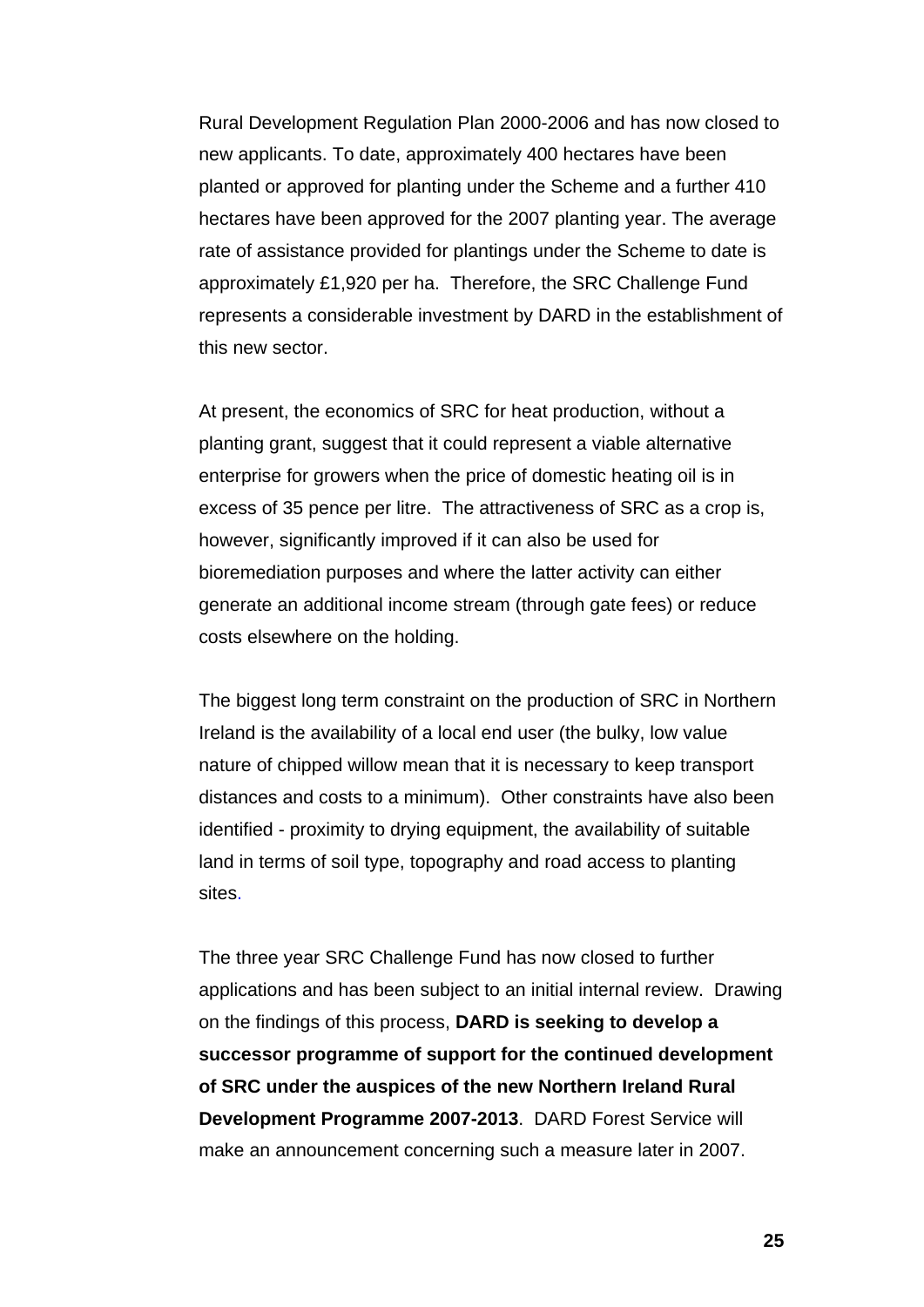#### *- Support for other energy crops*

Under the EU Aid for Energy Crops Scheme, aid of €45 per hectare is payable for all crops used for the production of energy products, with the exception of crops grown on set-aside land. Crops eligible for support under the Scheme include short rotation coppice willow, hemp, sugar beet, oilseed rape and other cereals grown for energy production. Uptake under the Scheme in Northern Ireland has been limited - approximately 600 ha in 2006 (primarily SRC). Nevertheless, the Scheme, although modest in terms of its rate of payment, does represent an additional incentive and income stream for those growers contemplating renewable energy crops.

The Scheme is currently under review by the EU Commission. However, it is believed that this is unlikely to produce significant changes (apart from perhaps a degree of simplification in terms of its operation).

#### *- Biofuels*

Agriculture in Northern Ireland is predominantly grass-based, with only a small percentage (circa 3% in 2006) devoted to cereal and oilseed crops. These enterprises are found on just over 3,000 farms, with specialist cereal growing confined to less than 750 farm businesses. In the absence of a very significant change in land-use patterns, the quantities of cereals and oilseeds grown in Northern Ireland could not support significant biodiesel/bioethanol production and certainly not processing plants of the scale currently being contemplated in other parts of the UK. To put this in context, there are reports of several bioethanol plants being planned in GB which will depend on wheat as their primary source of raw material. Their combined annual intake of wheat will be in excess of 1 million tonnes. Total wheat production in Northern Ireland in 2006 was only 66,000 tonnes. Total production of all cereals in Northern Ireland in 2006 was just over 190,000 tonnes.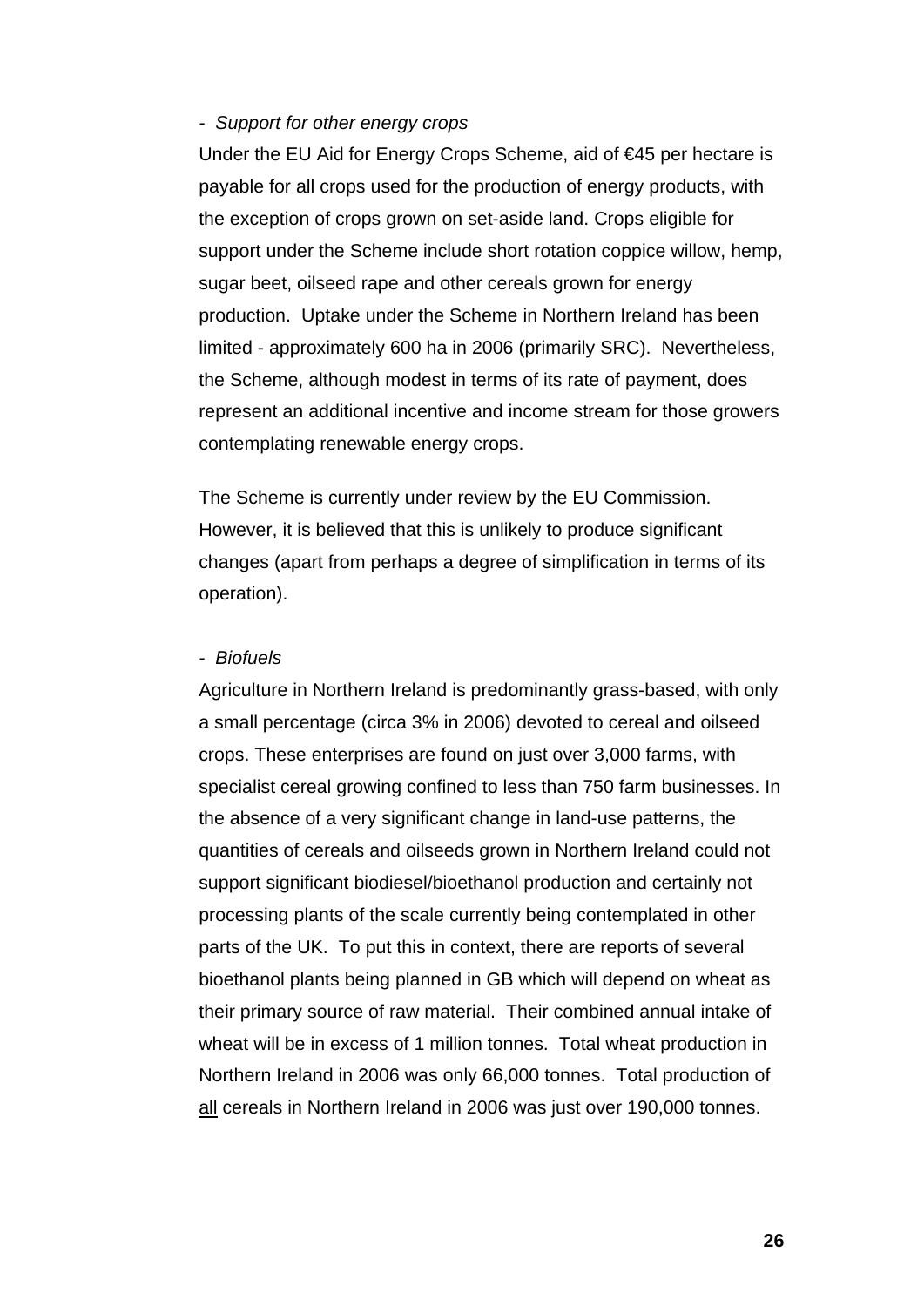The UK biofuels sector is currently driven primarily by Government fiscal policy. The proposed RTFO should add significant impetus to this growing sector. It will drive demand for biofuels from the petrochemical industry, though this may well be centred on large scale production facilities and arable regions of the United Kingdom. Given this context and the level of arable production in Northern Ireland, there appears to be limited scope for a large scale biofuels sector to develop locally, and the current economic viability of small-scale biodiesel plants using oilseed rape as a feedstock is, at best, marginal. At the time of writing, limited direct support is available for projects in this sector. However, technological advances and second generation biofuels may provide scope in the future for Northern Ireland to be more significantly involved, though commercial viability will be a key driver. The final detailed design of the RTFO will also be an important factor influencing this sector's development and hence, the opportunities for biofuel production in Northern Ireland must be kept under review.

An important point worth noting is the fact that increasing EU and global demand for cereals and oilseeds from biofuel producers is leading to rising prices for these crops. Therefore, the Northern Ireland arable sector will benefit from this effect even if it is not directly engaged in supplying the biofuels sector. In other words, because of wider demand and supply effects, allied to open EU trade in cereals and global trade in oilseeds, Northern Ireland arable producers will capture many if not all of the benefits of the emerging biofuels sector without incurring the costs or risks of developing a local processing capacity.

# *(ii) Supporting uptake of renewable energy production via the Financial Assistance for Young Farmers Scheme*

Young farmers will play a key role in the future development of rural areas. DARD's Financial Assistance for Young Farmers Scheme provides assistance to facilitate the establishment of young farmers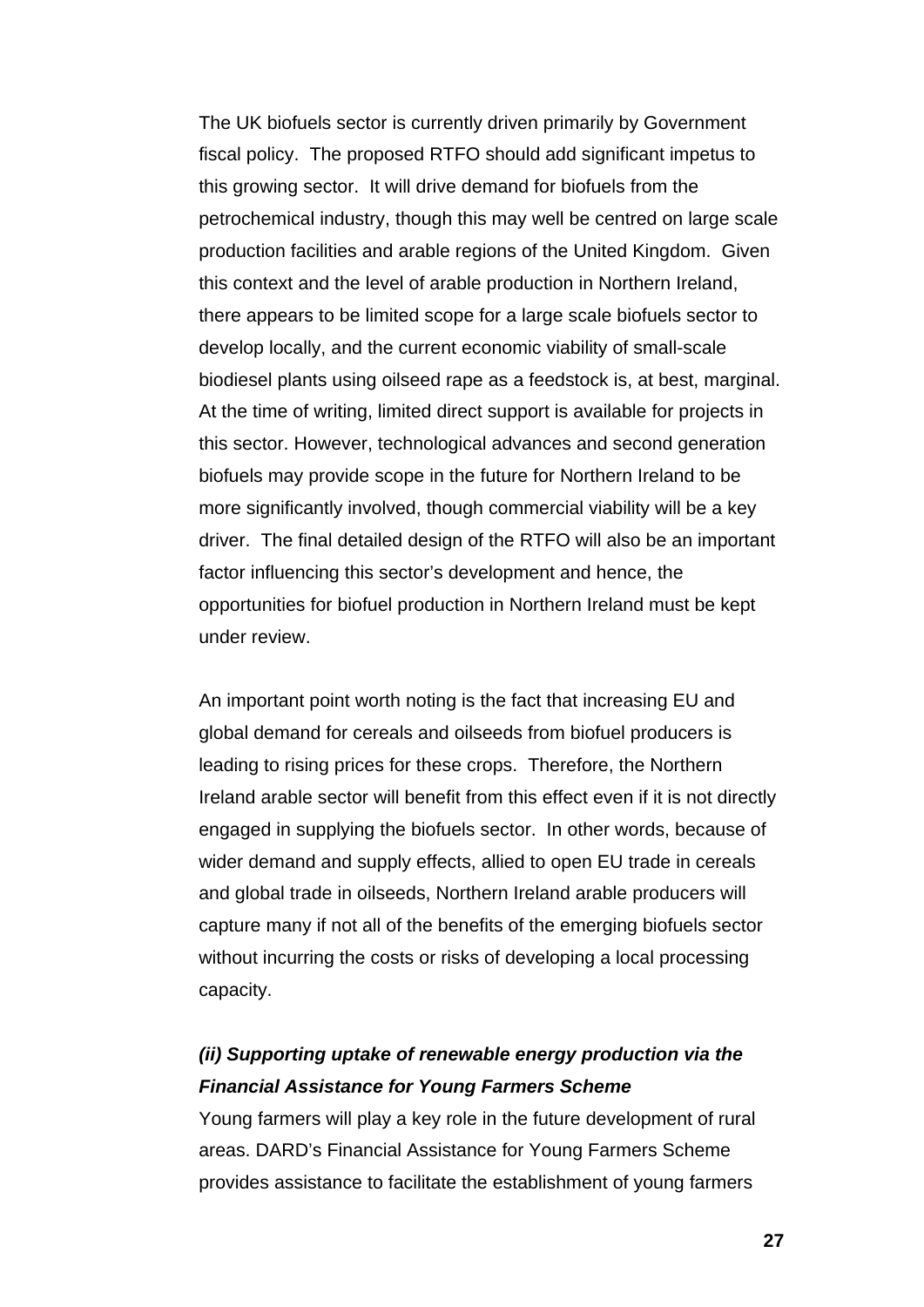(under 40 years old) who possess adequate skills and competence and are setting up as head of holding for the first time.

 Assistance under this Scheme, in the form of an interest rate subsidy, is available for an agricultural purpose on the holding for which the loan is obtained. The Scheme aims to promote additional farm investment which will generate new activities or add value to existing activities in farming in Northern Ireland. Therefore, it **offers the potential to support suitable renewable energy projects that meet the conditions of the Scheme**.

 Applicants are required to submit a business development plan, including a specific project proposal, and a personal development plan indicating how competence requirements under the Scheme will be met (if unable to be demonstrated at the outset) when seeking the loan.

The Scheme will close for applications on Thursday 5 June 2008 or when all available funds (£4.5 million) have been committed, whichever is sooner.

#### **2. Supply Chain Development**

A key requirement for the orderly evolution of a biomass-based renewable energy sector is the development of sustainable supply chains. Under the Sectoral element of the 2000-2006 Programme for Building Sustainable Prosperity (PBSP), DARD has awarded significant funding (£0.5million) for investment in the infrastructure associated with the processing of SRC. This will **provide grant assistance (up to 44% of total project costs) for the provision of storage and drying facilities and for harvesting equipment**. The scheme will close for applications on 30<sup>th</sup> March 2007.

Under the proposed new Northern Ireland Rural Development Programme (NIRDP) 2007-2013, marketing support will be available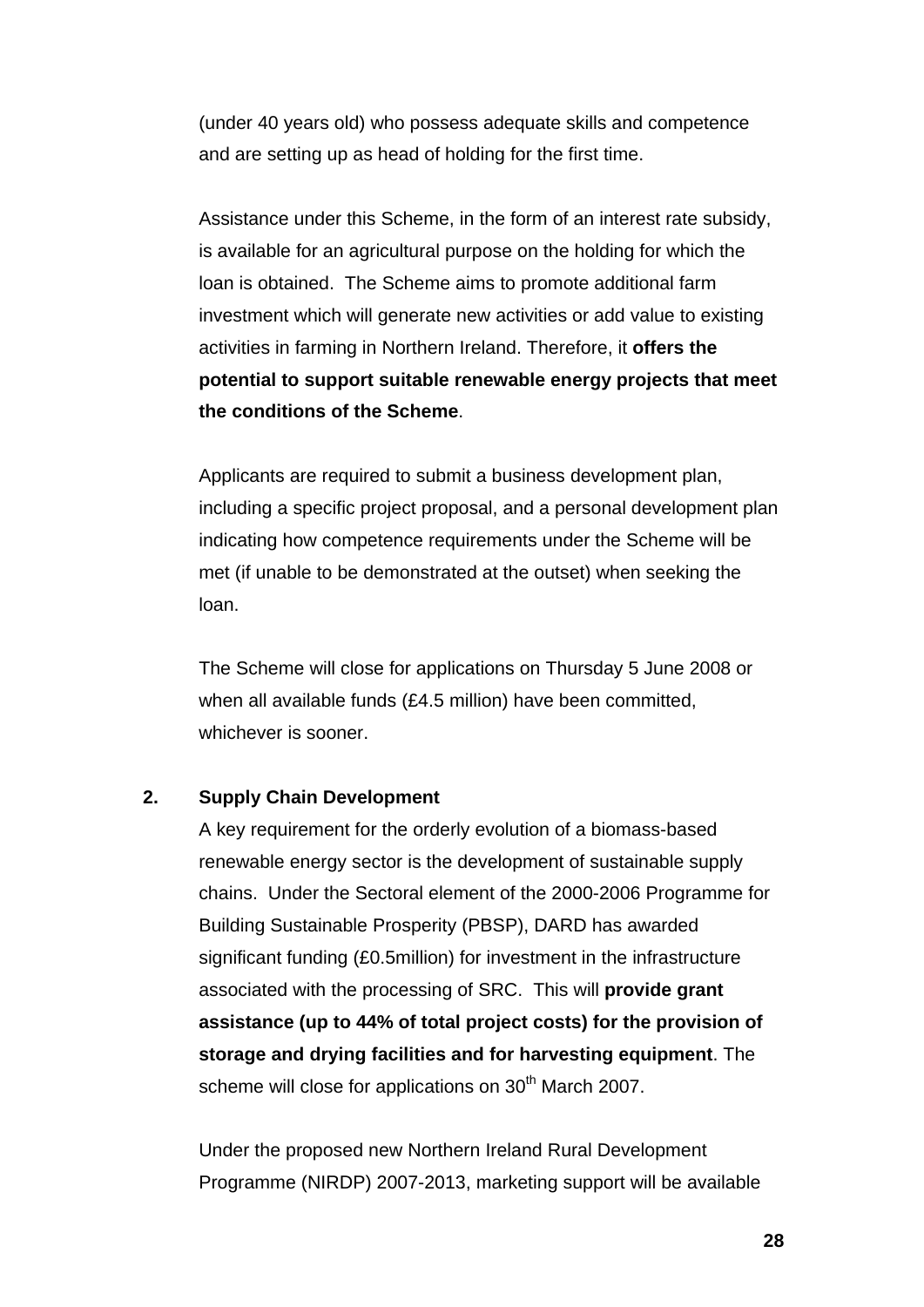which will help individuals and groups to capitalise on the market opportunities that are opening up in the renewables sector. The NIRDP Measure 1.2 has an objective of supporting actions aimed at improving the application of technology in the forestry sector, encouraging greater integration and collaboration between producers, processors and others in the wood supply and renewable energy chains and improving the marketing capability of businesses.

Under Measure 1.2, the **Agricultural and Forestry Processing and Marketing Grant Scheme will provide support towards capital expenditure and new equipment to encourage innovation and investment in wood and other renewable energy markets**.

In addition, the **Agricultural and Forestry Marketing Development Grant Scheme will support the development of new outlets for existing agricultural, forestry and renewable energy products**.

Under Measure 1.4 of the NIRDP, the **Supply Chain Development measure will assist new collaborative initiatives to create more effective and sustainable supply chains**.

Taken together, this suite of measures will provide the necessary support and incentives for the development of stable and sustainable supply chains, enabling entrepreneurial individuals and groups to grasp the opportunities that are emerging for the market-led development of the renewable energy sector based on indigenous biomass production.

#### **3. Forestry Products and By-Products**

"NI Forestry: A Strategy for Sustainability and Growth", published in March 2006, proposes an approach to the future development of the Northern Ireland forestry sector which seeks to strike a balance between the provision of timber, which accounts for up to 1,000 rural jobs, the protection of the environment and forest-based recreation.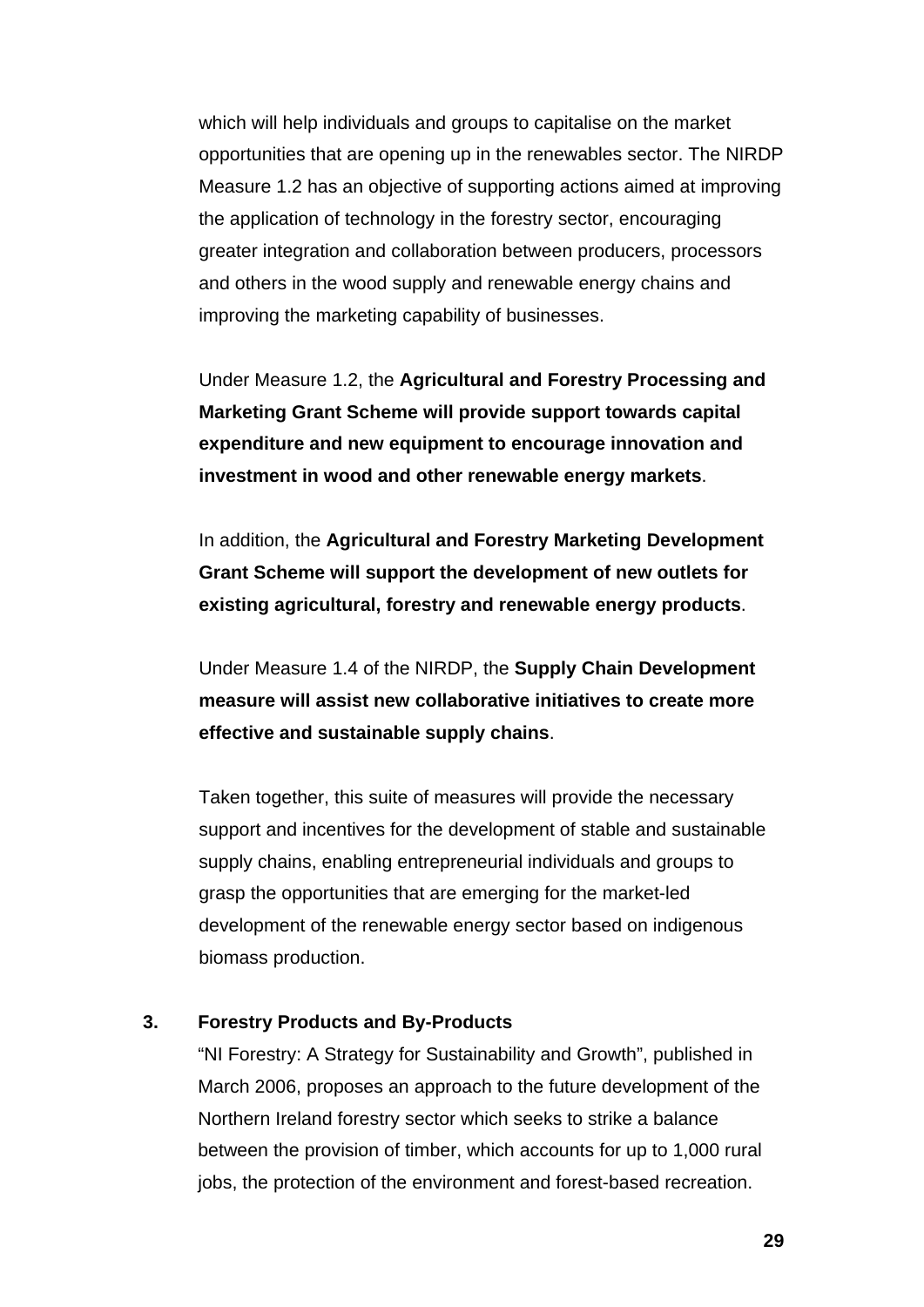The Strategy aims to double the current 6% forest area in Northern Ireland, largely through the transfer of land from agriculture to forestry and the sustainable management of existing forests.

In addition to growing more trees, there is scope to promote the harvesting of forestry residues as a renewable energy source. Forest residues are those parts of trees left on the forest floor after harvesting and not recovered for commercial purposes. Currently the potentially exploitable resource of forest residues in Northern Ireland is estimated to be 8,000 dry tonnes per year.

Sawmill co-products (estimated at 100,000 tonnes of woodchip per year) also have the potential to be used as a cost-effective wood fuel for energy generation.

Exploitation of both resources will depend on commercial viability. Therefore **the Forest Service and forest industry stakeholders are investigating the use of forest harvesting residues for renewable energy purposes, thereby improving the economic performance of timber production and realising wider benefits.**

### **4. Using Agri-food Waste for Energy**

In Northern Ireland, approximately 9.7 million tonnes of manure are produced from housed livestock each year (88% cattle, 7% pigs and 5% poultry). These manures can be a valuable nutrient resource for crop production. However, they can also represent a significant waste disposal problem as their land application cannot easily be matched to crop nutrient requirements.

The implementation of the EU Nitrates Directive, the Water Framework Directive, the Integrated Pollution Prevention and Control Directive and the Waste Management Regulations (NI) 2005 will impose restrictions on the farming industry and the way it deals with its waste streams. The Action Programme required under the Nitrates Directive includes a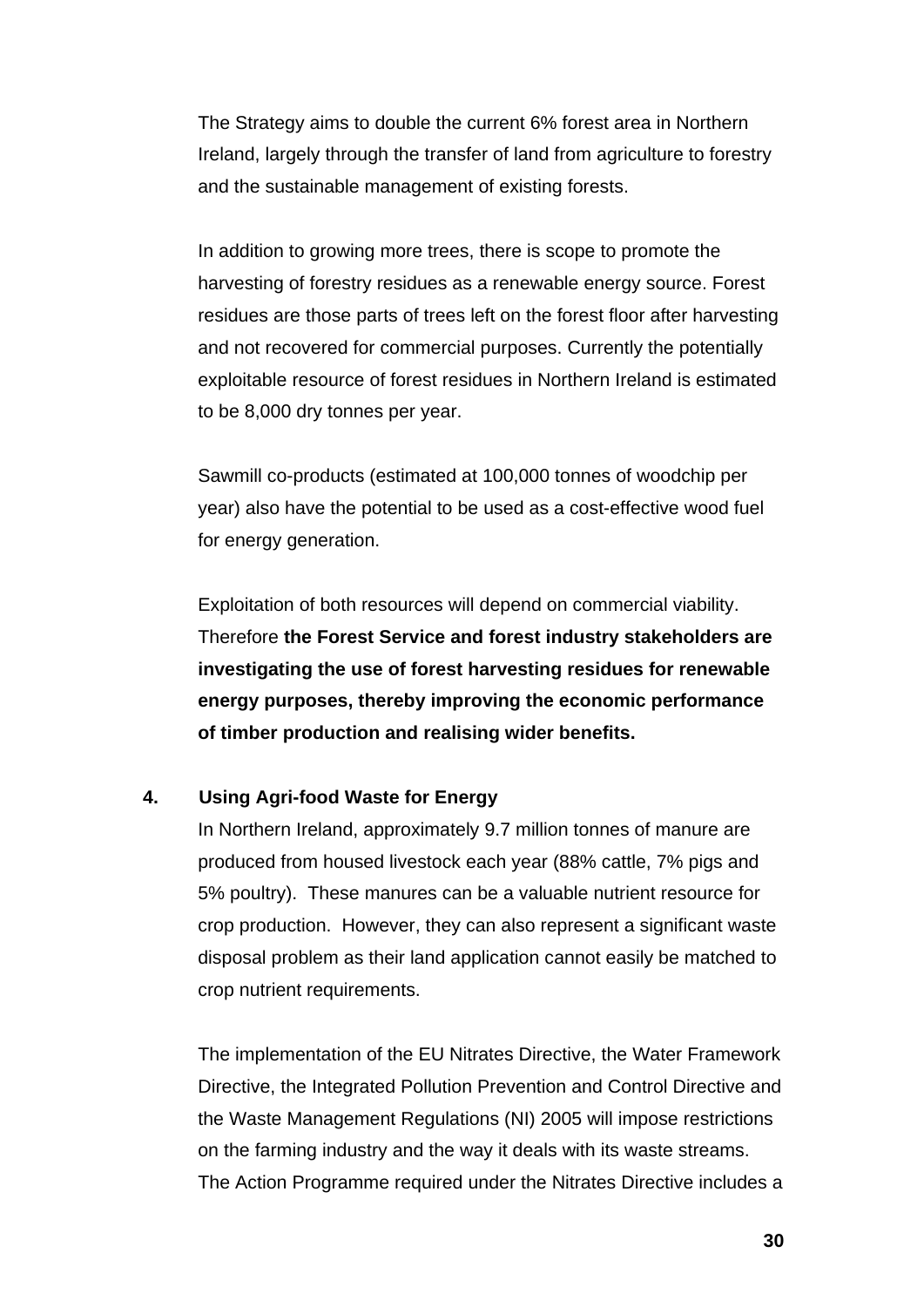closed period when the land spreading of animal slurry will not be permitted, together with a limit on the amount of organic manure that can be spread on the land. These restrictions will result in the need for additional slurry storage capacity on many farms and a greater focus on soil nutrient loading. This will create difficult issues to address for intensive livestock holdings in particular. However, sustainable alternative uses for manure could provide farmers with a viable outlet for animal wastes that does not rely on land spreading.

The report of the Expert Group on Alternative Uses for Manures (EGAUM) published in March 2006 described the potential of anaerobic digestion (AD) as a technical solution to the sustainable disposal of farm organic wastes, as well as providing a possible disposal option for food chain and municipal organic wastes.

Anaerobic digestion of organic wastes involves the bacteriological breakdown of organic matter to produce biogas and digested effluent. The biogas can be utilised by combustion in a combined heat and power unit, thereby creating a renewable energy resource from a waste stream. The technology is well tried and tested. The inclusion of a proportion of agri-food by-products other than animal slurry in the intake stream to the digester unit will enhance gas quality, production and economic viability. Crops can also be used as a feedstock, with several European plants currently contracting farmers to grow crops such as maize as a feedstock for AD (though the viability of this particular practice depends crucially on the high returns that are available from the resulting energy sales).

Dry organic waste, especially poultry litter, can be burnt directly to generate heat and/or power, again representing an opportunity to address a waste disposal problem in a sustainable way and creating a renewable energy resource.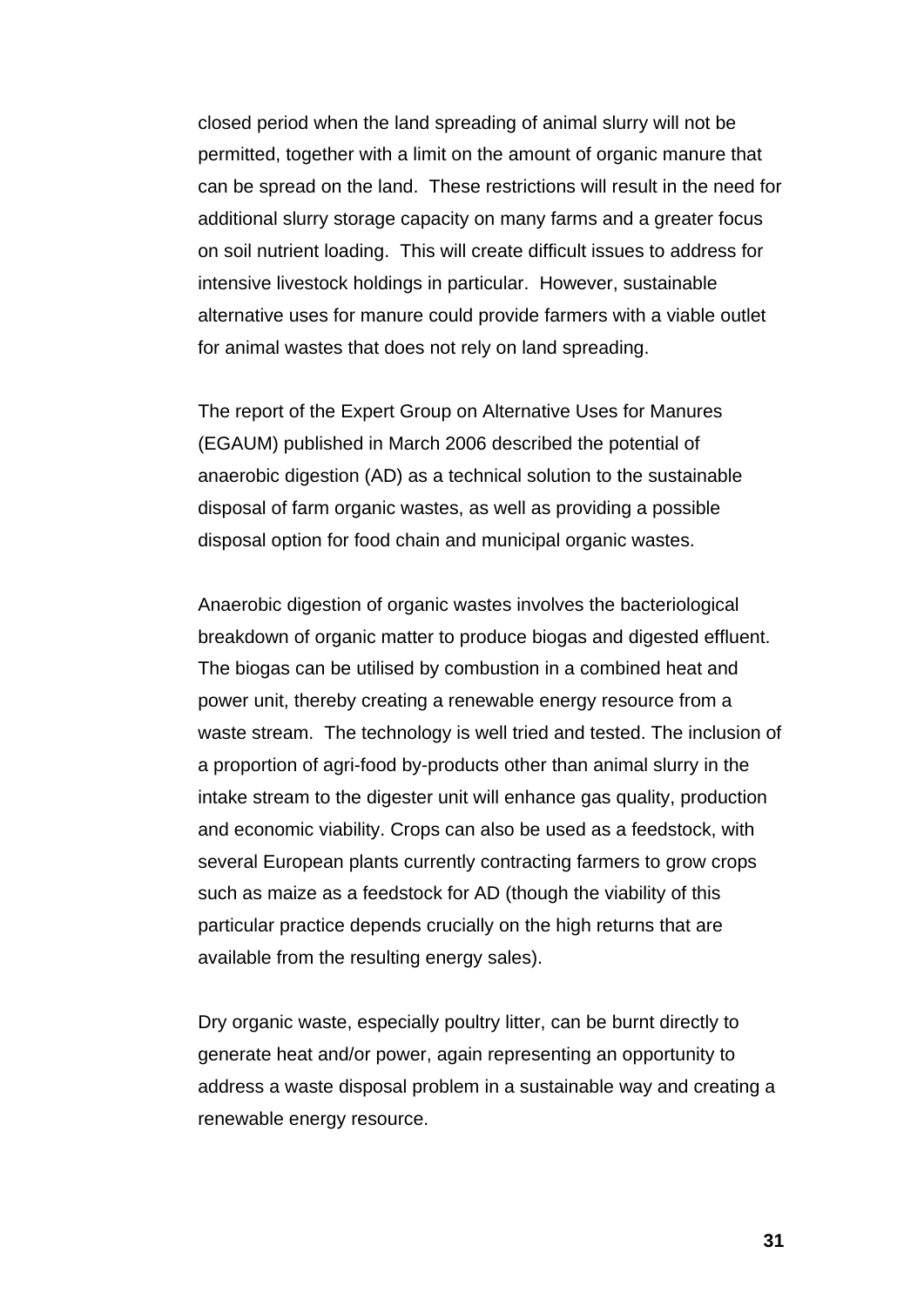The economic viability of AD systems is influenced by a range of factors, including scale, the cost of existing waste treatment processes, the cost of the conventional energy source being replaced and transportation costs of the waste intake. However, economic analysis indicates that centralised anaerobic digestion (CAD) schemes for combined heat and power production can be feasible, providing a market for the surplus heat is realised, gate fees for treating approved organic waste are available and the electricity generated gives rise to Renewable Obligation Certificates (ROCs). A critical element of such schemes is the availability of a means for the use or sustainable disposal of the digestate emerging from the AD plant.

Given the potential of waste combustion and AD technologies both to address significant waste disposal issues for the agri-food sector and contribute to broader renewable energy targets for Northern Ireland, **DARD is proposing to establish an Energy from Agri-food Waste Challenge Fund, co-financed under the EU Competitiveness Structural Funds Programme 2007-2013, to encourage the livestock and food processing sectors to develop a range of sustainable technologies which will utilise agricultural manures and food processing wastes to produce renewable energy**.

The proposed fund will support a range of full scale technologies and approaches to managing manures and waste from the agri-food industry, with the purpose of:

- Reducing the nitrate and phosphate inputs to soils and waterways;
- Exploring and demonstrating cost-effective and sustainable methods of dealing with agri-food wastes;
- Promoting alternative energy sources to the rural communities; and
- Broadening the energy supply base in Northern Ireland.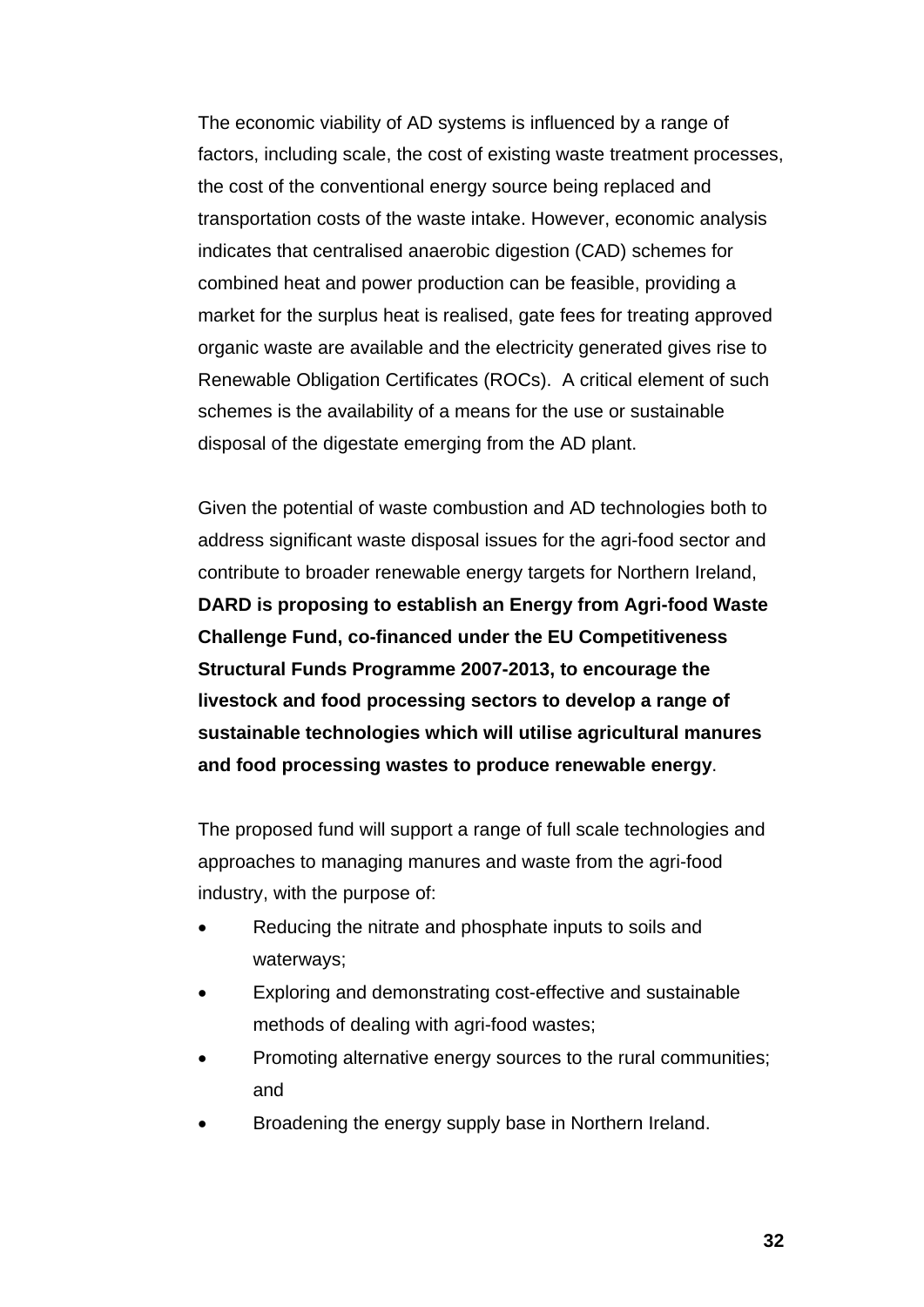At the time of writing, this proposal remains to be assessed as part of the wider range of proposals under the draft EU Competitiveness Structural Funds Programme 2007-2013, which is currently the subject of a public consultation exercise. It will also be subject to the usual Government expenditure approvals process. Therefore, a commitment to proceed with this proposal cannot yet be given.

# **5. Promoting Opportunities to Deploy Renewable Energy Technologies within the Rural Economy.**

In addition to the opportunities afforded to landowners, renewable energy also offers opportunities for rural communities in terms of diversification, business competitiveness, employment and wealth creation. Under the existing PBSP, various renewable energy projects have been supported involving farmers, rural businesses, rural community groups and rural schools.

The proposed NIRDP 2007-2013 recognises that there is a need for an integrated approach to assist rural communities to develop plans to regenerate villages and their surrounding areas. With the development of these strategies and action plans, **opportunities exist to develop initiatives to invest in renewable energy technologies** and to play a role in the achievement of national targets for energy generation from renewable sources.

As the Programme is designed to address needs identified by the rural population through a bottom-up approach, it is not possible to predict a definitive list of possible activities that may be supported. However, **financial assistance may be provided to support small-scale infrastructure projects** which could include renewable energy activities.

#### **6. Energy Efficiency**

Although energy efficiency is a separate issue from renewable energy production, it is an area of investment that can yield significant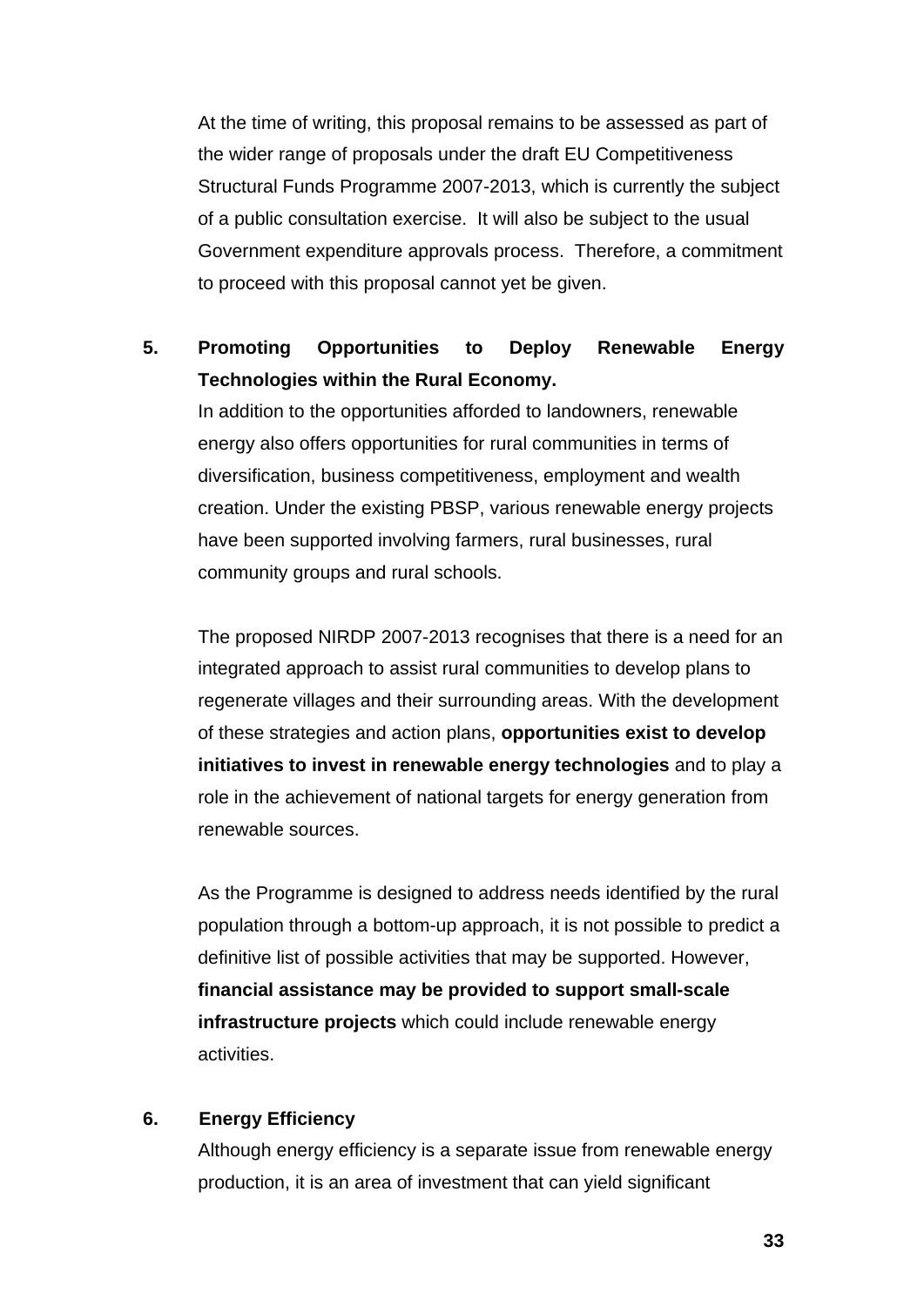dividends and should be the first consideration for any farm or business contemplating its energy profile. DARD will be represented on the DETI-led cross-departmental group addressing the need for a coherent approach to the delivery of energy efficiency across all sectors.

CAFRE, in partnership with the Carbon Trust, will lead **a programme to improve efficient energy use on farms**. As part of this initiative, the Carbon Trust initially will undertake energy audits on a number of farm businesses across Northern Ireland to establish benchmark energy data for different types of farming enterprises. Following the analysis of these data, CAFRE will **increase energy efficiency awareness through the development and delivery of training programmes**.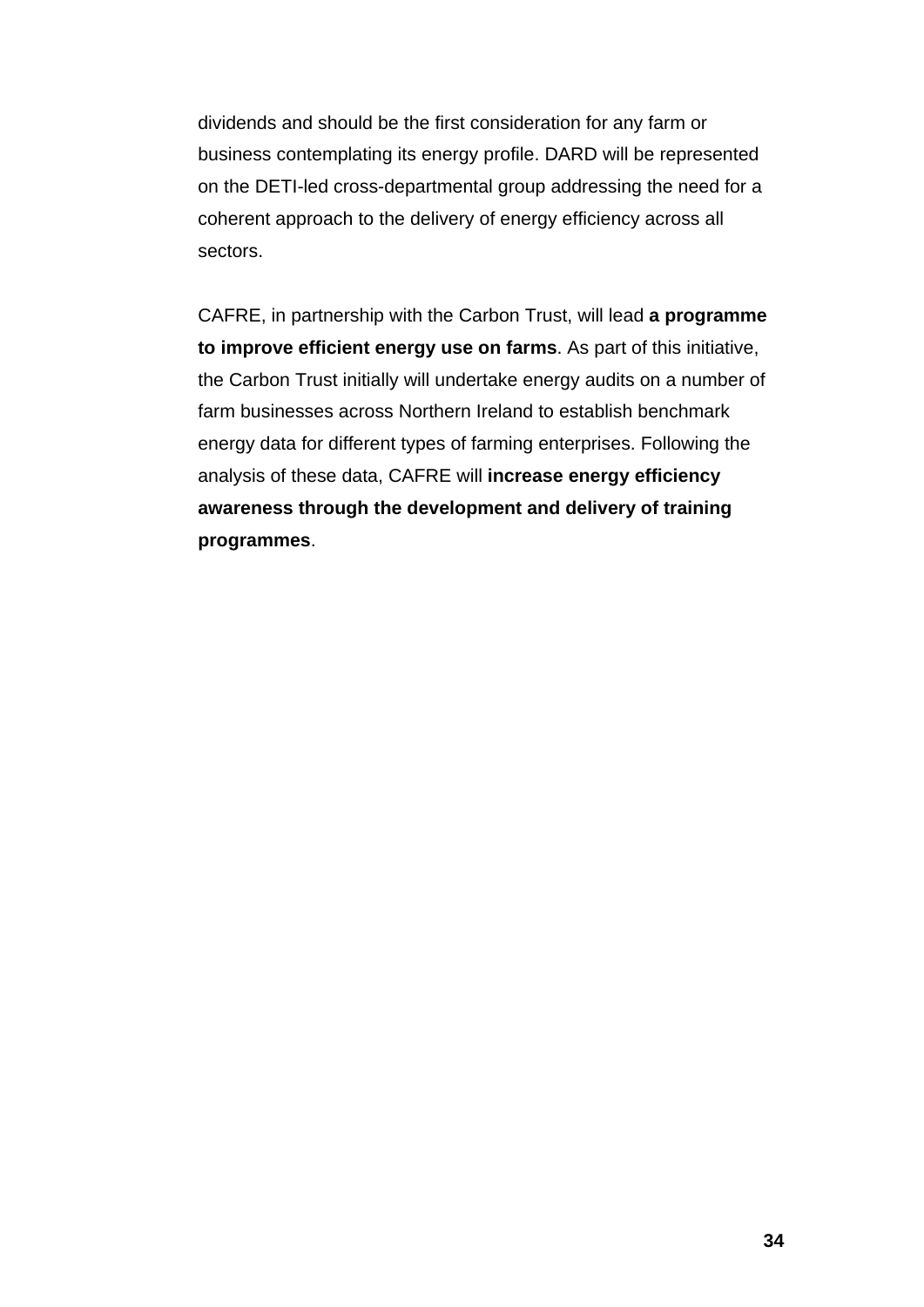# **ACTIONS TO UNDERPIN KNOWLEDGE AND INCREASE AWARENESS OF RENEWABLE ENERGY TECHNOLOGIES**

DARD considers that in order to enable farmers, rural communities and rural businesses to exploit fully the opportunities presented by renewable energy technologies, there is a need to promote understanding and to provide advice and information on the range of technologies available. DARD will, therefore, take forward a technology transfer programme to address this need. This will also be underpinned by a targeted research and development programme to explore new and emerging opportunities.

# **1. Pro-active Investment in Renewable Technology in the DARD Estate**

DARD is committed to showing leadership in the use of renewable energy technologies and energy efficiency measures on its own estate. Work has already begun to install a range of different technologies at CAFRE and at AFBI

# *- CAFRE*

During 2006 and 2007, the following demonstration technologies, financed from the Environment and Renewable Energy Fund, are being installed on the CAFRE campuses:

- Wind turbines
- Biomass heating systems
- Air source and ground source heat pumps;
- Photovoltaic/solar power; and
- Development and demonstration of a range of energy crops.

All future renovations and new buildings within the CAFRE Estate will evaluate the potential of renewable energy technologies to be incorporated at the design phase of the project.

# *- AFBI*

Work has commenced on developing a new, purpose built Renewable Energy Centre (REC) at AFBI's Hillsborough site. The Centre, which is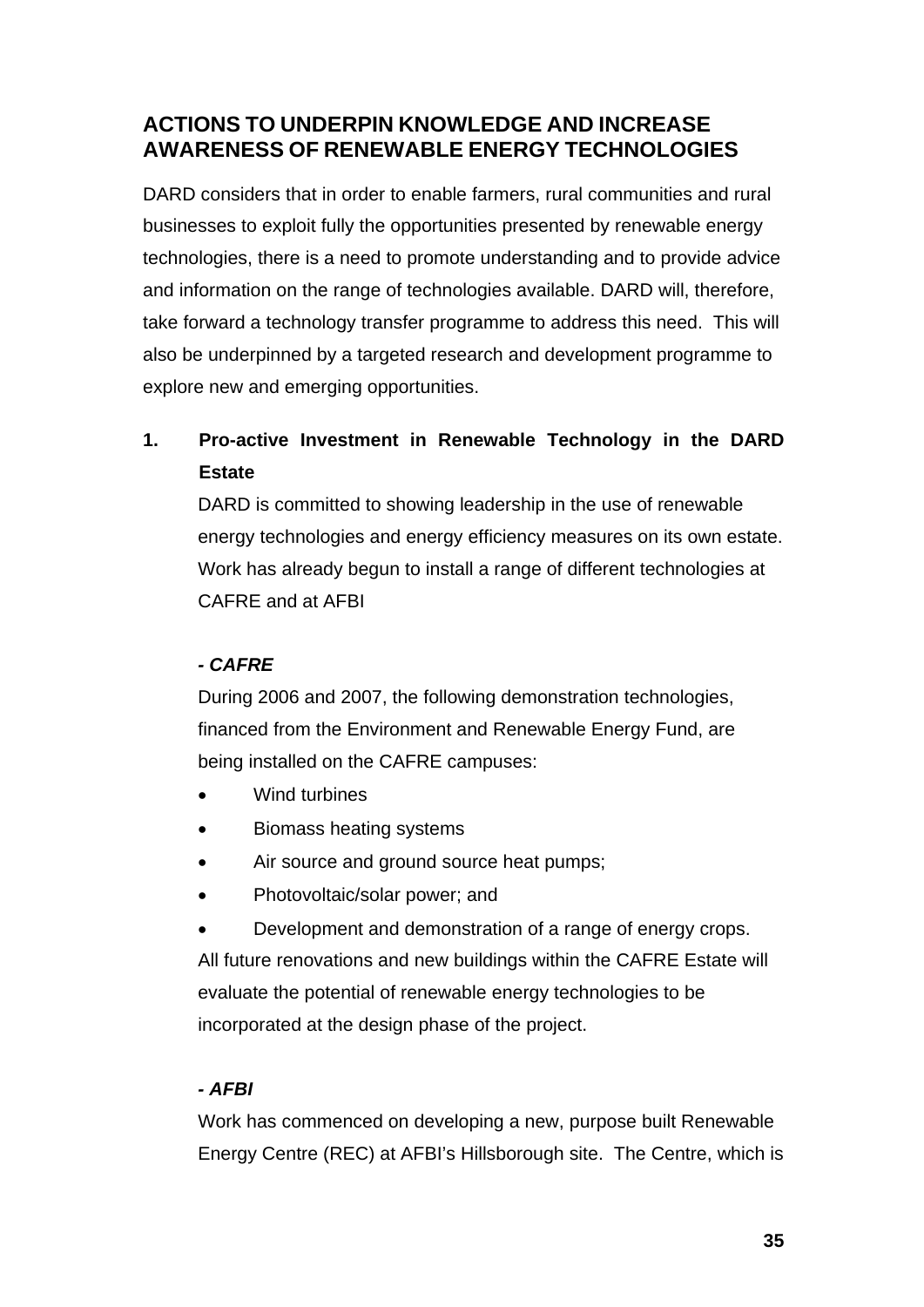also financed by the Environment and Renewable Energy Fund, will incorporate a visitor centre and an energy laboratory equipped to enable appropriate data to be collected from all aspects of the work on renewable energy. The Centre is expected to open in 2008.

Biomass boilers will be installed to supply energy to the new infrastructure buildings and to meet other on-site demands. It is likely that two or three boilers of different designs will be used for experimental work on a range of biomass materials. Storage and drying facilities for willow chip, and other materials required to fuel the system will be constructed on site. A farm-scale anaerobic digestor and combined heat and power unit will also be installed, along with solar panels to meet the hot water requirement of the dairy parlour washing system.

The overall energy scheme at AFBI's Hillsborough site will be installed and managed as a small district heating system. With so many diverse sources of energy and a wide range of buildings requiring heat at different times and in different quantities, a major developmental aspect of the project will be related to the management of the system as a whole to achieve a reliable system providing the greatest benefits in terms of energy efficiency, carbon saving and cost saving.

### **2. Investment in Research and Development**

The longer term renewable energy research agenda funded by DARD will be set in the context of its forthcoming Research and Development Strategy and will seek to address knowledge gaps and opportunities to support the continued development of renewable energy options appropriate to the land-based sector in Northern Ireland.

The Renewable Energy Centre at AFBI's Hillsborough site is being established as a centre of scientific excellence to provide a sound research base and knowledge resource for the ongoing development of the renewables sector in Northern Ireland. It will continue and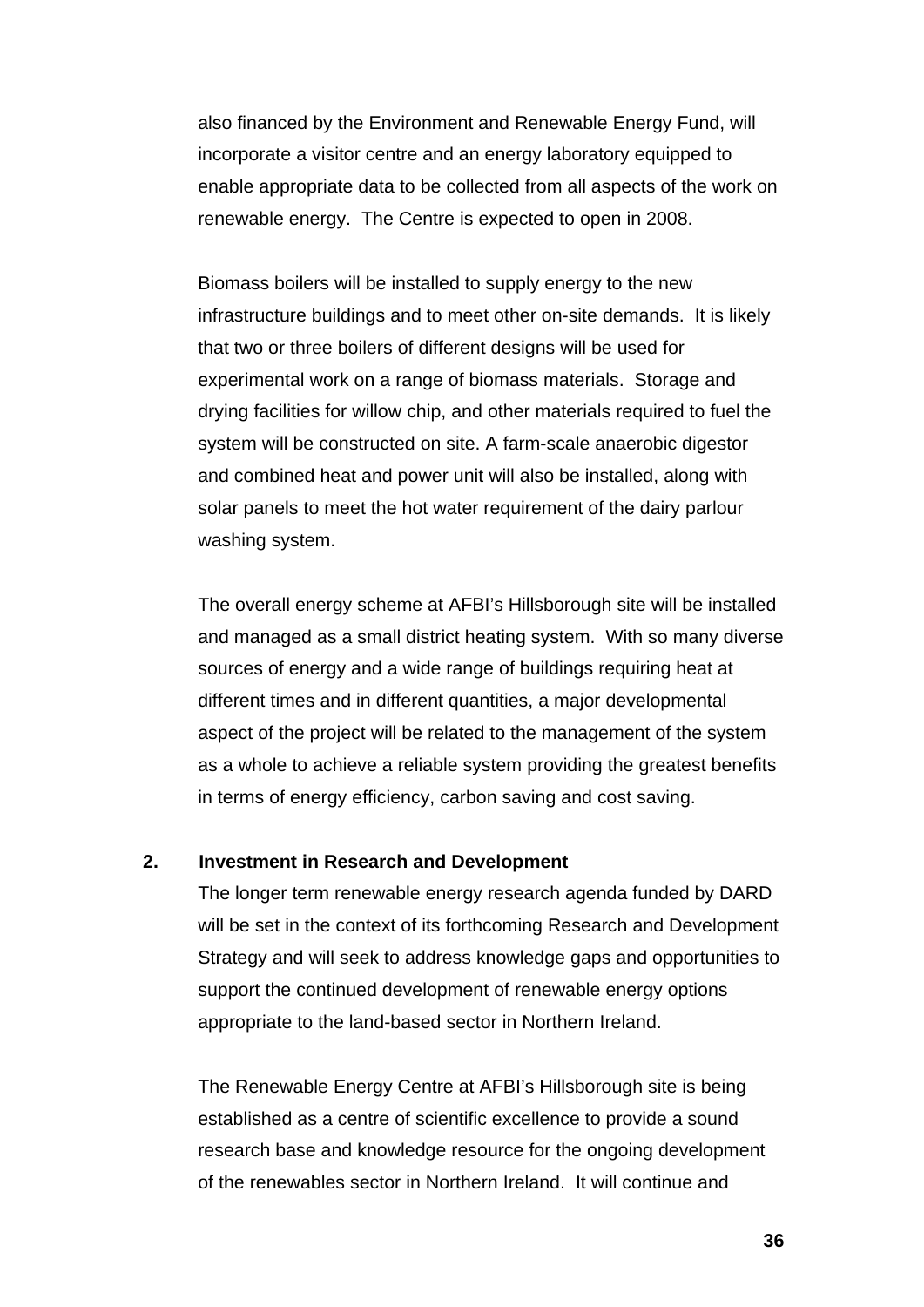expand DARD's previous research efforts into renewable energy technologies and in this context, the Centre will initially take forward research on:

- The effects of different harvesting, storage and drying methods on the quality, economics and performance of SRC willow; and
- The identification of optimal management regimes for anaerobic digestion systems based on farm wastes.

### **3. Education and Knowledge Transfer**

Based on AFBI work and other research findings, CAFRE will take forward a technology transfer programme on renewable energy programmes that will seek to increase awareness and knowledge of renewable energy issues among the farming and broader rural communities and enhance their capacity to exploit current and future opportunities.

CAFRE will deliver tailored education, training and technology transfer programmes to those entering and within the industry in the areas of energy efficiency and renewable energy deployment. This will be assisted by the adoption and demonstration of best practice within the CAFRE Estate, combined with dissemination of information through courses at the College and other local training events.

CAFRE will develop industry benchmarks on energy use for the various agricultural sectors in partnership with the Carbon Trust and assist farm businesses to improve their energy efficiency/utilisation.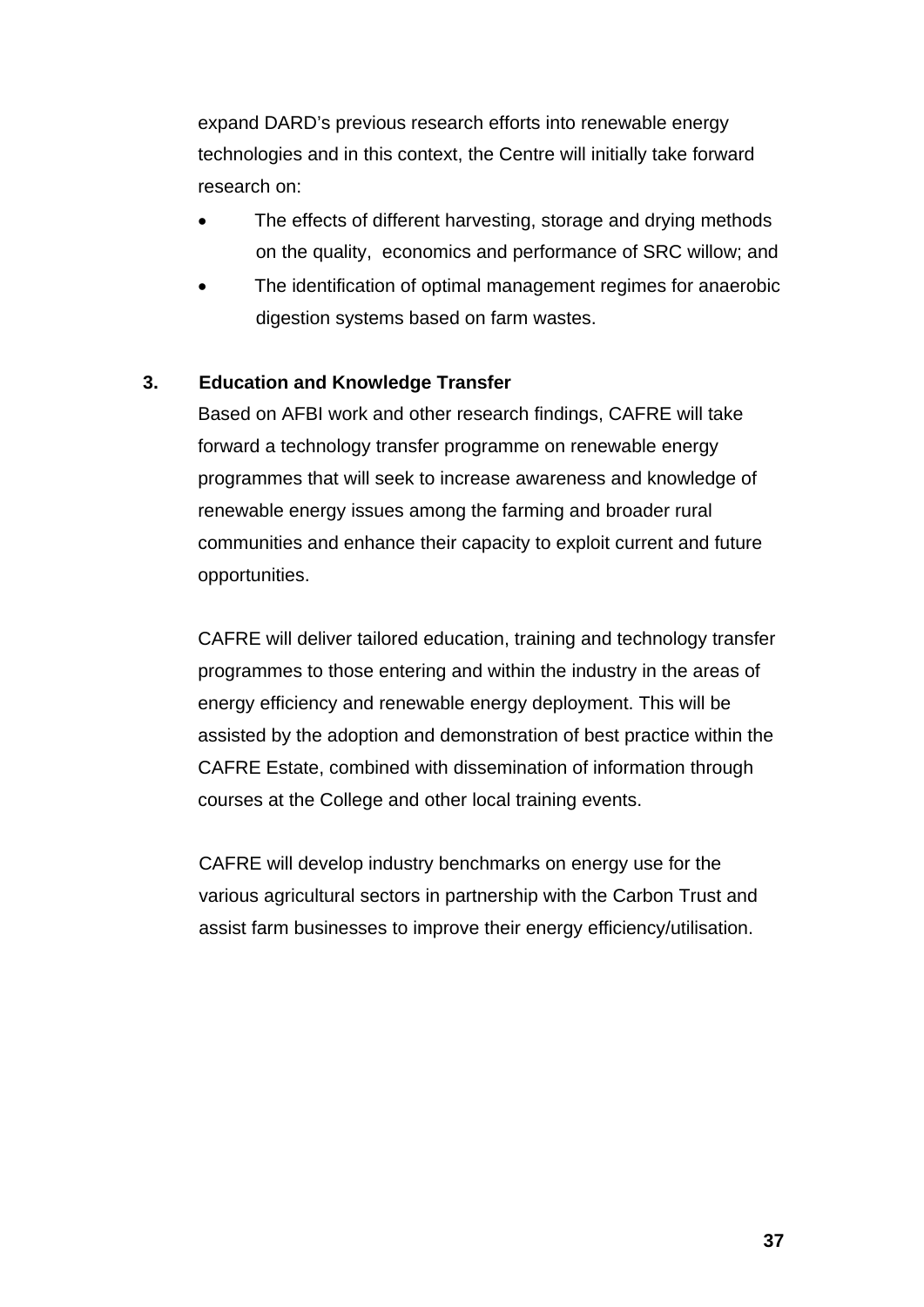# **CONCLUSION**

The renewables energy sector is in its infancy in Northern Ireland. Although many of the basic technologies currently available have been in existence for some time and have been deployed elsewhere, they continue to improve and evolve. In some cases, their economic viability is marginal and in all cases, is critically dependent on the level of fossil fuel prices. Nevertheless, in the expectation of rising fossil fuel costs, improvements in technology and reductions in technology costs, it is appropriate for Northern Ireland to position itself so that it can capitalise on the potential opportunities in renewable energy production. It is important to establish awareness within the industry that in the medium term fossil fuel will become less available and more expensive.

The land-based sector is uniquely placed to grasp this opportunity. However, a key factor in the successful development of this new sector will be the balanced and orderly expansion of both the supply of, and demand for, sustainable renewable energy solutions. Government has a significant role to play in this respect, particularly in the early stages of this evolution. Through this Action Plan and its on-going commitment to engage with other Government Departments, DARD will seek to play its part in the development of a sustainable and profitable land-based renewable energy sector in Northern Ireland.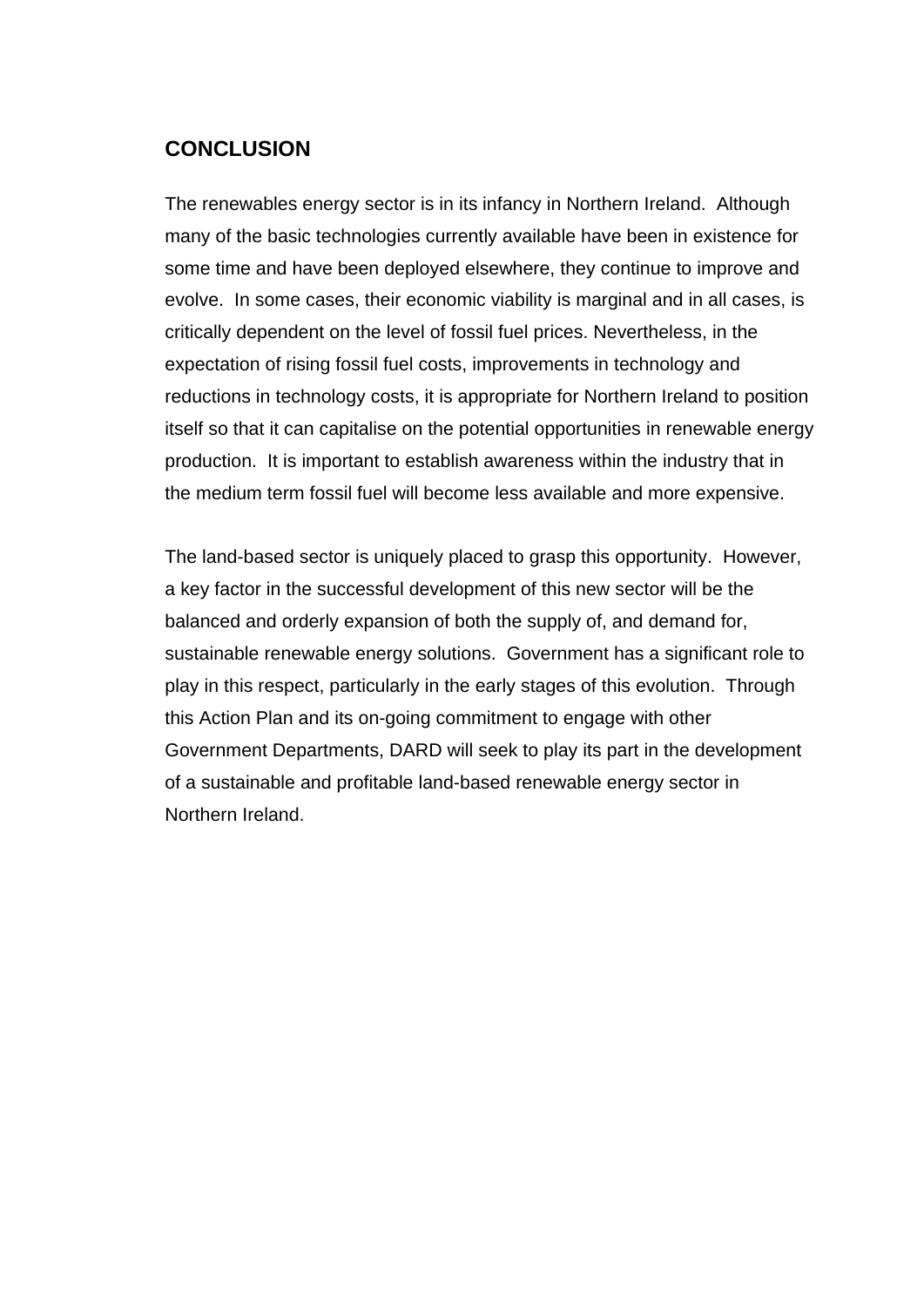| <b>Recommendations</b>                                                           | <b>Overview of consultation responses</b>               | <b>DARD response</b>                                       |
|----------------------------------------------------------------------------------|---------------------------------------------------------|------------------------------------------------------------|
| <b>Recommendation 1</b>                                                          |                                                         |                                                            |
|                                                                                  |                                                         | <b>CAFRE</b> will deliver                                  |
| DARD should seek further to increase                                             | This recommendation needs to go further, including      | education, training and                                    |
| awareness amongst the rural community                                            | renewable energy in all CAFRE courses, and covering     | technology programmes to                                   |
| about renewable energy options and                                               | opportunities available for adding value of produce on- | those entering and within the                              |
| enhance its knowledge and skills to exploit                                      | farm, and diversification.                              | industry in the areas of                                   |
| the opportunities that exist. This should be                                     |                                                         | energy efficiency and                                      |
| achieved by the College of Agriculture,                                          |                                                         | renewable energy.                                          |
| Food and Rural Enterprise (CAFRE)                                                | Awareness should also be raised via delivery of agri-   | CAFRE will deliver this                                    |
| through the delivery of education and                                            | environment advice, to include a farm energy audit.     | through adoption of best                                   |
| training and technology transfer                                                 |                                                         | practice within its estate                                 |
| programmes on renewable energy systems,                                          |                                                         | combined with dissemination                                |
| and through inclusion of DARD's position                                         |                                                         | of information through                                     |
| within the DETI sponsored renewables                                             |                                                         | courses at the college and                                 |
| outreach programme delivered by Action                                           |                                                         | local training events.                                     |
| Renewables. In addition, DARD funded                                             |                                                         | CAFRE will also develop                                    |
| research programmes on renewable energy                                          |                                                         | industry benchmarks for agri-                              |
| should build in technology transfer                                              |                                                         | sectors in partnership with<br>the Carbon Trust and assist |
| components to ensure rapid dissemination<br>of new technologies and information. |                                                         | farm businesses to improve                                 |
|                                                                                  |                                                         | their energy utilisation.                                  |
|                                                                                  | A demonstration project should be set up at CAFRE, and  | Research undertaken at the                                 |
|                                                                                  | also commercial projects situated across the province,  | Agri-Food and Biosciences                                  |
|                                                                                  | mirroring focus farms.                                  | Institute (AFBI) has a                                     |
|                                                                                  |                                                         | knowledge and technology                                   |
|                                                                                  |                                                         | transfer component operating                               |
|                                                                                  |                                                         | in conjunction with CAFRE.                                 |
|                                                                                  |                                                         | The Renewable Energy                                       |
|                                                                                  | Details of the renewables outreach and other programmes | Centre at AFBI will have a                                 |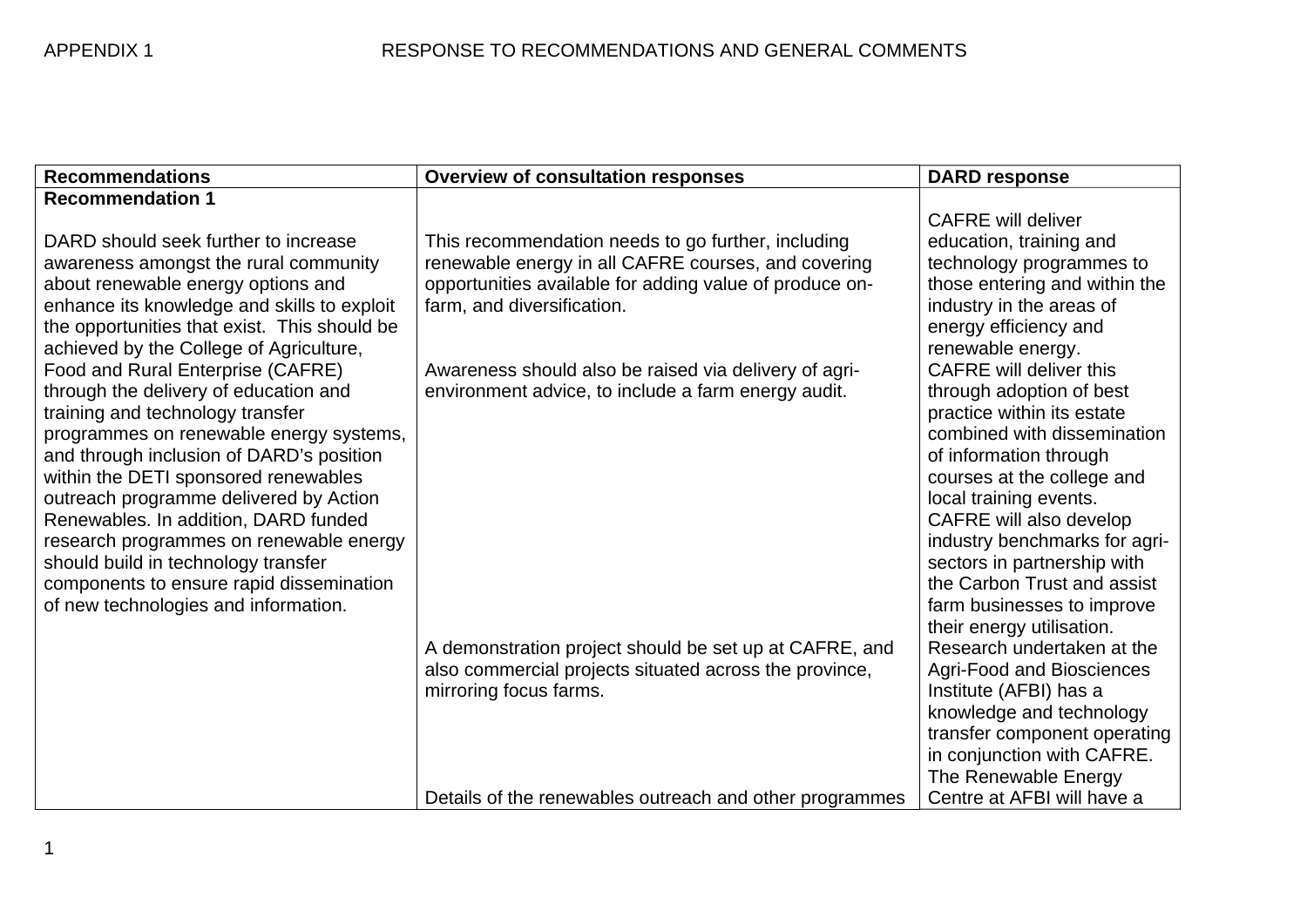|                                                                                                                                                                                                                                                                                                                                                                                                                                                                                                                                                                                                                                                                                                                                                                                                                                     | need to be published. DARD could work with<br>higher/Further Education sector on projects.                                                                                                                                                                                                                                                                                                                                                                                                         | specific visitor centre facility.<br>Details of renewable<br>outreach and educational<br>programmes are/will be<br>available on the DARD/<br>CAFRE/ AFBI websites.                                                                                                                                                                                                                                                                                                                                                                                                           |
|-------------------------------------------------------------------------------------------------------------------------------------------------------------------------------------------------------------------------------------------------------------------------------------------------------------------------------------------------------------------------------------------------------------------------------------------------------------------------------------------------------------------------------------------------------------------------------------------------------------------------------------------------------------------------------------------------------------------------------------------------------------------------------------------------------------------------------------|----------------------------------------------------------------------------------------------------------------------------------------------------------------------------------------------------------------------------------------------------------------------------------------------------------------------------------------------------------------------------------------------------------------------------------------------------------------------------------------------------|------------------------------------------------------------------------------------------------------------------------------------------------------------------------------------------------------------------------------------------------------------------------------------------------------------------------------------------------------------------------------------------------------------------------------------------------------------------------------------------------------------------------------------------------------------------------------|
| <b>Recommendation 2</b><br>The proposal of Action Renewables and<br>Sustainable Energy Ireland, in partnership<br>with key stakeholders, to develop,<br>implement, test and certify a training<br>programme for the main commercial<br>renewable energy technologies which can<br>support a self sustaining Renewable Energy<br>Installers Academy post 2010, should be<br>supported. The project aims to facilitate the<br>deployment of renewable energy by<br>increasing the pool of professional installers<br>and engineers who can undertake the<br>design, installation and maintenance of<br>renewable energy technologies with the<br>right skills and knowledge and continually<br>develop high quality standards amongst<br>these practitioners to ensure customer<br>satisfaction and increased customer<br>confidence. | The Academy needs to be in Northern Ireland, but not<br>detract from existing colleges and training establishments.<br>Information disseminated should include environmental<br>considerations and technologies near to commercialisation<br>to help this process along. There was concern that Action<br>Renewables could not be impartial as it is geared towards<br>the public, not the agricultural industry, and that DARD<br>Rural Connect personnel should be trained to advise<br>farmers. | A Renewable Energy<br>Installer Academy has been<br>established. The Academy is<br>a joint venture between<br><b>Action Renewables in</b><br>Northern Ireland and<br>Sustainable Energy Ireland in<br>the Republic of Ireland. It has<br>been developed within the<br><b>INTERREG</b> region which<br>covers Northern Ireland and<br>the six border counties in<br>ROI, namely Cavan,<br>Donegal, Leitrim, Louth,<br>Monaghan and Sligo. It will<br>be set up as a pilot project in<br>the INTERREG region with a<br>view to rolling it out across<br>the island of Ireland. |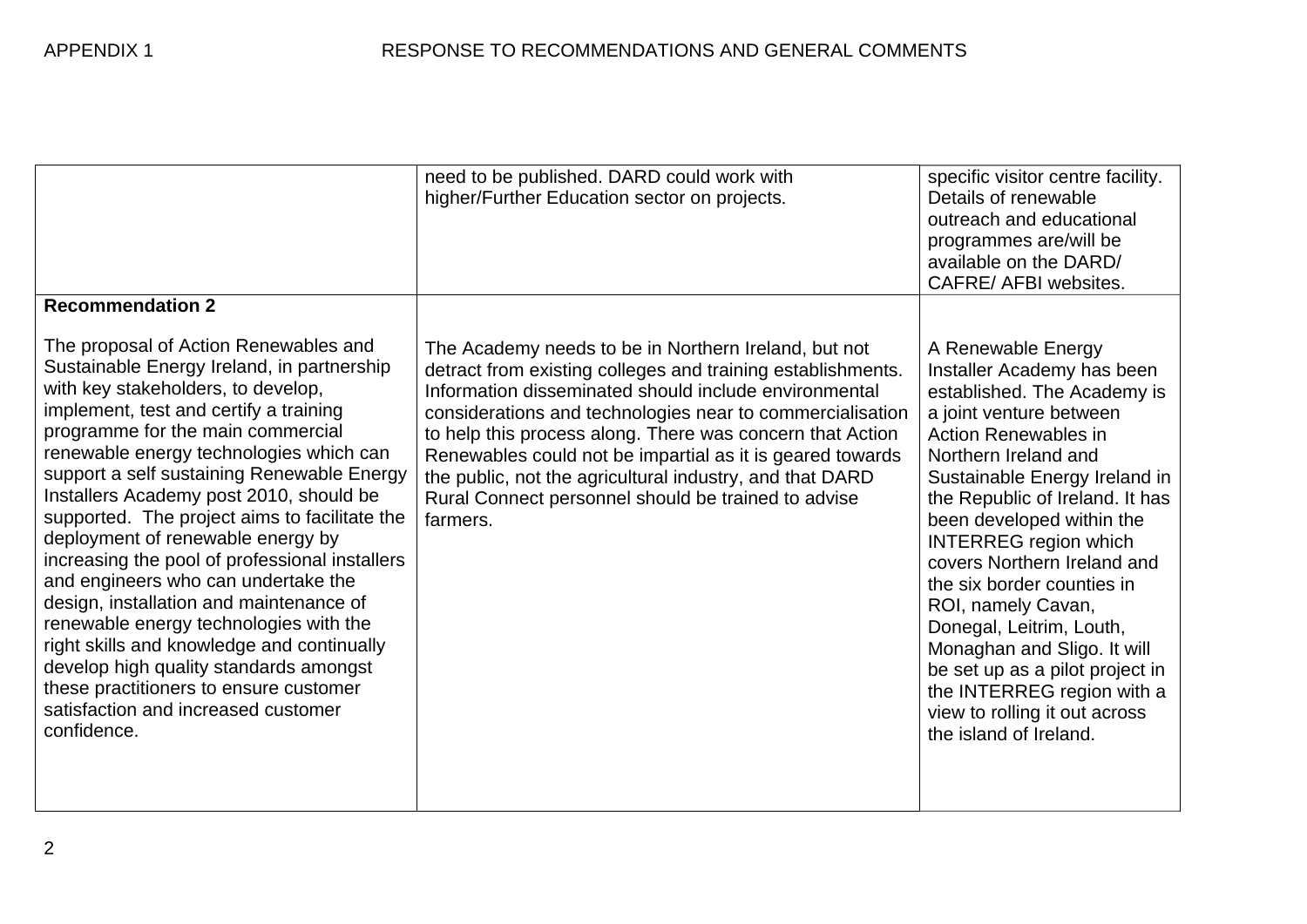| <b>Recommendation 3</b>                                                                                                                                                                                                                                                                                                                                                                     |                                                                                                                                                                                                                                                                                                                                                                                                                                                                                                                                                                                                                                                                                                                                                                                                                                                             |                                                                                                                                                                                                                                                                                                                                                                                                              |
|---------------------------------------------------------------------------------------------------------------------------------------------------------------------------------------------------------------------------------------------------------------------------------------------------------------------------------------------------------------------------------------------|-------------------------------------------------------------------------------------------------------------------------------------------------------------------------------------------------------------------------------------------------------------------------------------------------------------------------------------------------------------------------------------------------------------------------------------------------------------------------------------------------------------------------------------------------------------------------------------------------------------------------------------------------------------------------------------------------------------------------------------------------------------------------------------------------------------------------------------------------------------|--------------------------------------------------------------------------------------------------------------------------------------------------------------------------------------------------------------------------------------------------------------------------------------------------------------------------------------------------------------------------------------------------------------|
| A review of DARD's rural development<br>policy is currently being undertaken which<br>will define DARD's future role in this area.<br>DARD should explore the opportunities to<br>assist the competitive development of land-<br>based renewable energy systems within the<br>next Rural Development Programme/Plan<br>(2007-2013), taking into account potential<br>environmental effects. | Requests were made for the disclosure of funding and<br>mechanisms to stimulate the market, and for renewables<br>to be considered under all 3 Axes of the next Rural<br>Development Programme. Initial costs of connection to the<br>electricity grid should be capitalised by the state, wheeling<br>charges reduced and net metering introduced for private<br>generators, and realistic rates paid to private generators.<br>Farmers need assistance in targeting new markets with<br>land based renewable energy systems as priority.                                                                                                                                                                                                                                                                                                                  | The Northern Ireland Rural<br>Development Programme<br>2007-13 will contain funding<br>opportunities to support the<br>roll-out of renewable energy<br>technologies. Issues relating<br>to the operation of the<br>electricity grid fall outside the<br>direct remit of DARD, but<br>DARD will communicate the<br>views expressed to the<br>appropriate bodies.                                              |
| <b>Recommendation 4</b>                                                                                                                                                                                                                                                                                                                                                                     |                                                                                                                                                                                                                                                                                                                                                                                                                                                                                                                                                                                                                                                                                                                                                                                                                                                             |                                                                                                                                                                                                                                                                                                                                                                                                              |
| DARD should work in partnership with<br>DETI, Action Renewables, DOE and other<br>key stakeholders to help the rural<br>community identify opportunities for the<br>sustainable development of wind powered<br>electricity generation.                                                                                                                                                      | There is a need to examine planning issues, involving<br>public consultation. Required for both terrestrial and<br>marine environments, to identify suitable sites. These sites<br>should be prioritised, with restrictions on the development<br>of wind farms in non-upland regions.<br>Farmers who have already invested in wind power could<br>be brought together to act as a body.<br>DARD needs to engage with the industry to facilitate<br>delivery and to set up a demonstration project.<br>There is a need for a statutory marine spatial planning<br>system and marine energy strategic environmental<br>assessment. There was disagreement with the statement<br>that wind energy is unreliable because it is intermittent.<br>More likely constraints are grid connection, site access<br>planning delays. However, another responder<br>and | <b>CAFRE</b> will invest in wind<br>power within its estate as an<br>exemplar and deliver<br>contextualised information in<br>consultation with DETI, DOE<br>and Action Renewables on<br>its potential for farm<br>businesses.<br>Sufficient public and private<br>sector mechanisms are<br>already in place to enable<br>rural communities to obtain<br>advice and technical<br>information on wind powered |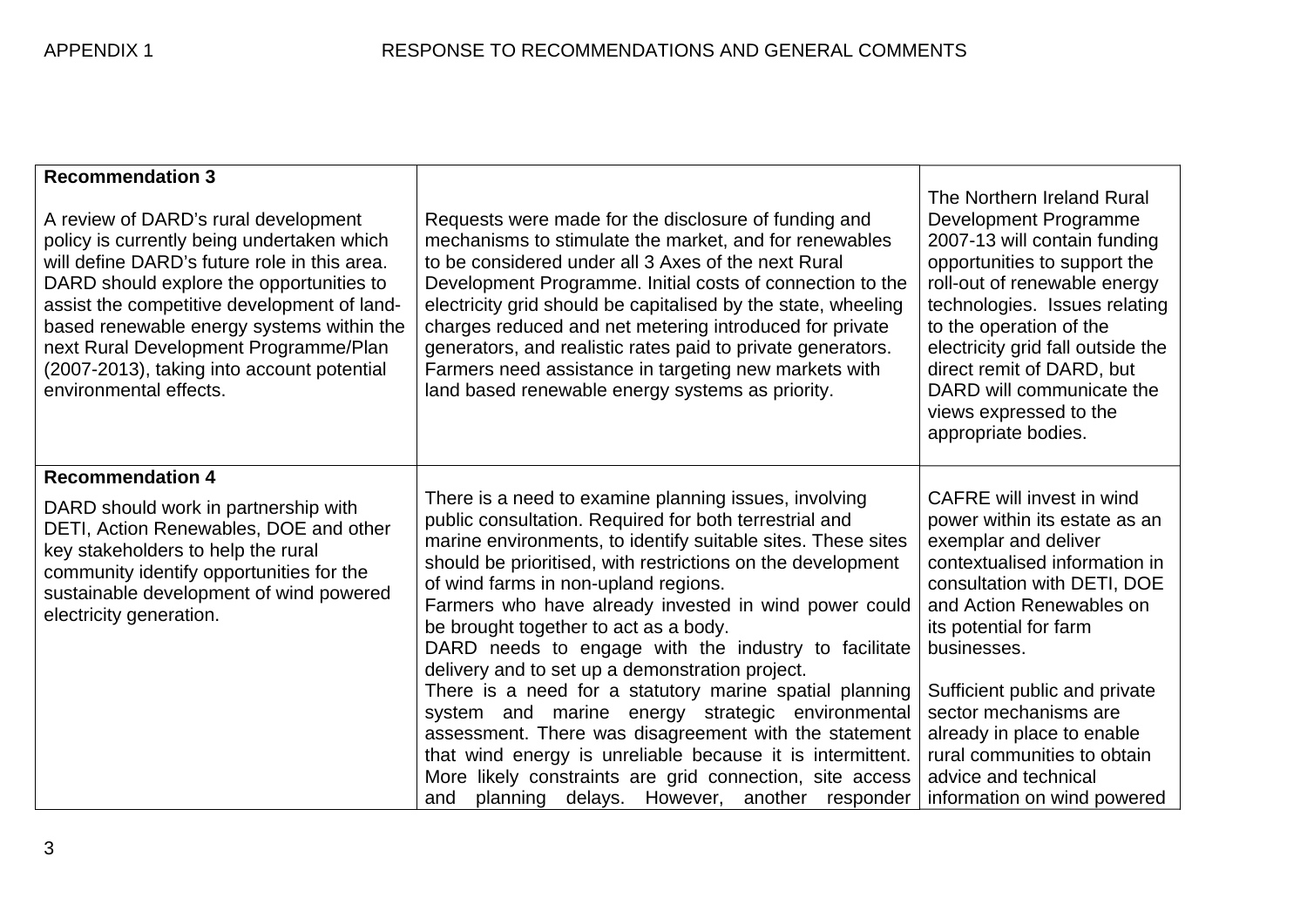|                                                                                                                                                                                                                                                                                                                                                                                                                                                                                                      | believed wind energy to involve unacceptable cost, visual<br>pollution, ultimate limited potential and destabilisation of<br>the network, and to only generate electricity a third of the<br>time.                                                                                                                                                                                                                                                                                                                                                                                                                                                                               | installations. The Rural<br>Development Programme<br>2007-2013 will contain<br>funding opportunities for rural<br>communities to obtain<br>support in the installation of<br>renewable technologies.                                                                                                                                                                                                                                                                                                                                                                   |
|------------------------------------------------------------------------------------------------------------------------------------------------------------------------------------------------------------------------------------------------------------------------------------------------------------------------------------------------------------------------------------------------------------------------------------------------------------------------------------------------------|----------------------------------------------------------------------------------------------------------------------------------------------------------------------------------------------------------------------------------------------------------------------------------------------------------------------------------------------------------------------------------------------------------------------------------------------------------------------------------------------------------------------------------------------------------------------------------------------------------------------------------------------------------------------------------|------------------------------------------------------------------------------------------------------------------------------------------------------------------------------------------------------------------------------------------------------------------------------------------------------------------------------------------------------------------------------------------------------------------------------------------------------------------------------------------------------------------------------------------------------------------------|
| <b>Recommendation 5</b><br>DARD should work with developers to help<br>ensure the most effective deployment of<br>large-scale wind systems. DARD should<br>consider changes to legislation that will<br>provide flexibility to develop its forestry<br>property to meet wider priorities and<br>respond to opportunities to secure<br>commercial development, including wind<br>farms, where these are consistent with<br>other policies aimed at sustainable<br>development of the forestry sector. | Comments ranged from large scale wind systems not<br>enhancing the economy of rural areas, concern about<br>potential impact on scenery, and the problem of turbulence<br>in forestry areas, to DARD land being very important, and<br>expanding the recommendation to include all land owned<br>by the Forest Service. There was concern this would open<br>DARD's forestry property to commercial development, and<br>the suggestion that there should not be a presumption that<br>Forest Service uplands are necessarily available for wind<br>farms.<br>Funding issues included ensuring money is directed<br>towards the rural community and not outside<br>organisations. | The NI Forestry Strategy<br>requires Forest Service to<br>make full and effective use of<br>its estate. Existing forestry<br>legislation limits development<br>to 'forest related' purposes.<br>Planned changes to the<br>Forestry Act will open up the<br>potential for wind farm<br>development on the forest<br>estate. However,<br>developments would have to<br>meet planning,<br>environmental impact and<br>other statutory requirements.<br>DARD does not consider that<br>it has a broader role to play<br>in the deployment of large-<br>scale wind systems. |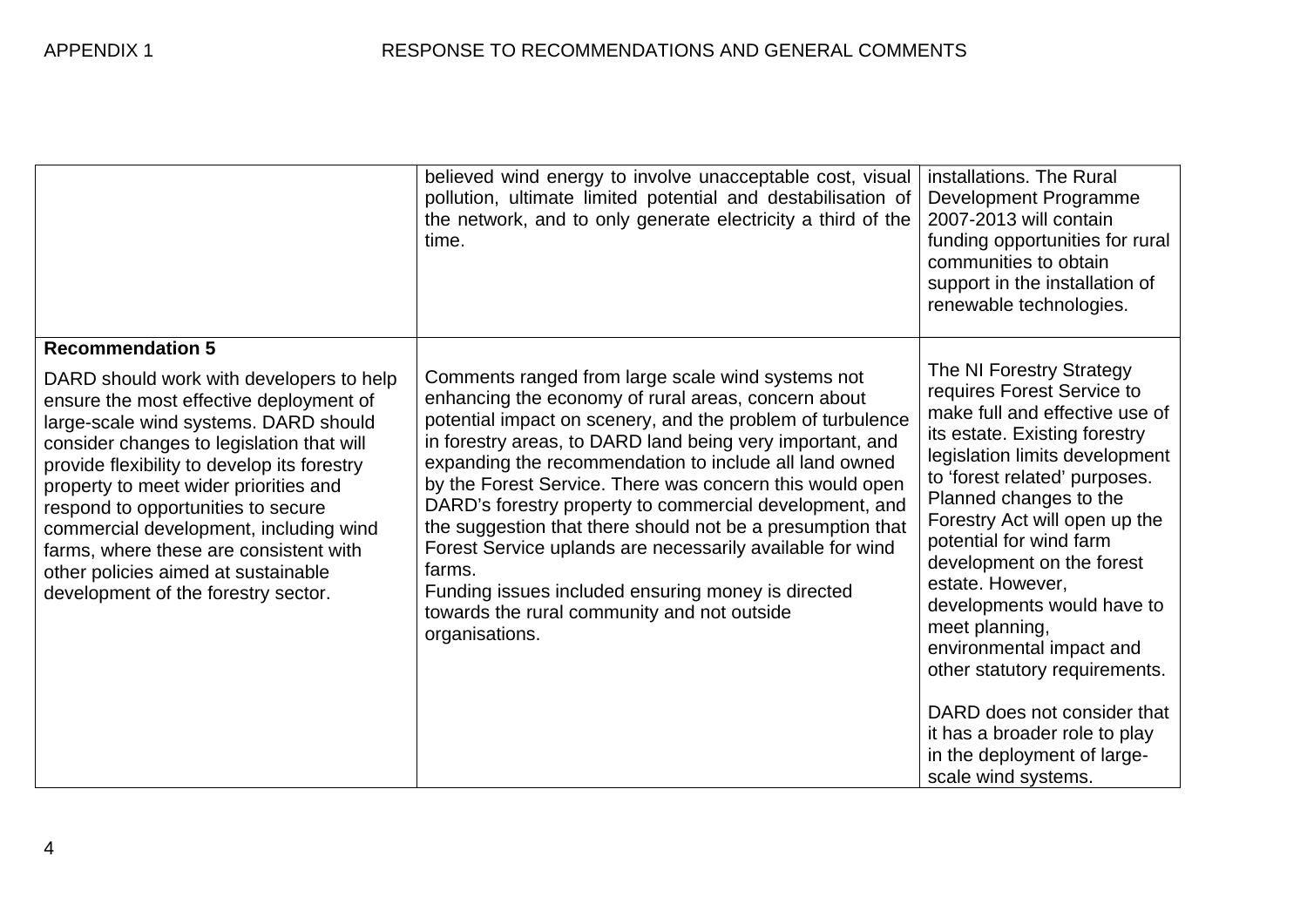| <b>Recommendation 6</b>                                                                                                                                          |                                                                                                                                                                                                                                                                                                                                                                                                                                                                                                                                                                                                                                                                                                                                                                                                                                                                                                                                                                                                                                                                                                                                                      |                                                                                                                                                                                                                                                      |
|------------------------------------------------------------------------------------------------------------------------------------------------------------------|------------------------------------------------------------------------------------------------------------------------------------------------------------------------------------------------------------------------------------------------------------------------------------------------------------------------------------------------------------------------------------------------------------------------------------------------------------------------------------------------------------------------------------------------------------------------------------------------------------------------------------------------------------------------------------------------------------------------------------------------------------------------------------------------------------------------------------------------------------------------------------------------------------------------------------------------------------------------------------------------------------------------------------------------------------------------------------------------------------------------------------------------------|------------------------------------------------------------------------------------------------------------------------------------------------------------------------------------------------------------------------------------------------------|
| DARD should work to encourage rapid<br>deployment of small-scale wind powered<br>systems to promote the sustainable<br>development of disadvantaged rural areas. | Responses varied. Some thought wind powered systems<br>should be encouraged on all suitable farms. Others would<br>like them limited to specific areas linked with business<br>parks, local businesses or community buildings.<br>Grants should be offered where installation assists to<br>make a farm business more competitive.<br>Emphasis was put on small scale embedded generation,<br>with the electricity system allowing fair access, and<br>support for proposals to split the supply and distribution<br>elements of the electricity market.<br>To solve potential problems of supply, wind could be<br>combined in a hybrid situation to store potential<br>generation.<br>A series of small-scale energy projects around the<br>Province could improve security of supply.<br>It was thought that routing of major grid upgrades should<br>take into account western NI as this is where the main<br>wind resource is in NI. Current maximum capacity of<br>10MW for renewable generation to receive embedded<br>benefits should be revised upwards to 30MW at least. The<br>current application process was highlighted as a problem. | Under the EU Programme for<br><b>Building Sustainable</b><br>Prosperity, DARD has<br>funded 26 projects to erect a<br>wind turbine for the purpose<br>of providing wind energy for<br>rural businesses.<br>See also response to<br>Recommendation 4. |
| <b>Recommendation 7</b><br>Within the Rural Development Programme,<br>DARD is providing financial support to rural                                               | Consultation with the Planning Service was required to<br>secure permitted development rights for wind systems<br>below a given threshold capacity.                                                                                                                                                                                                                                                                                                                                                                                                                                                                                                                                                                                                                                                                                                                                                                                                                                                                                                                                                                                                  | See response to<br>Recommendation 6.                                                                                                                                                                                                                 |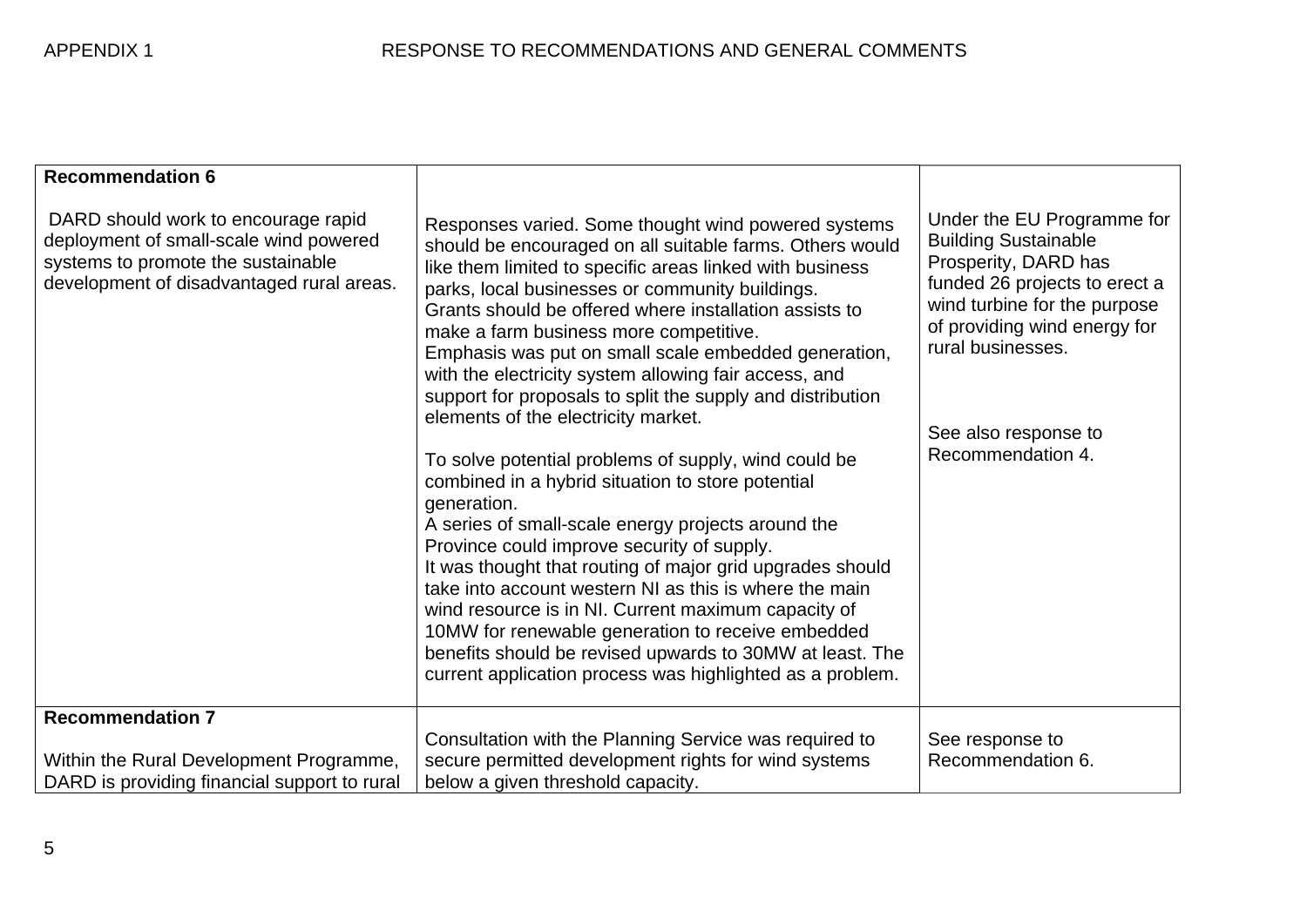| businesses to assist them in meeting their<br>energy costs by the utilisation of wind<br>power through the installation of 30 X 20<br>kW wind turbines. DARD should provide<br>resources to collate monitoring information<br>from these small-scale wind-powered<br>projects to produce case studies for training<br>and education purposes and on which to<br>base future strategies. | It was suggested 20 kW turbines are not a suitable size for<br>many businesses and that more flexibility is required.<br>Support should be extended to rural community groups.<br>Monitoring the impact of grant assistance on the purchase<br>and installation costs of small scale turbines needed to be<br>carried out.                                                         | All support will be evaluated<br>and case studies will be<br>prepared to demonstrate the<br>effectiveness of small scale<br>wind turbines.                                     |
|-----------------------------------------------------------------------------------------------------------------------------------------------------------------------------------------------------------------------------------------------------------------------------------------------------------------------------------------------------------------------------------------|------------------------------------------------------------------------------------------------------------------------------------------------------------------------------------------------------------------------------------------------------------------------------------------------------------------------------------------------------------------------------------|--------------------------------------------------------------------------------------------------------------------------------------------------------------------------------|
| <b>Recommendation 8</b>                                                                                                                                                                                                                                                                                                                                                                 |                                                                                                                                                                                                                                                                                                                                                                                    |                                                                                                                                                                                |
| DARD should seek to increase the<br>knowledge base within DARD on the<br>opportunities for, and environmental<br>impacts of, wind power in the rural<br>economy. Investments should be made in<br>the provision of training for the appropriate<br>Policy and Service Delivery Group staff.                                                                                             | This should be provided by the private sector rather than<br>divert resources from other areas.                                                                                                                                                                                                                                                                                    | DARD, CAFRE and AFBI will<br>continue to develop their<br>knowledge of wind power.                                                                                             |
| <b>Recommendation 9</b>                                                                                                                                                                                                                                                                                                                                                                 |                                                                                                                                                                                                                                                                                                                                                                                    |                                                                                                                                                                                |
| DARD and DETI, together with other key<br>stakeholders, should promote centralised<br>and embedded electricity generation that is<br>fully integrated into the rural economy,<br>offering enhanced opportunities for wealth<br>creation and environmental improvement.                                                                                                                  | Restructuring of the electricity supply chain was needed<br>for embedded power generation.<br>Other<br>responses support decentralised<br>electricity<br>generation, small scale farm based CHP systems.<br>Query on whether DARD proposed to start commercial<br>trading or enter PPP with rural organisations, as local<br>groups could undertake CHP and wind operated schemes. | DARD has provided input to<br><b>Action Renewables on</b><br>proposals to DETI for a<br>microgeneration strategy<br>which may partly address<br>some of the<br>recommendation. |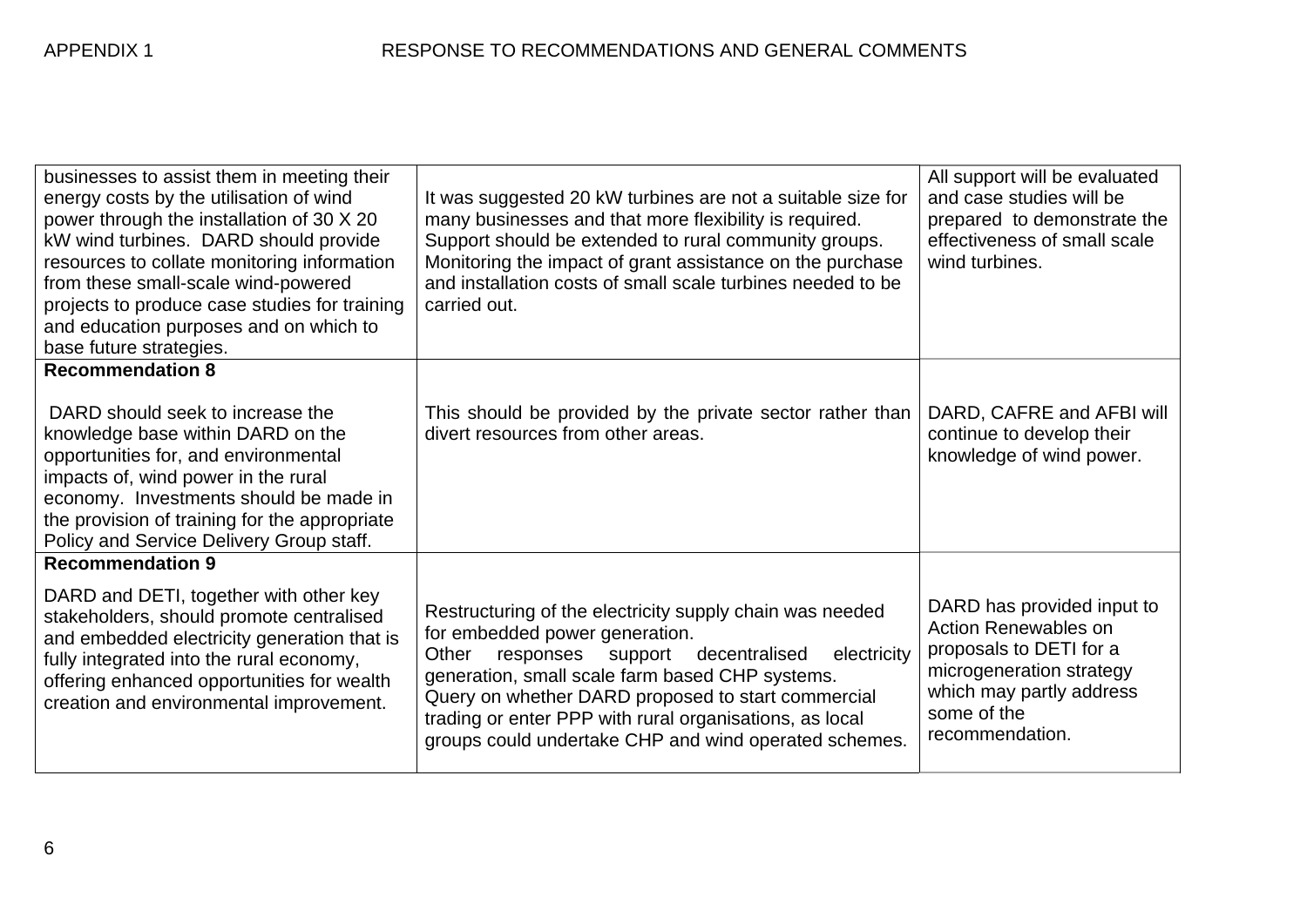| <b>Recommendation 10</b><br>DARD, DETI, DOE and other stakeholders<br>should collaborate to identify the potential<br>for re-instating small-scale hydro-power<br>schemes, particularly where there are<br>benefits for the rural community.              | Calls were made for DARD to be more proactive, testing<br>and demonstrating technologies now available, technology<br>other than turbines, and submersible turbines using piping<br>rather than old millraces.<br>DARD could assist the development of hydro-electricity<br>especially where it could provide power for the re-creation<br>of the rural industry. Sites could be identified where<br>reinstatement of water power installations could take<br>place.<br>Large-scale schemes were thought too important to be<br>ruled out, as they could provide support for other<br>renewable sources.<br>It was also queried if this recommendation came under<br>DARD's remit. | The Northern Ireland Rural<br>Development Programme<br>2007-2013 will contain<br>opportunities to support the<br>roll out of renewable<br>technologies.                                                                     |
|-----------------------------------------------------------------------------------------------------------------------------------------------------------------------------------------------------------------------------------------------------------|------------------------------------------------------------------------------------------------------------------------------------------------------------------------------------------------------------------------------------------------------------------------------------------------------------------------------------------------------------------------------------------------------------------------------------------------------------------------------------------------------------------------------------------------------------------------------------------------------------------------------------------------------------------------------------|-----------------------------------------------------------------------------------------------------------------------------------------------------------------------------------------------------------------------------|
| <b>Recommendation 11</b><br>DARD should collaborate where necessary<br>with DETI and other interested parties to<br>help extract the maximum potential from<br>tidal power in a manner that does not<br>impact on fishery and environmental<br>interests. | There was a concern that Strangford Lough may be a<br>controversial site as it was likely to be designated a marine<br>nature reserve by the UK Government. Monitoring was<br>required for the proposed Severn Tidal Barrage and the<br>development of the Wave Hub off the coast of North<br>Cornwall, as there was difficulty in getting wave energy<br>ashore. Collaboration required in conjunction with a risk-<br>based approach. This should not adversely impact on<br>navigation or other commercial interests. DARD should<br>prioritise where these developments will be, and funding<br>directed towards the local community. Again it was queried                     | <b>Marine Current Turbines Ltd</b><br>has been granted authority<br>by EHS to install a tidal<br>energy device at Strangford<br>Lough. The project has been<br>grant aided by DTI's<br>Technology Programme and<br>the EHS. |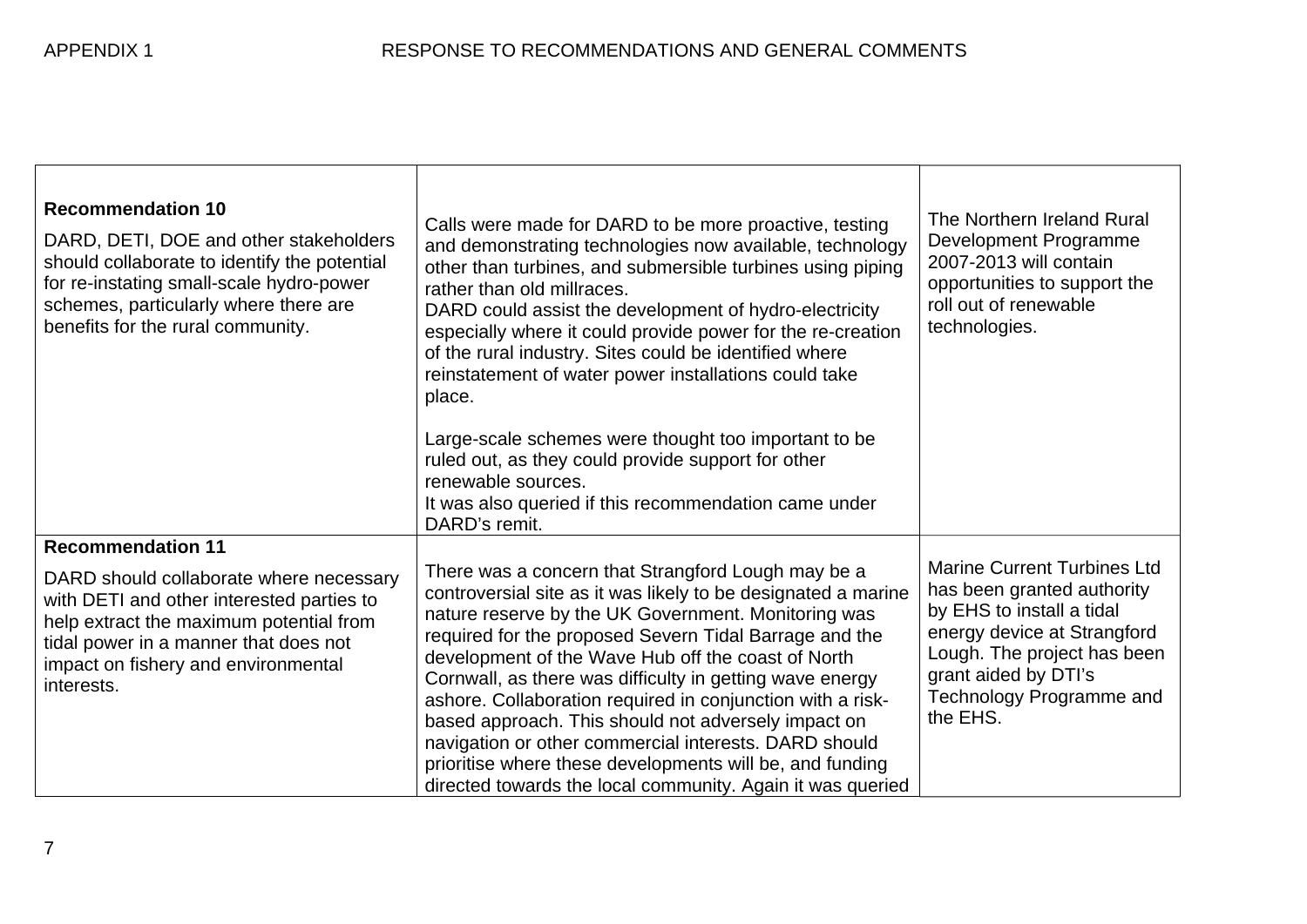|                                                                                                                                                              | if this recommendation came under DARD's remit, and<br>that DARD's involvement should be limited to providing<br>advice on the impact of potential projects on fishing<br>interests.                                                                                                                                                                                                                              |                                                                                                                                                                                                                                                                                                                                                                                                                                                                                        |
|--------------------------------------------------------------------------------------------------------------------------------------------------------------|-------------------------------------------------------------------------------------------------------------------------------------------------------------------------------------------------------------------------------------------------------------------------------------------------------------------------------------------------------------------------------------------------------------------|----------------------------------------------------------------------------------------------------------------------------------------------------------------------------------------------------------------------------------------------------------------------------------------------------------------------------------------------------------------------------------------------------------------------------------------------------------------------------------------|
| <b>Recommendation 12</b><br>DARD should seek to assist Action<br>Renewables increase awareness of<br>photovoltaic technology amongst the rural<br>community. | A number of responders thought this was outside DARD's<br>remit as it did not benefit agriculture or the rural<br>community, but that promotion should be available from<br>sources other than Action Renewables. The Planning<br>Service need to be consulted as it was likely to be cheaper<br>to install the technology in new buildings than retrofit. R&D<br>was needed to increase economical availability. | DARD will continue to work<br>with Action Renewables to<br>increase awareness of<br>appropriate renewable<br>technologies.<br>DARD has launched a<br>'Renewables for Rural<br>Schools' initiative which will<br>provide funding for<br>investment in the installation<br>of photovoltaic panels in 16<br>rural schools.<br>There is on-going work on<br>the Government estate to<br>incorporate photovoltaic<br>panels through the<br><b>Environment and Renewable</b><br>Energy Fund. |
|                                                                                                                                                              |                                                                                                                                                                                                                                                                                                                                                                                                                   | <b>Action Renewables have</b><br>recently commenced an<br>education programme which<br>covers all aspects of<br>renewable technologies.                                                                                                                                                                                                                                                                                                                                                |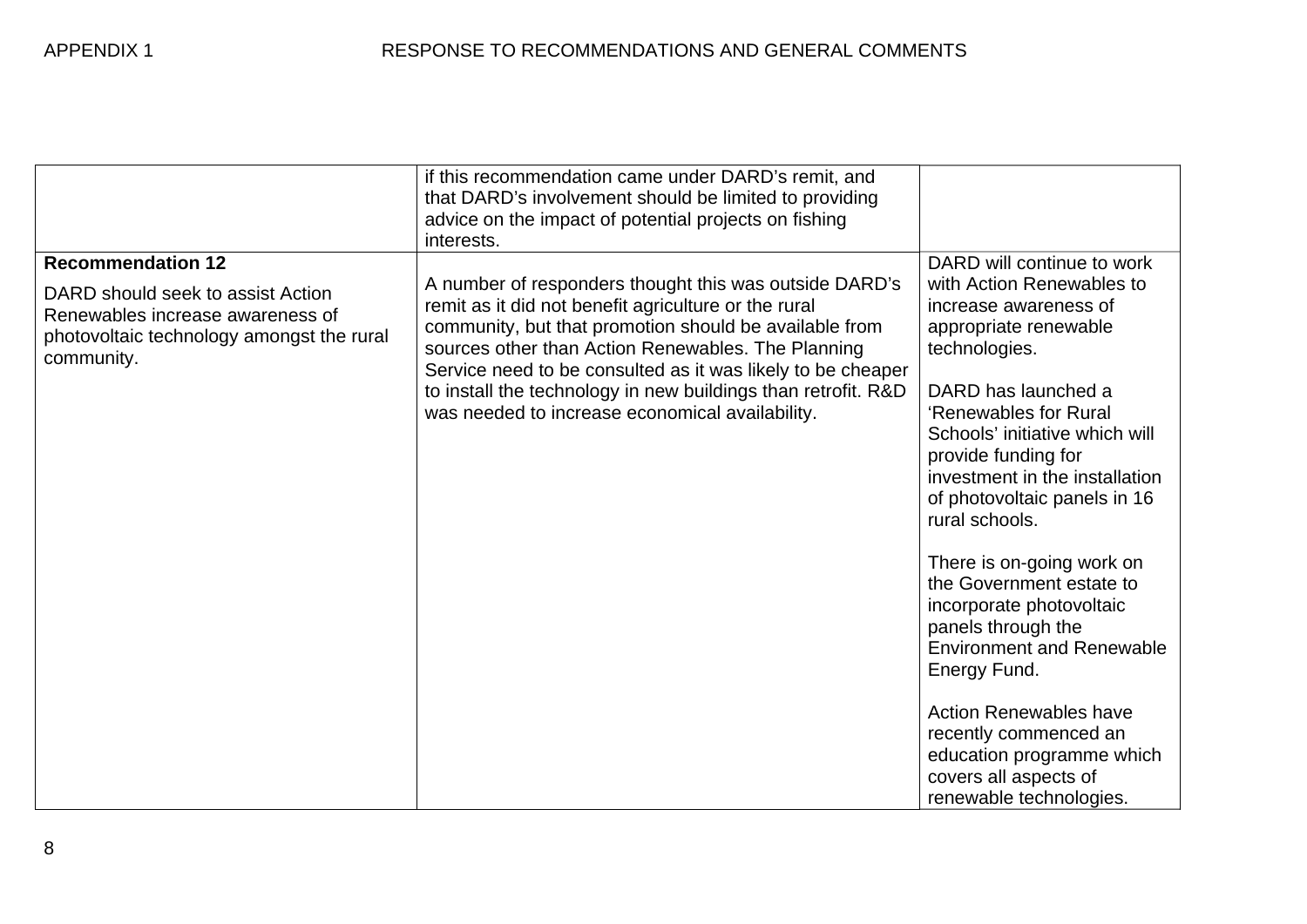| <b>Recommendation 13</b><br>DARD should seek to assist Action<br>Renewables increase awareness of solar<br>power technology amongst the rural<br>community.                                                                         | The same responses to recommendation 12 applied here.                                                                                                                                                                                                                                                                                                                                                                                                                                                                                                               | See response to<br>Recommendation 12.                                                                                                                                                                                                                                                                                             |
|-------------------------------------------------------------------------------------------------------------------------------------------------------------------------------------------------------------------------------------|---------------------------------------------------------------------------------------------------------------------------------------------------------------------------------------------------------------------------------------------------------------------------------------------------------------------------------------------------------------------------------------------------------------------------------------------------------------------------------------------------------------------------------------------------------------------|-----------------------------------------------------------------------------------------------------------------------------------------------------------------------------------------------------------------------------------------------------------------------------------------------------------------------------------|
| <b>Recommendation 14</b><br>DARD Forest Service should work with<br>potential end users, InvestNI and DETI to<br>determine the environmental and economic<br>sustainability of harvesting forestry residues<br>in Northern Ireland. | As the species of trees grown here have very little value<br>for native biodiversity there should be no negative impact.<br>Therefore, the use of these forest residues was to be<br>encouraged. Such activities should be part of the normal<br>preparation of forest development plans. One respondent<br>would like reference to what to do with conventional<br>timbers included in the recommendations. There was a<br>concern about policy drivers within the Forest Service, as<br>its focus was on sustainable development via commercial<br>opportunities. | The Forest Service and<br>forest industry stakeholders<br>will investigate the use of<br>forest harvesting residues to<br>improve the economic<br>performance of timber<br>production and realise the<br>wider (social and<br>environmental) benefits.<br>This may also form part of<br>the future research<br>programme at AFBI. |
| <b>Recommendation 15</b><br>Subject to the availability of resources,<br>DARD Forest Service should continue with<br>the Challenge Fund for short rotation willow<br>coppice.                                                       | There were many calls for the Challenge Fund to be<br>continued and extended to other energy crops, e.g. hemp.<br>All energy crops already grown should be paid for by<br>DARD and a scheme put in place to pay grants of £150 -<br>£500/ha. Farmers need seed funding and capacity<br>building. DARD should re-examine the way it delivers<br>future funding, and explore the availability of cross border<br>European funding. Concerns with the SRC Challenge<br>Fund adjudication process were raised, where applicants                                         | The three year SRC<br>Challenge Fund has<br>effectively ended. However,<br>the case for a continuing<br>programme of support for<br>SRC is being considered<br>within the funding constraints<br>of the Northern Ireland Rural<br>Development Programme<br>2007-13.                                                               |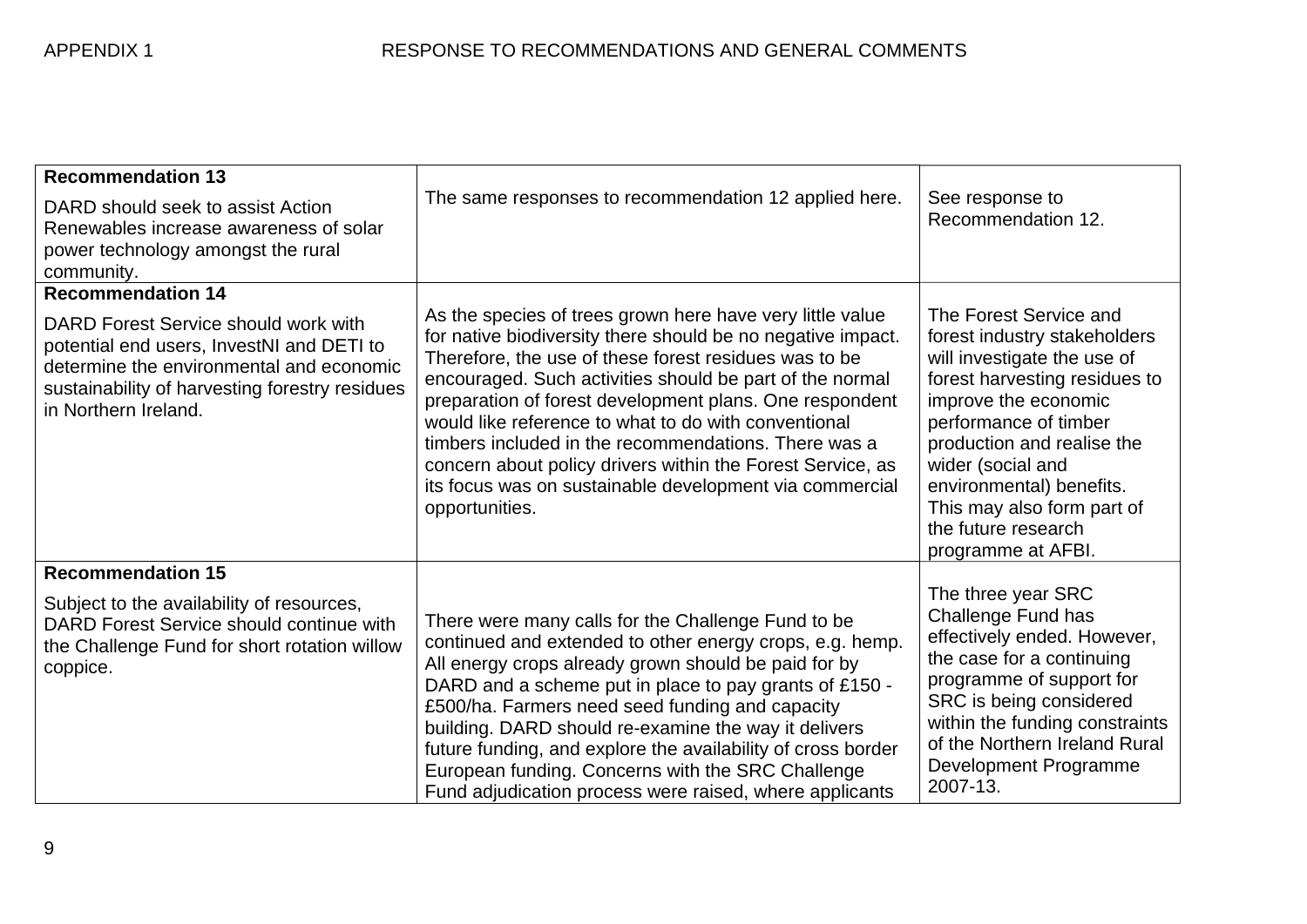|  | are rejected on the advice of environmental groups without<br>further consultation. It was suggested that willow should be<br>mainstreamed within DARD to avoid possible funding<br>restrictions.<br>DARD could assist demand by setting up long-term heat<br>contracts to service the Government Estate.<br>An energy challenge fund is needed which covers all<br>potential land based renewable energy sources, which<br>would be wider than forestry. | DARD will tender for the<br>supply of biomass for<br>selected areas of its estate.<br>Furthermore, DFP will<br>address this with the<br>installation of a flagship,<br>biomass-fuelled plant to<br>provide energy requirements<br>for an office block in the<br><b>Stormont Estate.</b><br>DARD is proposing to<br>establish an agri-food waste<br>challenge fund under the<br>coming Structure Fund<br>Programme (subject to<br>consultation and approval) |
|--|-----------------------------------------------------------------------------------------------------------------------------------------------------------------------------------------------------------------------------------------------------------------------------------------------------------------------------------------------------------------------------------------------------------------------------------------------------------|-------------------------------------------------------------------------------------------------------------------------------------------------------------------------------------------------------------------------------------------------------------------------------------------------------------------------------------------------------------------------------------------------------------------------------------------------------------|
|--|-----------------------------------------------------------------------------------------------------------------------------------------------------------------------------------------------------------------------------------------------------------------------------------------------------------------------------------------------------------------------------------------------------------------------------------------------------------|-------------------------------------------------------------------------------------------------------------------------------------------------------------------------------------------------------------------------------------------------------------------------------------------------------------------------------------------------------------------------------------------------------------------------------------------------------------|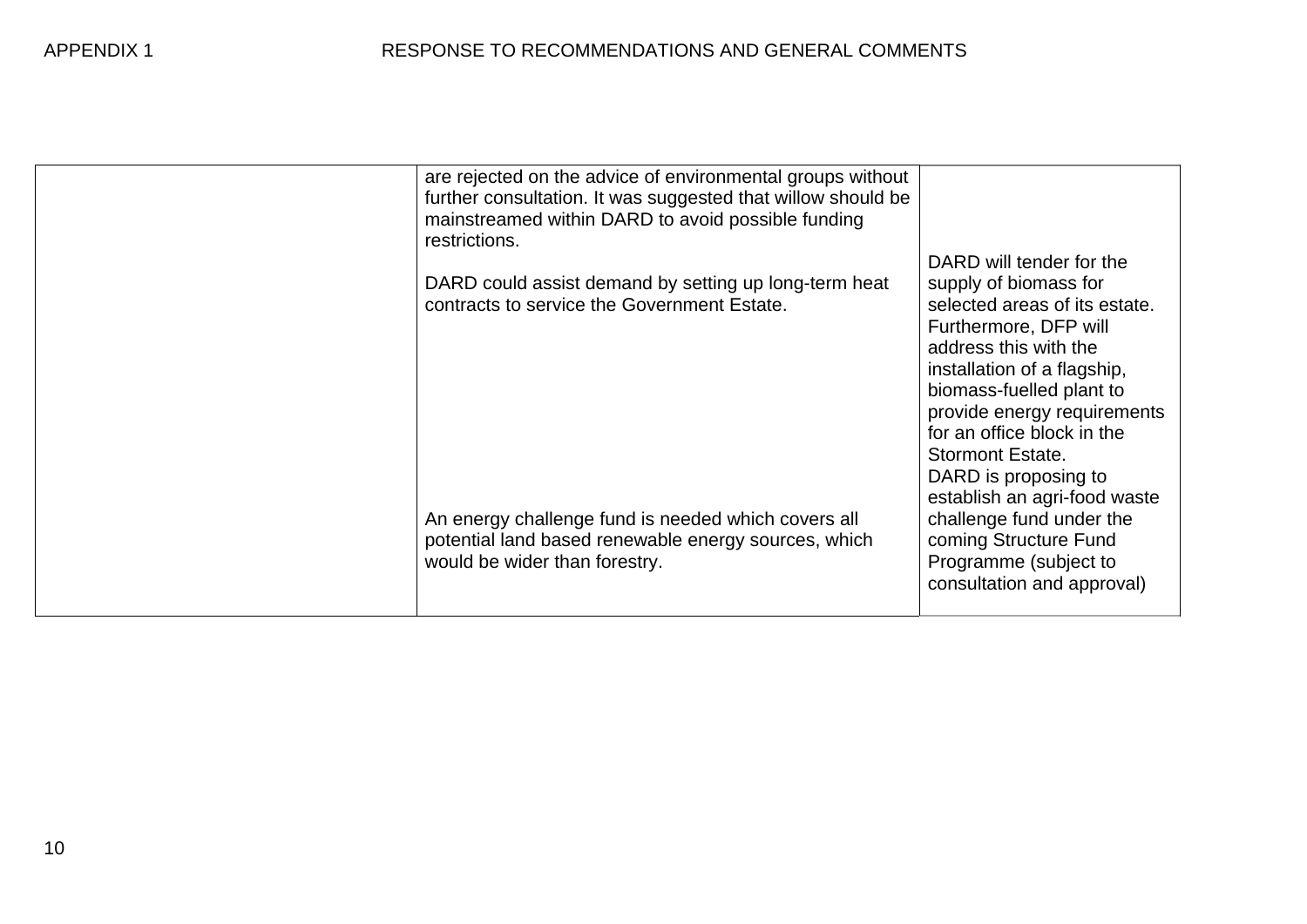| <b>Recommendation 16</b><br>Research to assist the development of a<br>sustainable energy crop sector should be<br>considered for inclusion in DARD's<br>research and development strategy.<br>Potential areas for collaboration with<br>research centres in the Republic of Ireland<br>and Great Britain should be continued. | Growing crops on set-a-side land should be discouraged<br>as leaving land fallow is valuable for biodiversity. Another<br>response believed set-a-side should be scrapped or<br>replaced by an energy or environmental crop obligation. A<br>number of respondents wanted to extend the<br>recommendation, encouraging collaboration with research<br>centres, a joint North/South approach, and the<br>establishment of a non-food crop group. Suggested areas<br>of research were existing crops e.g. short rotation<br>grassland/maize silage, and the possibility of using cereals<br>as a biomass source for heat production. Another<br>suggestion was that emphasis should be on<br>implementation and development, not more research.<br>There was concern that it would be cheaper to obtain<br>biomass from other countries, therefore putting in doubt<br>the economic viability of growing energy crops in this<br>country. | This Recommendation will be<br>taken forward within the<br>context of the developing<br>DARD R&D Strategy.<br>CAFRE will also contribute to<br>this Recommendation<br>through its facilities<br>especially at Loughry<br>Campus where there is<br>potential to provide a focus<br>for Technology Transfer and<br>education and training for<br>DARD/AFBI as well as a<br>recognised centre for<br>industry partnership. |
|--------------------------------------------------------------------------------------------------------------------------------------------------------------------------------------------------------------------------------------------------------------------------------------------------------------------------------|-----------------------------------------------------------------------------------------------------------------------------------------------------------------------------------------------------------------------------------------------------------------------------------------------------------------------------------------------------------------------------------------------------------------------------------------------------------------------------------------------------------------------------------------------------------------------------------------------------------------------------------------------------------------------------------------------------------------------------------------------------------------------------------------------------------------------------------------------------------------------------------------------------------------------------------------|-------------------------------------------------------------------------------------------------------------------------------------------------------------------------------------------------------------------------------------------------------------------------------------------------------------------------------------------------------------------------------------------------------------------------|
| <b>Recommendation 17</b><br>A review should be completed of the work<br>being undertaken by DARD Science<br>Service on energy grasses (Miscanthus,<br>Reed Canary Grass and Switch Grass) and<br>consideration given to the merits for grant<br>assistance in light of research findings and<br>economic analysis.             | Concentration of efforts should be on crops that have<br>already proven themselves, and traditional crops i.e.<br>wheat. There were requests for this research to be<br>published. A number of responders wanted the research to<br>look at uses for crops other than energy.                                                                                                                                                                                                                                                                                                                                                                                                                                                                                                                                                                                                                                                           | This Recommendation will be<br>taken forward within the<br>context of the developing<br>DARD R&D Strategy. A<br>small area of Miscanthus has<br>been planted at AFBI in 2006<br>to facilitate further research<br>on the potential of this crop in<br>Northern Ireland.<br>DARD will ensure effective                                                                                                                   |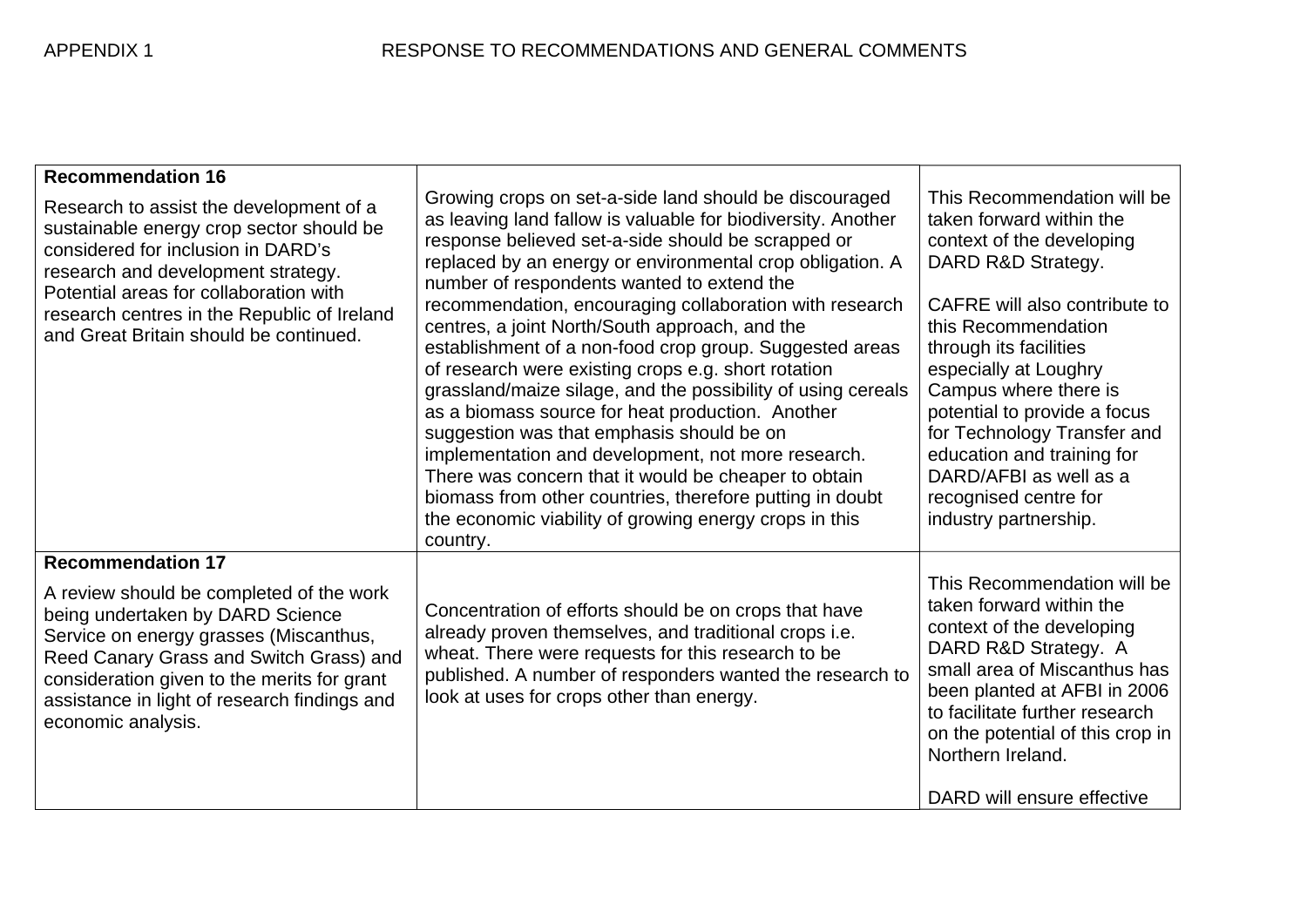|                                                                                                                                                                                                                                                                                                                                                                                                                                        |                                                                                                                                                                                                                                                                                                                                                                                                                                                                                                                                                                                                                                                                                                          | knowledge transfer of<br>research findings and their<br>potential application.                                                                                                                                                                       |
|----------------------------------------------------------------------------------------------------------------------------------------------------------------------------------------------------------------------------------------------------------------------------------------------------------------------------------------------------------------------------------------------------------------------------------------|----------------------------------------------------------------------------------------------------------------------------------------------------------------------------------------------------------------------------------------------------------------------------------------------------------------------------------------------------------------------------------------------------------------------------------------------------------------------------------------------------------------------------------------------------------------------------------------------------------------------------------------------------------------------------------------------------------|------------------------------------------------------------------------------------------------------------------------------------------------------------------------------------------------------------------------------------------------------|
| <b>Recommendation 18</b>                                                                                                                                                                                                                                                                                                                                                                                                               |                                                                                                                                                                                                                                                                                                                                                                                                                                                                                                                                                                                                                                                                                                          |                                                                                                                                                                                                                                                      |
| DARD should liaise with Department of<br>Regional Development, Water Service and<br>the agri-food sector to provide expert advice<br>on the potential of energy crops for<br>bioremediation and to treat municipal,<br>industrial and farm wastes in a sustainable<br>manner. DARD should facilitate the<br>commercial demonstration of the potential<br>for energy crops in bioremediation and the<br>sustainability of such systems. | Gate fees were a key factor in whether the economics for<br>heat energy from SRC willow biomass stacked up.<br>Guidance should be available to farmers who want to<br>receive gate fees on their land.<br>Current methods of disposal, and the relevant<br>environmental impacts of each, should be taken into<br>consideration. DARD should also liaise with DOE<br>regarding the Nitrates Directive & the use of human<br>sewage as a nutrient source. There was the suggestion<br>that bioremediation demonstrations were not necessary as<br>it has already been done, and that DARD should be<br>offering to set up bioremediation sites on the land of<br>farmers who have already planted willow. | Research on bioremediation<br>will be taken forward within<br>the context of the developing<br>DARD R&D Strategy.                                                                                                                                    |
| <b>Recommendation 19</b>                                                                                                                                                                                                                                                                                                                                                                                                               |                                                                                                                                                                                                                                                                                                                                                                                                                                                                                                                                                                                                                                                                                                          |                                                                                                                                                                                                                                                      |
| DARD should work closely with relevant<br>Departments and agencies to develop the<br>area of municipal waste management. Any<br>proposed facilities for energy generation<br>should look for opportunities for<br>collaboration and synergies in terms of<br>locations, capacities and input materials.                                                                                                                                | Better management could reduce the amount of<br>biodegradable municipal waste going to landfill. Proposed<br>energy generation facilities should support local farmers,<br>rural communities and existing enterprises. On-farm<br>models should be used as a solution to Municipal waste<br>management. Two responses highlighted their lack of<br>support for incineration.                                                                                                                                                                                                                                                                                                                             | Prime responsibility for<br>municipal waste<br>management falls to DOE.<br>However, DARD will maintain<br>a watching brief for<br>opportunities to integrate<br>sustainable renewable<br>energy production from<br>municipal and agri-food<br>waste. |
| <b>Recommendation 20</b><br>DARD should liaise with DETI, Action                                                                                                                                                                                                                                                                                                                                                                       | Most of the concerns were financial. Stable prices and                                                                                                                                                                                                                                                                                                                                                                                                                                                                                                                                                                                                                                                   | DARD funding from the                                                                                                                                                                                                                                |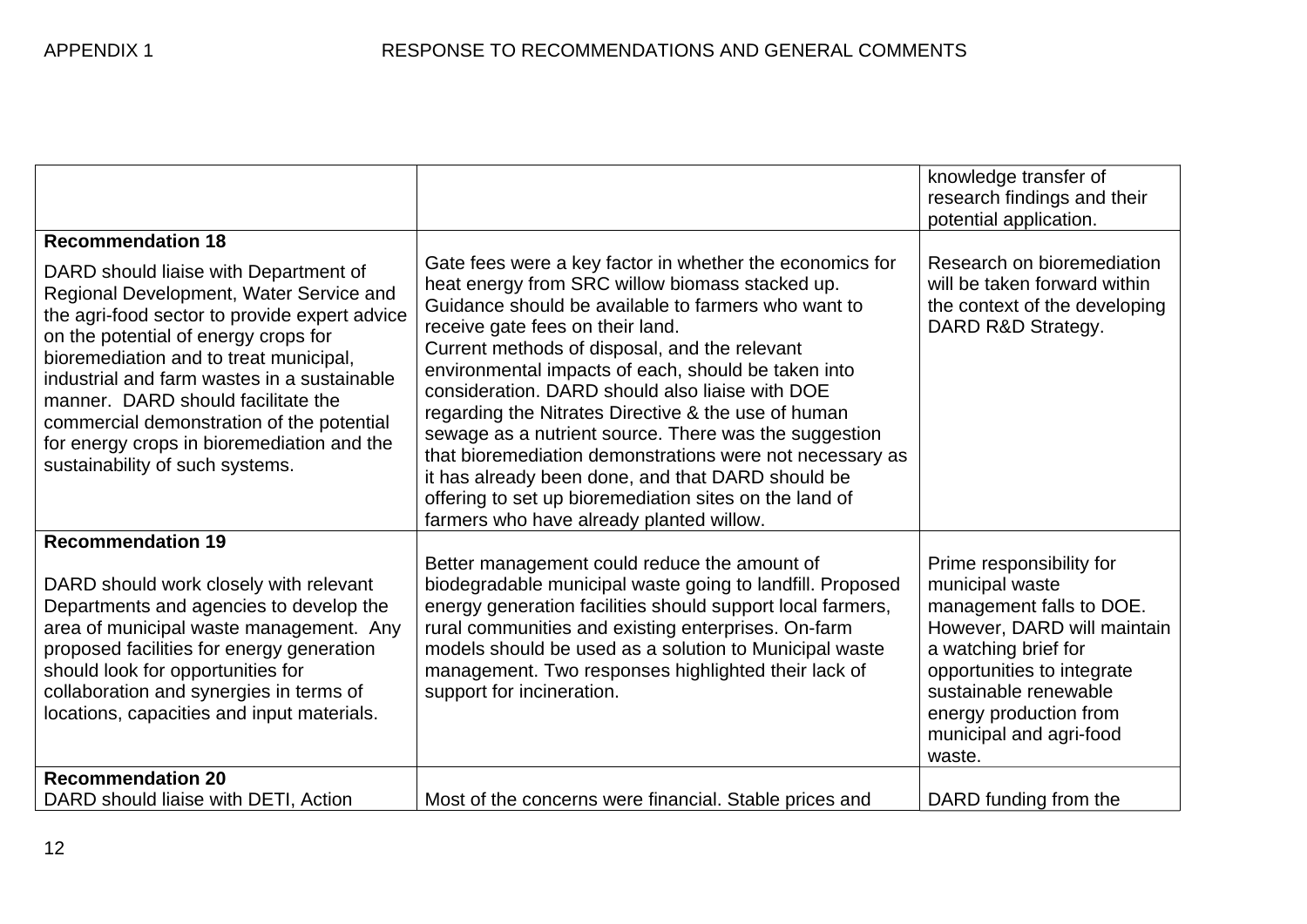| Renewables and other stakeholders to<br>facilitate the development of the energy<br>supply chain from grower to processor.<br><b>Recommendation 21</b>                                       | short/medium term contracts were needed, with farmers<br>having a say in the supply chain, and assistance with the<br>business aspect from DETI. DARD should facilitate direct<br>sales from the producer to the customer to ensure the<br>producer achieves a realistic value for the product. Action<br>Renewables role should be raising awareness of<br>technologies among the general public, and DETI's as<br>assisting with the business aspect                                                                | Programme for Building<br>Sustainable Prosperity has<br>been provided for the<br>development of SRC based<br>energy supply chains.<br>Additional assistance<br>opportunities will also be<br>available under the Northern<br><b>Ireland Rural Development</b><br>Programme 2007-13.                                                                                                                                  |
|----------------------------------------------------------------------------------------------------------------------------------------------------------------------------------------------|-----------------------------------------------------------------------------------------------------------------------------------------------------------------------------------------------------------------------------------------------------------------------------------------------------------------------------------------------------------------------------------------------------------------------------------------------------------------------------------------------------------------------|----------------------------------------------------------------------------------------------------------------------------------------------------------------------------------------------------------------------------------------------------------------------------------------------------------------------------------------------------------------------------------------------------------------------|
| DARD should work with DETI, Invest NI, the<br>Carbon Trust and other stakeholders to<br>facilitate the agri-food and forestry sectors<br>in developing biomass fuelled steam CHP<br>systems. | A viable market for biomass products was required, with<br>an all-island dimension of energy considered. A number of<br>responses supported small-scale on-farm CHP systems,<br>facilitating the use of farm manure. It was thought<br>important that CHP users should have access to the grid<br>and be paid a fair rate for excess power they export to the<br>grid. Evaluating the fuel delivery systems servicing the<br>boilers was also important. Cookstown was put forward as<br>a possible site for a plant. | The Central Energy<br>Efficiency Fund, operated by<br>DFP, provides a means by<br>which public bodies can<br>receive support for the<br>installation of energy<br>efficiency and renewable<br>energy technologies. DARD<br>will work with DFP as<br>appropriate to facilitate the<br>development of suitable<br>biomass projects and explore<br>the opportunities to provide<br>energy from waste in CHP<br>systems. |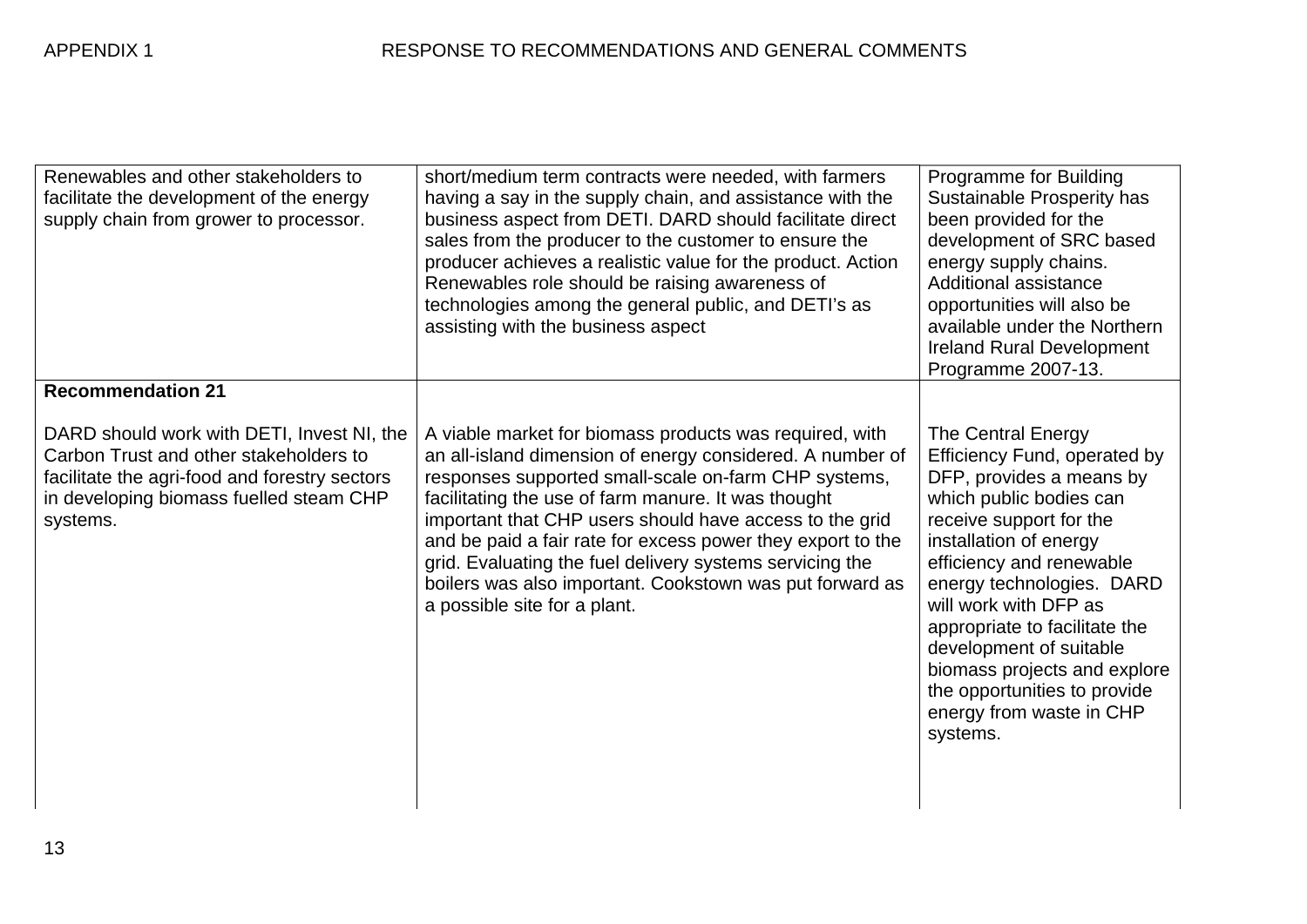| <b>Recommendation 22</b><br>DARD should maintain a watching-brief on<br>technological developments in gasification<br>and pyrolysis and facilitate their adoption by<br>the agri-food industry where appropriate.                                                                                                                                                                                                                    | There was a call for DARD to be pro-active in identifying<br>opportunities.                                                                                                                                                                                                                                                                                                                                                                                                                                                                                                                                                                                                                                                                                              | The Global Research Unit at<br>AFBI has been active in the<br>past three years in exploring<br>renewable energy<br>technologies that are<br>appropriate to Northern<br>Ireland. DARD will seek to<br>put in place on-going<br>mechanisms to identify<br>knowledge gaps and<br>opportunities. |
|--------------------------------------------------------------------------------------------------------------------------------------------------------------------------------------------------------------------------------------------------------------------------------------------------------------------------------------------------------------------------------------------------------------------------------------|--------------------------------------------------------------------------------------------------------------------------------------------------------------------------------------------------------------------------------------------------------------------------------------------------------------------------------------------------------------------------------------------------------------------------------------------------------------------------------------------------------------------------------------------------------------------------------------------------------------------------------------------------------------------------------------------------------------------------------------------------------------------------|----------------------------------------------------------------------------------------------------------------------------------------------------------------------------------------------------------------------------------------------------------------------------------------------|
| <b>Recommendation 23</b><br>DARD should seek to pilot, thoroughly<br>monitor and evaluate biomass fuelled<br>heating systems within its own specialised<br>estate. The aim of these monitored<br>programmes should be to demonstrate to<br>the public and private sectors the<br>effectiveness of biomass systems in heating<br>public buildings and help stimulate, and<br>demonstrate, effective supply chains for fuel<br>supply. | There was strong support for this recommendation, with<br>the suggestion that it should encompass the whole<br>government estate, with government offering long-term<br>heat contracts which farmers could bid for. Renewable<br>energy should be considered when existing boilers in the<br>government estate need replaced, with DARD setting<br>internal targets for 12% of their electricity usage from<br>renewable energy by 2012. DARD should purchase<br>biomass generated heat from commercial producers. One<br>responder thought pilot schemes should be set up in rural<br>areas, whilst another did not think piloting was necessary.<br>An alternative was put forward in the form of implementing<br>a similar project as that of the 20kW wind turbines. | Action is being taken forward<br>by both CAFRE and AFBI<br>and across the wider<br>Government estate - see<br>response to<br>Recommendations 1 and 21.                                                                                                                                       |
| <b>Recommendation 24</b><br>The proposed CAD plant at Fivemiletown                                                                                                                                                                                                                                                                                                                                                                   | There was support for the establishment of CAD plants,<br>some responders want to be kept informed of further                                                                                                                                                                                                                                                                                                                                                                                                                                                                                                                                                                                                                                                            | The proposed CAD plant at<br>Fivemiletown did not                                                                                                                                                                                                                                            |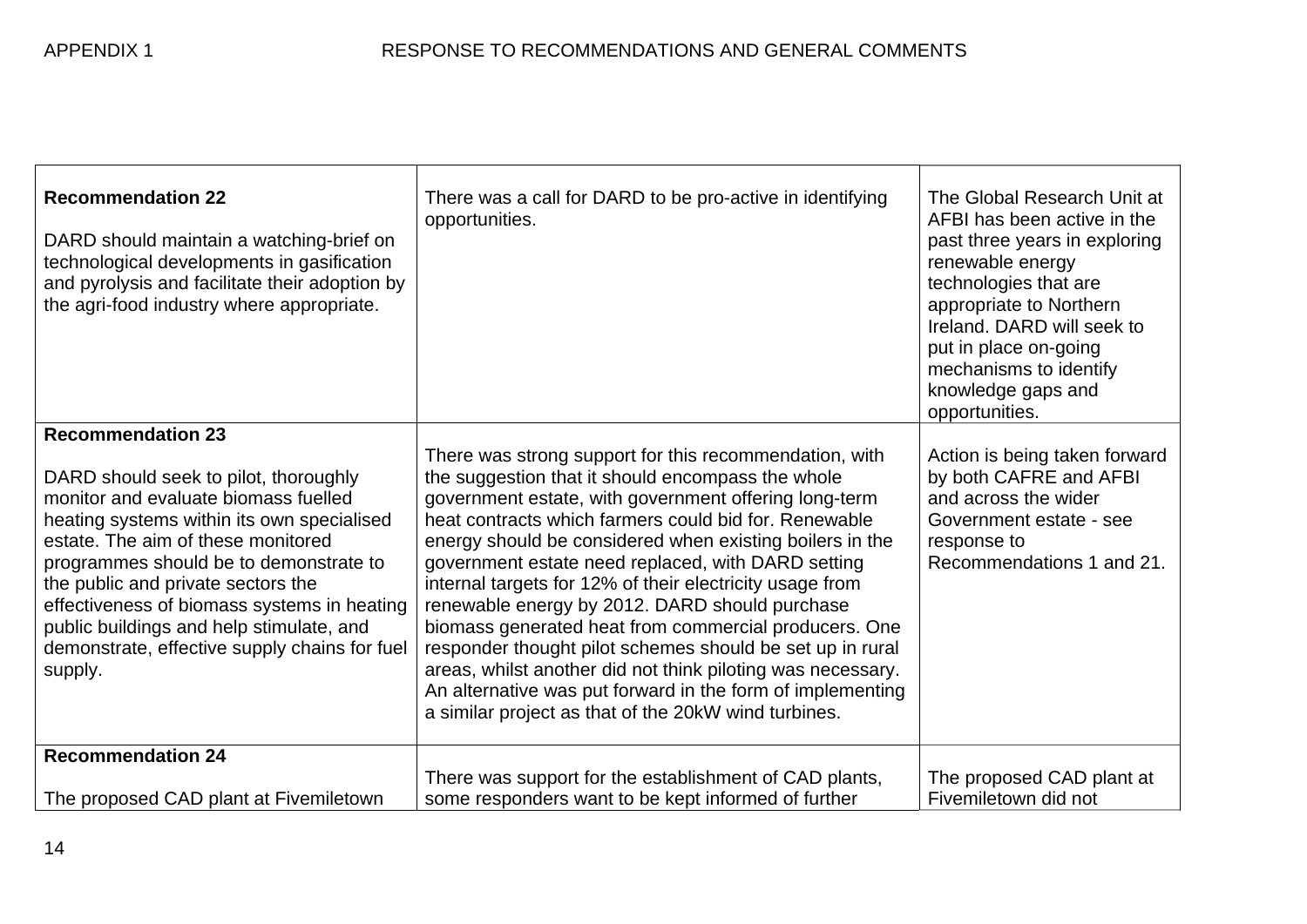| could provide a unique opportunity to obtain<br>information that will inform future strategy.<br>To this end, DARD should seek to engage<br>in all aspects of monitoring the plant in<br>order to obtain this information and provide<br>a source of technical advice and scientific<br>support. | proposals. Another responder was of the opinion that CAD<br>plants spread diseases. Smaller plants should be funded,<br>with grants for tanks not taking funding from other<br>innovative schemes.                                                                                                                                                                                                                                                    | proceed. However, the<br>proposed agri-food waste<br>challenge fund may provide<br>the opportunity to revisit this<br>Recommendation.                                                                                                                                                                                                                                                                                                  |
|--------------------------------------------------------------------------------------------------------------------------------------------------------------------------------------------------------------------------------------------------------------------------------------------------|-------------------------------------------------------------------------------------------------------------------------------------------------------------------------------------------------------------------------------------------------------------------------------------------------------------------------------------------------------------------------------------------------------------------------------------------------------|----------------------------------------------------------------------------------------------------------------------------------------------------------------------------------------------------------------------------------------------------------------------------------------------------------------------------------------------------------------------------------------------------------------------------------------|
| <b>Recommendation 25</b><br>Subject to the availability of resources,<br>DARD should consider funding to ensure<br>continued provision of a core of expertise<br>on anaerobic digester systems as a<br>potential priority within its forthcoming<br>research and development strategy.           | It was queried whether trained specialists would need to<br>be recruited and what guarantees of excellence and<br>insurances would be required.<br>A rural taskforce of farmers interested in AD could be set<br>up. It was claimed that AD had not yet been exploited at<br>farm level in NI because of implementation barriers,<br>including legislation.<br>The industry is in need of an R&D programme to provide<br>the necessary expert advice. | A farm-scale anaerobic<br>digester will be installed at<br>the AFBI Renewable Energy<br>Centre at Hillsborough with<br>funding from the<br><b>Environment and Renewable</b><br>Energy Fund. This will<br>provide the necessary<br>infrastructure for an R&D<br>effort focused on AD. This<br>will be part of a broader<br>renewable energy research<br>agenda to be developed in<br>the context of DARD's<br>forthcoming R&D Strategy. |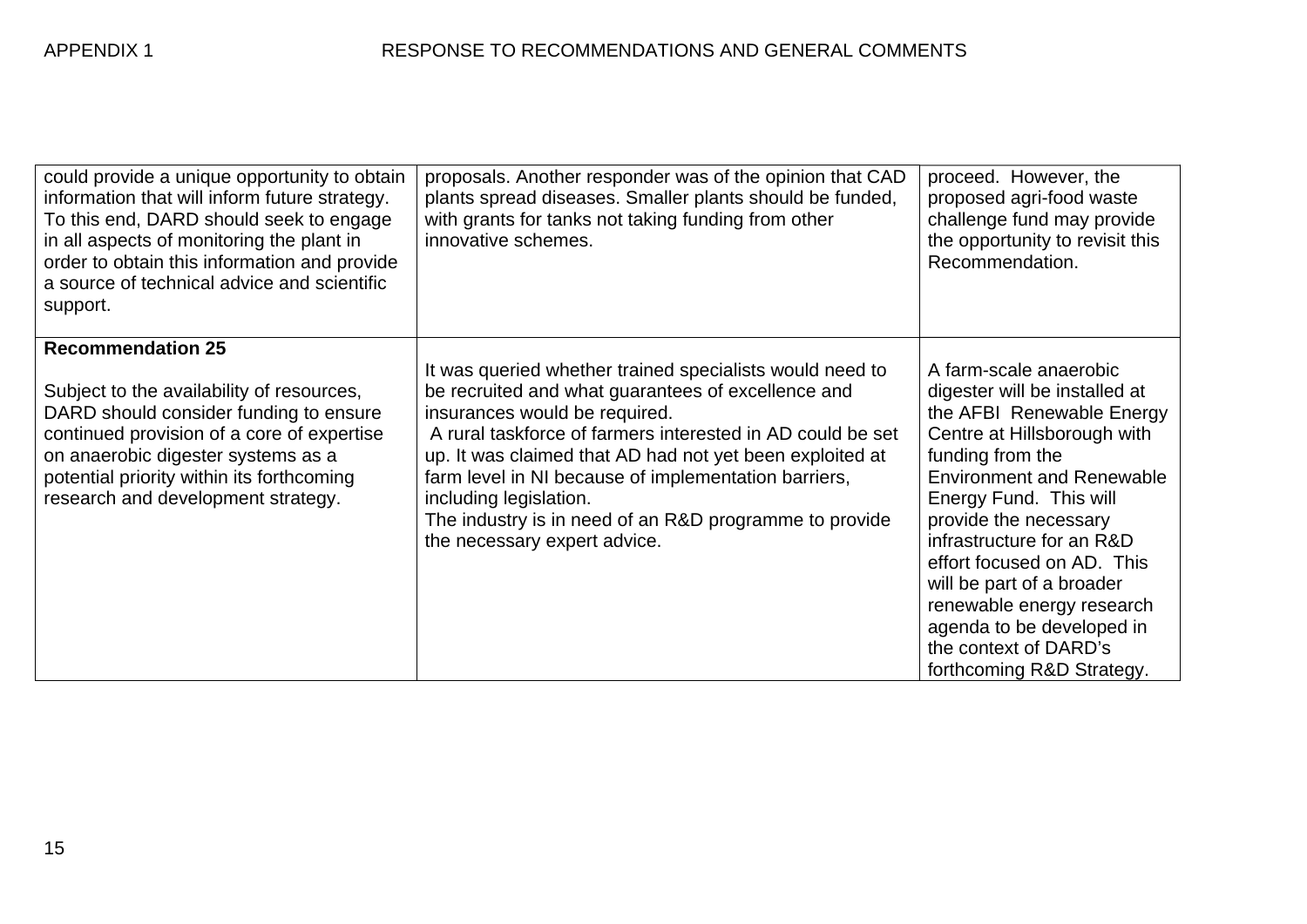| <b>Recommendation 26</b><br>DARD should ensure provision of technical<br>advice and scientific support to the poultry<br>and mushroom industries as they evaluate<br>the potential of poultry litter and spent<br>mushroom compost as a renewable energy<br>source.                                | Some considered that this investigation had already been<br>done.<br>There was an opportunity for cross border collaboration on<br>the issue.                                                                                                                                                                                                                                                                                                                                                                                          | DARD will continue to<br>provide technical advice and<br>support to these industries.                                                                                                                                                                                                                 |
|----------------------------------------------------------------------------------------------------------------------------------------------------------------------------------------------------------------------------------------------------------------------------------------------------|----------------------------------------------------------------------------------------------------------------------------------------------------------------------------------------------------------------------------------------------------------------------------------------------------------------------------------------------------------------------------------------------------------------------------------------------------------------------------------------------------------------------------------------|-------------------------------------------------------------------------------------------------------------------------------------------------------------------------------------------------------------------------------------------------------------------------------------------------------|
| <b>Recommendation 27</b><br>DARD should work with InvestNI and DETI<br>and the industry as appropriate to help<br>explore future developments and determine<br>the support necessary to maximise the<br>potential of poultry litter and spent<br>mushroom compost as a renewable energy<br>source. | This has already been done. Business opportunities need<br>to be identified.                                                                                                                                                                                                                                                                                                                                                                                                                                                           | See response to<br>Recommendation 26.                                                                                                                                                                                                                                                                 |
| <b>Recommendation 28</b><br>DARD should seek to complement a cross-<br>departmental approach on biofuels to<br>examine opportunities for the rural economy<br>arising from implementation of the UK<br>programme on biofuels.                                                                      | The recommendation should not be restricted to the UK<br>programme on biofuels. There was concern that good<br>environmental practice should be ensured, and whether<br>demand for biofuels could be supplied from Northern<br>Ireland, and at a competitive rate.<br>Finance was needed to set up biodiesel and bioethanol<br>production plants and infrastructure.<br>It was suggested the added-value products to oil seeds<br>should be considered first, then the recycling of waste<br>natural oil into biofuel as a later step. | DETI has lead responsibility<br>for biofuels and DARD will<br>maintain contact with DETI in<br>this evolving policy area.<br>CAFRE will also develop<br>knowledge and expertise in<br>this evolving area with a<br>target of increasing the % of<br>biofuel used to 25% within<br>the estate by 2008. |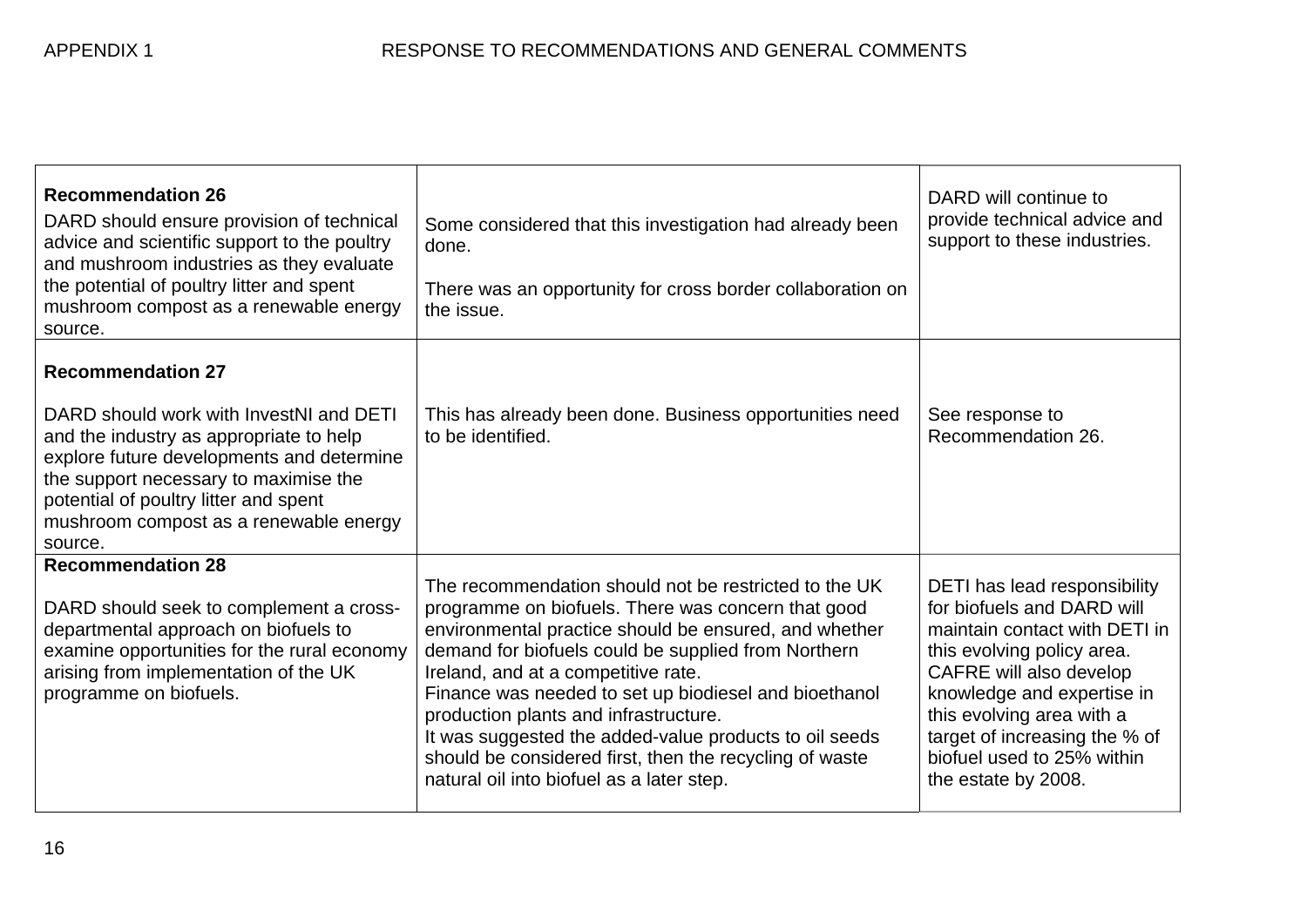| <b>Recommendation 29</b>                                                                                                                                                                                       |                                                                                                                                                                                                                                                                                                                                                                                                                                                                                                                                                                                                                                                                                                                                                                                                                                                                                                                                                                                                                                                                                            |                                                                                                                                                                                                                                        |
|----------------------------------------------------------------------------------------------------------------------------------------------------------------------------------------------------------------|--------------------------------------------------------------------------------------------------------------------------------------------------------------------------------------------------------------------------------------------------------------------------------------------------------------------------------------------------------------------------------------------------------------------------------------------------------------------------------------------------------------------------------------------------------------------------------------------------------------------------------------------------------------------------------------------------------------------------------------------------------------------------------------------------------------------------------------------------------------------------------------------------------------------------------------------------------------------------------------------------------------------------------------------------------------------------------------------|----------------------------------------------------------------------------------------------------------------------------------------------------------------------------------------------------------------------------------------|
| Research to develop a sustainable biofuels<br>sector should be considered as a potential<br>priority in setting the research and<br>development strategy for DARD.                                             | The industry must be engaged in such research. A number<br>of respondents felt that all necessary research had been<br>done. It was suggested that the cultivation of energy crops<br>needs to be supplemented, and a tax system put in place<br>to encourage the use of biofuels. Trials of energy grasses<br>producing bioethanol were needed, and assistance given<br>to the construction of ethanol extraction plant. Research<br>should be done by the DARD non-food crops unit. There<br>was concern that growing biofuel crops could lead to<br>environmental degradation, especially as the Renewable<br>Transport Fuel Obligation may mean more land is needed.<br>The energy efficient biofuels was queried as it could be<br>energy-intensive to produce the crops.<br>One respondent offered a refuelling & recharging<br>infrastructure programme, its aim is to increase the<br>infrastructure of alternative refuelling stations (though not<br>biodiesel). Grants were funded by the Department for<br>Transport, but no applications from NI had so far been<br>received. | The need for further research<br>on biofuels will be considered<br>in the context of the<br>developing R&D Strategy.<br>This may include the<br>environmental impact of<br>growing biofuel crops,<br>system energy efficiency,<br>etc. |
| <b>Recommendation 30</b>                                                                                                                                                                                       |                                                                                                                                                                                                                                                                                                                                                                                                                                                                                                                                                                                                                                                                                                                                                                                                                                                                                                                                                                                                                                                                                            |                                                                                                                                                                                                                                        |
| DARD should establish strong links with the<br>National Non-Food Crops Centre in York.<br>The work at this Centre, sponsored by<br>Department of Trade and Industry and<br>Department of Environment, Food and | Other possible links which could also be established were<br>put forward - BioRegionals (Sutton), Global Watch (DTI),<br>DEFRA, DFID, Ecowise, ETSU, Home Grown Cereals<br>Association and various Universities.                                                                                                                                                                                                                                                                                                                                                                                                                                                                                                                                                                                                                                                                                                                                                                                                                                                                           | DARD/AFBI has a range of<br>corporate links with a wide<br>range of organisations<br>DARD is currently exploring                                                                                                                       |
| Rural Affairs, is to facilitate links between<br>scientific research, agriculture and industry<br>and aims to identify opportunities where                                                                     |                                                                                                                                                                                                                                                                                                                                                                                                                                                                                                                                                                                                                                                                                                                                                                                                                                                                                                                                                                                                                                                                                            | options for improved linkages<br>with the NNFCC. AFBI<br>already has linkages with the                                                                                                                                                 |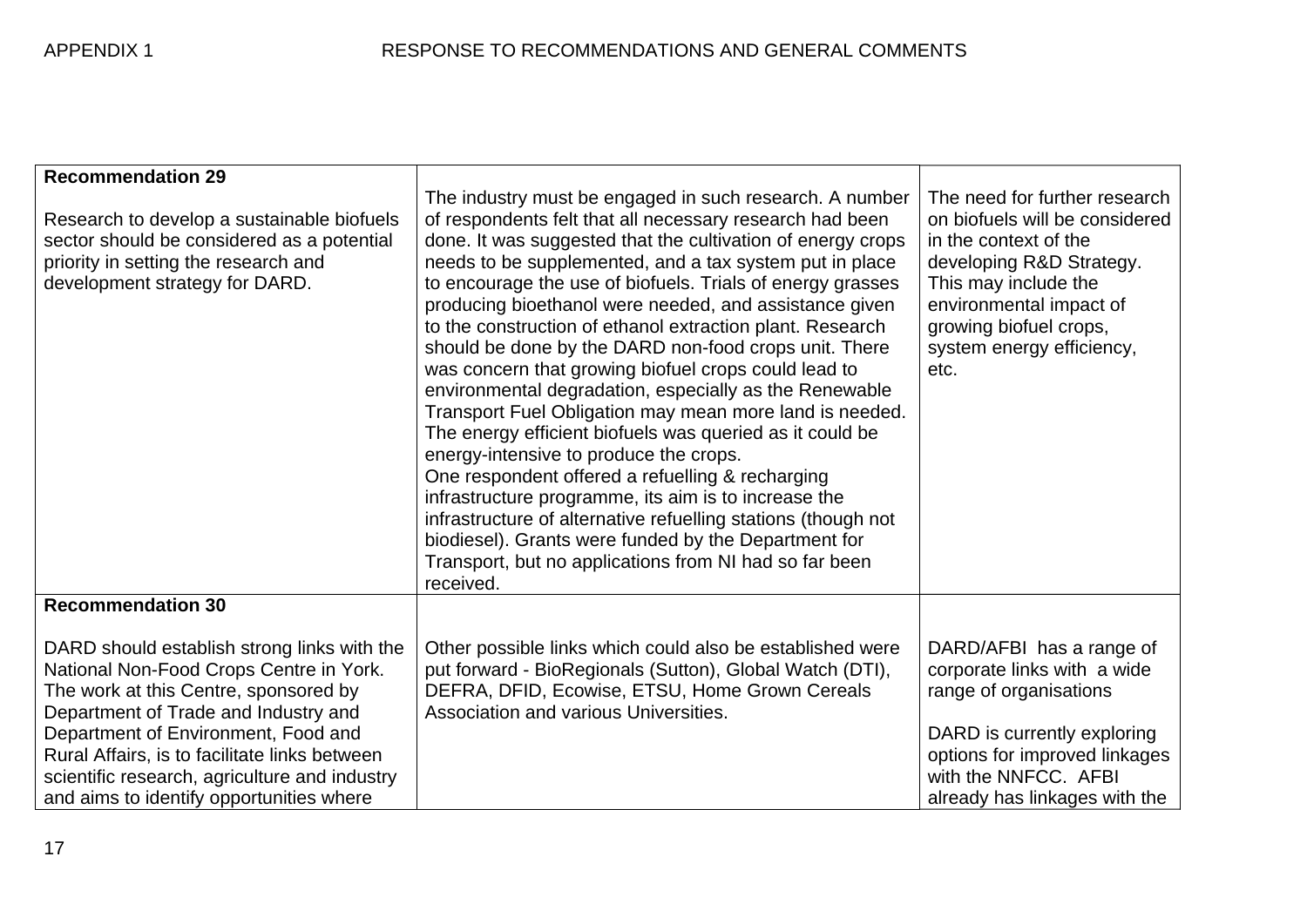| sustainable raw materials can be<br>substituted into industrial supply chains.                                                                                                                                                                                                                                                                                                                                                                                                                                                             |                                                                                                                                                                                                                                                                                                                                                                                                                                                                                     | NNFCC.                                                                                                                                                           |
|--------------------------------------------------------------------------------------------------------------------------------------------------------------------------------------------------------------------------------------------------------------------------------------------------------------------------------------------------------------------------------------------------------------------------------------------------------------------------------------------------------------------------------------------|-------------------------------------------------------------------------------------------------------------------------------------------------------------------------------------------------------------------------------------------------------------------------------------------------------------------------------------------------------------------------------------------------------------------------------------------------------------------------------------|------------------------------------------------------------------------------------------------------------------------------------------------------------------|
| <b>Recommendation 31</b><br>DARD should investigate the potential to<br>use liquid biofuels in its own transport<br>vehicles.                                                                                                                                                                                                                                                                                                                                                                                                              | There was a need for this recommendation to be extended<br>to public transport vehicles. One respondent has had a<br>pilot plant in Belfast producing biodiesel for the last four<br>years, and has approached DFP, Forestry Service and the<br>Rivers Agency to carry out user trials and been turned<br>down. Another respondent had carried out a 12 month<br>user trial. The technology already exists and was being<br>used in other countries.                                | This Recommendation is<br>being addressed by both<br><b>CAFRE</b> and AFBI.<br>See recommendation 28<br>also.                                                    |
| <b>Recommendation 32</b><br>DARD should assess the potential of<br>obtaining biofuel from rendering residues.                                                                                                                                                                                                                                                                                                                                                                                                                              | There was concern that this is limited by the Waste<br>Incineration Directive. It was indicated that this is already<br>practiced in Derry and Lisburn.                                                                                                                                                                                                                                                                                                                             | Strong commercial interest in<br>this area means that there is<br>no requirement for direct<br>DARD involvement.                                                 |
| <b>Recommendation 33</b><br>Subject to the availability of resources,<br>DARD should establish a small team<br>dedicated to renewable energy within its<br>Central Policy Group. This unit would be<br>responsible for overseeing the<br>implementation of the DARD renewables<br>policy and directing and initiating regular<br>reviews. The unit would act as the first<br>point of contact within DARD on renewable<br>issues for other government departments<br>and agencies, the renewables industry and<br>other external contacts. | The team needed to involve other Departments, with<br>adequate funding. There were suggestions as to the<br>membership of a reference group and that relevant<br>expertise should be sourced from inside and outside of<br>government. The group should also look at other non-food<br>uses. There was concern it would be another talking shop<br>unless there was a means for supporting the renewables<br>industry via a market for biomass and the necessary<br>infrastructure. | DARD is currently exploring<br>options for creating a Unit to<br>promote the role agriculture<br>can play in moving forward<br>the broader renewables<br>agenda. |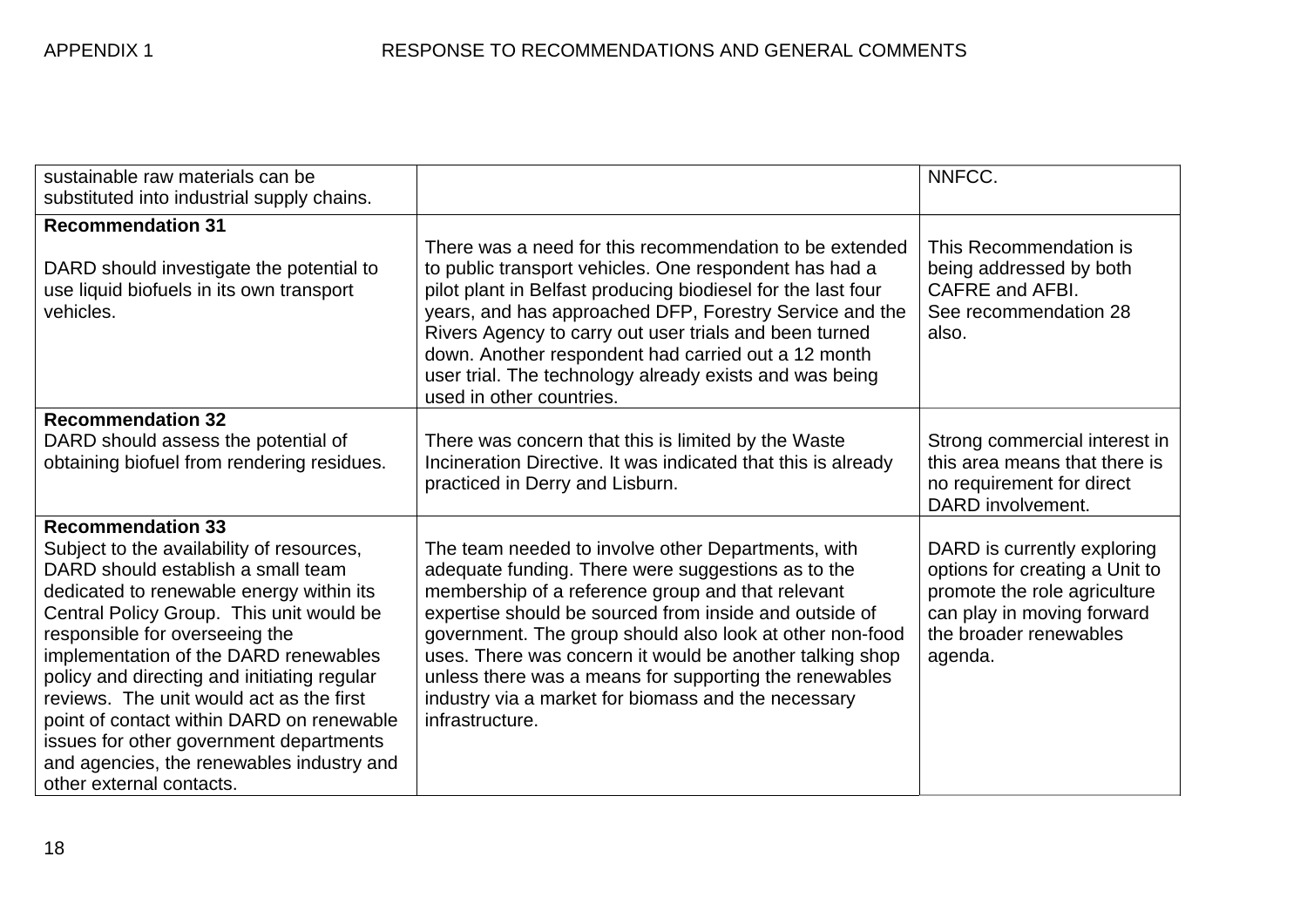| <b>Recommendation 34</b>                                                                                                                                                                                                                                                                                                                                                                                                                                                                                                |                                                                                                                                                                                                                                                                                                                                                                                                                                                                                                                                                                                                                                                                                                                                                                                 |                                                                                                                                                                                                                                       |
|-------------------------------------------------------------------------------------------------------------------------------------------------------------------------------------------------------------------------------------------------------------------------------------------------------------------------------------------------------------------------------------------------------------------------------------------------------------------------------------------------------------------------|---------------------------------------------------------------------------------------------------------------------------------------------------------------------------------------------------------------------------------------------------------------------------------------------------------------------------------------------------------------------------------------------------------------------------------------------------------------------------------------------------------------------------------------------------------------------------------------------------------------------------------------------------------------------------------------------------------------------------------------------------------------------------------|---------------------------------------------------------------------------------------------------------------------------------------------------------------------------------------------------------------------------------------|
| DARD notes DETI's commitment to<br>establish a framework and structure for<br>dealing with sustainable energy issues on<br>a cross cutting basis. DARD's renewable<br>energy policy team should represent<br>DARD in the forthcoming structure. The<br>team should also maintain close contact<br>with the appropriate policy-makers in DOE<br>to take account of policy areas of mutual<br>interest, as well as environmental<br>legislative concerns.                                                                 | The team should be involved in the preparation of the DOE<br>renewable energy Planning Policy Statement. One<br>respondent felt a completely independent body would best<br>serve public interests. Decisions should be made based on<br>commercial reality.                                                                                                                                                                                                                                                                                                                                                                                                                                                                                                                    | DARD is currently<br>represented on inter-<br>departmental groups dealing<br>with renewable energy<br>issues.                                                                                                                         |
| <b>Recommendation 35</b><br>There is a need to maintain the<br>momentum achieved through a<br>renewables policy development process<br>into the implementation phase. The cross-<br>departmental approach to the policy<br>development process thus far has been<br>central to its progress and it is considered<br>likely that further development will benefit<br>from such an approach. Consequently, an<br>interdepartmental working group on<br>renewable energy for the rural community<br>should be established. | Most responders requested representation on this group. It<br>was indicated the Planning Service also needed to be<br>included to work towards resolving planning permission<br>issues. Care should be taken to ensure there was no<br>duplication of work, as there was a proposal to promote an<br>Energy Research Group in InvestNI. A strategic plan was<br>needed on how to cash in on EU and UK policy. Also, a<br>wider marine policy was required. Multi-disciplinary<br>environmental surveys and integrated planning of seas<br>was needed to ensure the right technology was developed<br>in the right place. The group should ensure the new<br>DEFRA Marine Bill covered NI. It should be recognised<br>that grid connection is a constraint to marine renewables. | An interdepartmental<br>steering group has been<br>established to take forward<br>the Environment and<br>Renewable Energy Fund.<br>This provides a forum for<br>inter-departmental contacts<br>on broader renewable energy<br>issues. |